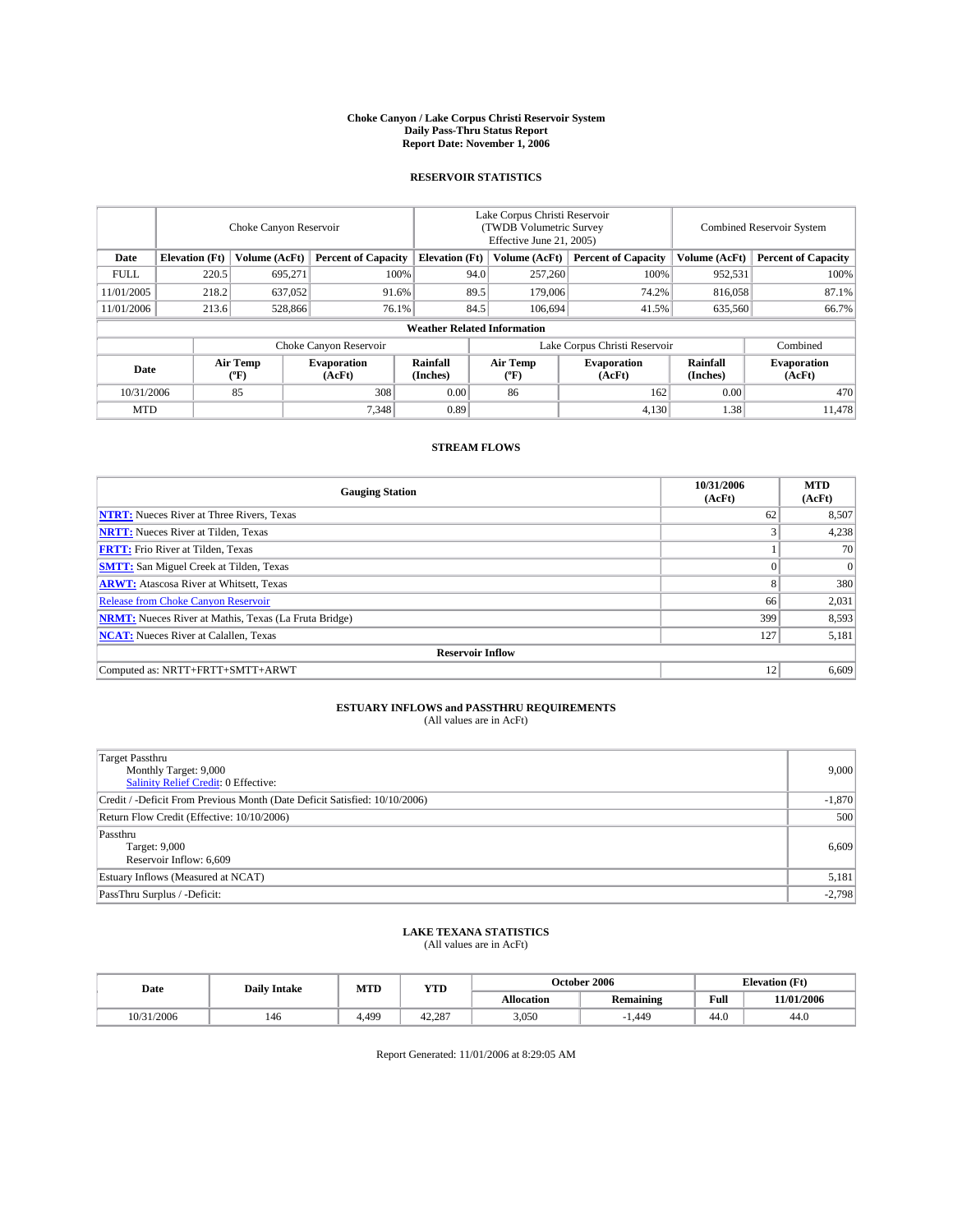#### **Choke Canyon / Lake Corpus Christi Reservoir System Daily Pass-Thru Status Report Report Date: November 2, 2006**

#### **RESERVOIR STATISTICS**

|             | Choke Canyon Reservoir             |                  |                              |                       | Lake Corpus Christi Reservoir<br>(TWDB Volumetric Survey<br>Effective June 21, 2005) |                  |                               |                      | <b>Combined Reservoir System</b> |  |  |
|-------------|------------------------------------|------------------|------------------------------|-----------------------|--------------------------------------------------------------------------------------|------------------|-------------------------------|----------------------|----------------------------------|--|--|
| Date        | <b>Elevation</b> (Ft)              | Volume (AcFt)    | <b>Percent of Capacity</b>   | <b>Elevation</b> (Ft) |                                                                                      | Volume (AcFt)    | <b>Percent of Capacity</b>    | Volume (AcFt)        | <b>Percent of Capacity</b>       |  |  |
| <b>FULL</b> | 220.5                              | 695.271          | 100%                         |                       | 94.0                                                                                 | 257,260          | 100%                          | 952,531              | 100%                             |  |  |
| 11/02/2005  | 218.2                              | 636,556          | 91.6%                        |                       | 89.5                                                                                 | 178.185          | 73.9%                         | 814.741              | 87.0%                            |  |  |
| 11/02/2006  | 213.6                              | 528,425          | 76.0%                        |                       | 84.4                                                                                 | 106,090          | 41.2%                         | 634,515              | 66.6%                            |  |  |
|             | <b>Weather Related Information</b> |                  |                              |                       |                                                                                      |                  |                               |                      |                                  |  |  |
|             |                                    |                  | Choke Canyon Reservoir       |                       |                                                                                      |                  | Lake Corpus Christi Reservoir |                      | Combined                         |  |  |
| Date        |                                    | Air Temp<br>(°F) | <b>Evaporation</b><br>(AcFt) | Rainfall<br>(Inches)  |                                                                                      | Air Temp<br>("F) | <b>Evaporation</b><br>(AcFt)  | Rainfall<br>(Inches) | <b>Evaporation</b><br>(AcFt)     |  |  |
| 11/01/2006  |                                    | 77               | 308                          | 0.00                  |                                                                                      | 79               | 162                           | 0.00                 | 470                              |  |  |
| <b>MTD</b>  |                                    |                  | 308                          | 0.00                  |                                                                                      |                  | 162                           | 0.00                 | 470                              |  |  |

## **STREAM FLOWS**

| <b>Gauging Station</b>                                       | 11/01/2006<br>(AcFt) | <b>MTD</b><br>(AcFt) |
|--------------------------------------------------------------|----------------------|----------------------|
| <b>NTRT:</b> Nueces River at Three Rivers, Texas             | 60                   | 60                   |
| <b>NRTT:</b> Nueces River at Tilden, Texas                   |                      |                      |
| <b>FRTT:</b> Frio River at Tilden, Texas                     | $\Omega$             | $\Omega$             |
| <b>SMTT:</b> San Miguel Creek at Tilden, Texas               | $\theta$             | $\Omega$             |
| <b>ARWT:</b> Atascosa River at Whitsett, Texas               | 8                    | 8                    |
| <b>Release from Choke Canyon Reservoir</b>                   | 66                   | 66                   |
| <b>NRMT:</b> Nueces River at Mathis, Texas (La Fruta Bridge) | 435                  | 435                  |
| <b>NCAT:</b> Nueces River at Calallen, Texas                 | 272                  | 272                  |
| <b>Reservoir Inflow</b>                                      |                      |                      |
| Computed as: NRTT+FRTT+SMTT+ARWT                             | 11                   | 11                   |

# **ESTUARY INFLOWS and PASSTHRU REQUIREMENTS**<br>(All values are in AcFt)

| Target Passthru<br>Monthly Target: 4,000<br>Salinity Relief Credit: 0 Effective: | 4,000          |
|----------------------------------------------------------------------------------|----------------|
| Credit / -Deficit From Previous Month (Date Deficit Satisfied: )                 | $-2,798$       |
| Return Flow Credit (Effective:)                                                  | $\overline{0}$ |
| Passthru<br>Target: 4,000<br>Reservoir Inflow: 11                                | 11             |
| Estuary Inflows (Measured at NCAT)                                               | 272            |
| PassThru Surplus / -Deficit:                                                     | $-2,537$       |

#### **LAKE TEXANA STATISTICS** (All values are in AcFt)

| Date          | <b>Daily Intake</b> | MTD<br><b>YTD</b> |               |            | November 2006    | <b>Elevation</b> (Ft) |                |
|---------------|---------------------|-------------------|---------------|------------|------------------|-----------------------|----------------|
|               |                     |                   |               | Allocation | <b>Remaining</b> | Full                  | 11/02/2006     |
| /2006<br>1/01 | 146                 | 146               | 422<br>42.433 | 3,050      | 2.904            | 44.0                  | $\sim$<br>44.V |

Report Generated: 11/02/2006 at 8:25:17 AM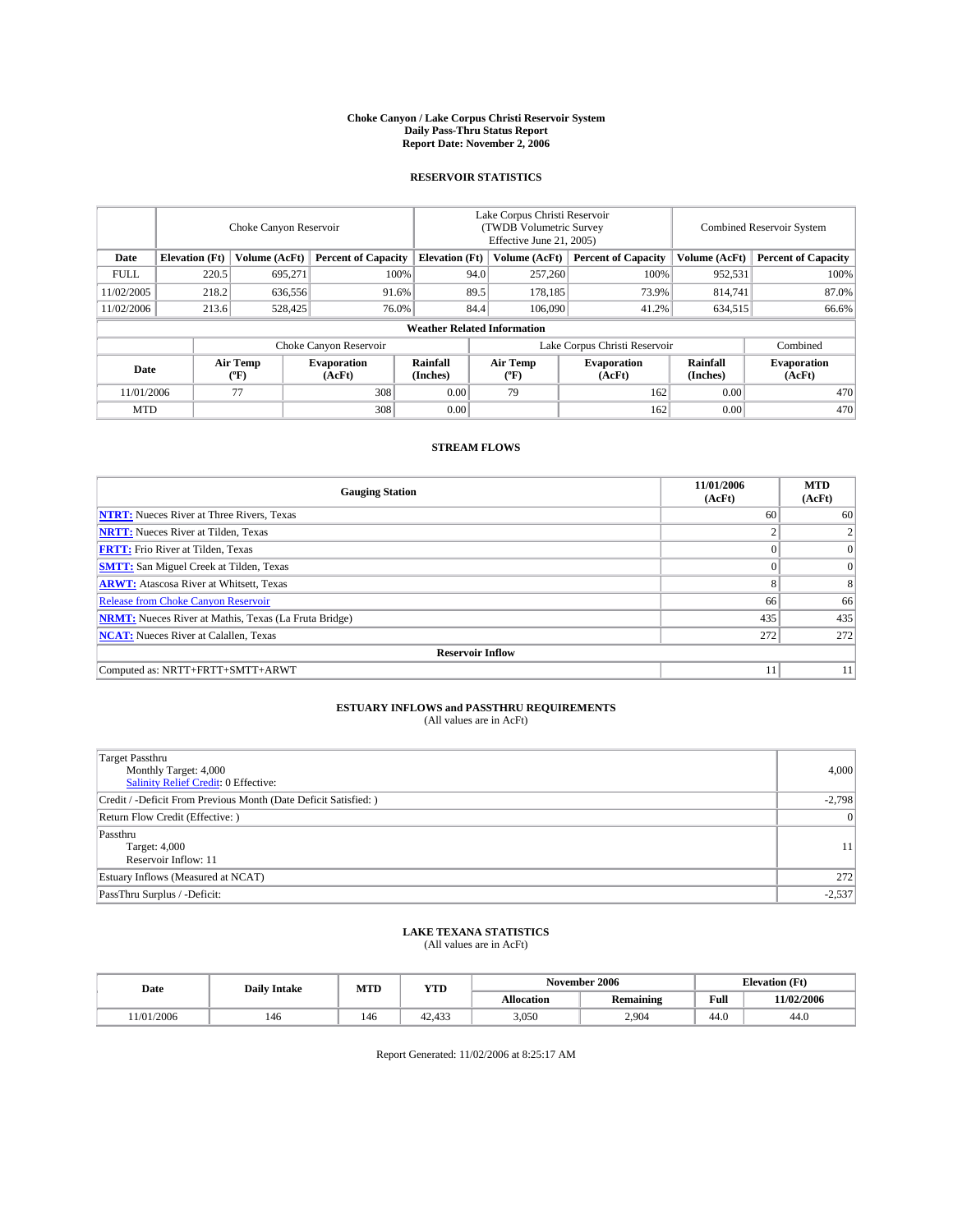#### **Choke Canyon / Lake Corpus Christi Reservoir System Daily Pass-Thru Status Report Report Date: November 3, 2006**

#### **RESERVOIR STATISTICS**

|             | Choke Canyon Reservoir             |                  |                              |                       | Lake Corpus Christi Reservoir<br>(TWDB Volumetric Survey<br>Effective June 21, 2005) |                  |                               |                      | <b>Combined Reservoir System</b> |  |  |  |
|-------------|------------------------------------|------------------|------------------------------|-----------------------|--------------------------------------------------------------------------------------|------------------|-------------------------------|----------------------|----------------------------------|--|--|--|
| Date        | <b>Elevation</b> (Ft)              | Volume (AcFt)    | <b>Percent of Capacity</b>   | <b>Elevation</b> (Ft) |                                                                                      | Volume (AcFt)    | <b>Percent of Capacity</b>    | Volume (AcFt)        | <b>Percent of Capacity</b>       |  |  |  |
| <b>FULL</b> | 220.5                              | 695.271          | 100%                         |                       | 94.0                                                                                 | 257,260          | 100%                          | 952,531              | 100%                             |  |  |  |
| 11/03/2005  | 218.2                              | 635,813          | 91.4%                        |                       | 89.4                                                                                 | 177,857          | 73.7%                         | 813.670              | 86.9%                            |  |  |  |
| 11/03/2006  | 213.5                              | 527,764          | 75.9%                        |                       | 84.3                                                                                 | 105.128          | 40.9%                         | 632,892              | 66.4%                            |  |  |  |
|             | <b>Weather Related Information</b> |                  |                              |                       |                                                                                      |                  |                               |                      |                                  |  |  |  |
|             |                                    |                  | Choke Canyon Reservoir       |                       |                                                                                      |                  | Lake Corpus Christi Reservoir |                      | Combined                         |  |  |  |
| Date        |                                    | Air Temp<br>(°F) | <b>Evaporation</b><br>(AcFt) | Rainfall<br>(Inches)  |                                                                                      | Air Temp<br>("F) | <b>Evaporation</b><br>(AcFt)  | Rainfall<br>(Inches) | <b>Evaporation</b><br>(AcFt)     |  |  |  |
| 11/02/2006  |                                    | 70               | 244                          | 0.00                  |                                                                                      | 70               | 126                           | 0.00                 | 370                              |  |  |  |
| <b>MTD</b>  |                                    |                  | 552                          | 0.00                  |                                                                                      |                  | 288                           | 0.00                 | 840                              |  |  |  |

## **STREAM FLOWS**

| <b>Gauging Station</b>                                       | 11/02/2006<br>(AcFt) | <b>MTD</b><br>(AcFt) |
|--------------------------------------------------------------|----------------------|----------------------|
| <b>NTRT:</b> Nueces River at Three Rivers, Texas             | 60                   | 119                  |
| <b>NRTT:</b> Nueces River at Tilden, Texas                   |                      | 3                    |
| <b>FRTT:</b> Frio River at Tilden, Texas                     | $\Omega$             |                      |
| <b>SMTT:</b> San Miguel Creek at Tilden, Texas               | $\theta$             | $\overline{0}$       |
| <b>ARWT:</b> Atascosa River at Whitsett, Texas               | 8                    | 16                   |
| <b>Release from Choke Canyon Reservoir</b>                   | 66                   | 131                  |
| <b>NRMT:</b> Nueces River at Mathis, Texas (La Fruta Bridge) | 437                  | 871                  |
| <b>NCAT:</b> Nueces River at Calallen, Texas                 | 339                  | 611                  |
| <b>Reservoir Inflow</b>                                      |                      |                      |
| Computed as: NRTT+FRTT+SMTT+ARWT                             | 9                    | 19                   |

# **ESTUARY INFLOWS and PASSTHRU REQUIREMENTS**<br>(All values are in AcFt)

| Target Passthru<br>Monthly Target: 4,000<br>Salinity Relief Credit: 0 Effective: | 4,000          |
|----------------------------------------------------------------------------------|----------------|
| Credit / -Deficit From Previous Month (Date Deficit Satisfied: )                 | $-2,798$       |
| Return Flow Credit (Effective:)                                                  | $\overline{0}$ |
| Passthru<br>Target: 4,000<br>Reservoir Inflow: 19                                | 19             |
| Estuary Inflows (Measured at NCAT)                                               | 611            |
| PassThru Surplus / -Deficit:                                                     | $-2,206$       |

# **LAKE TEXANA STATISTICS** (All values are in AcFt)

|  | Date      |     | MTT<br><b>Daily Intake</b><br>IVI I L |              |                   | November 2006    | <b>Elevation (Ft)</b> |            |
|--|-----------|-----|---------------------------------------|--------------|-------------------|------------------|-----------------------|------------|
|  |           |     |                                       | YTD          | <b>Allocation</b> | <b>Remaining</b> | Full                  | 11/03/2006 |
|  | 1/02/2006 | 140 | 292                                   | 570<br>42.57 | 3,050             | 270<br>2.130     | 44.0                  | 44.0       |

Report Generated: 11/03/2006 at 8:27:29 AM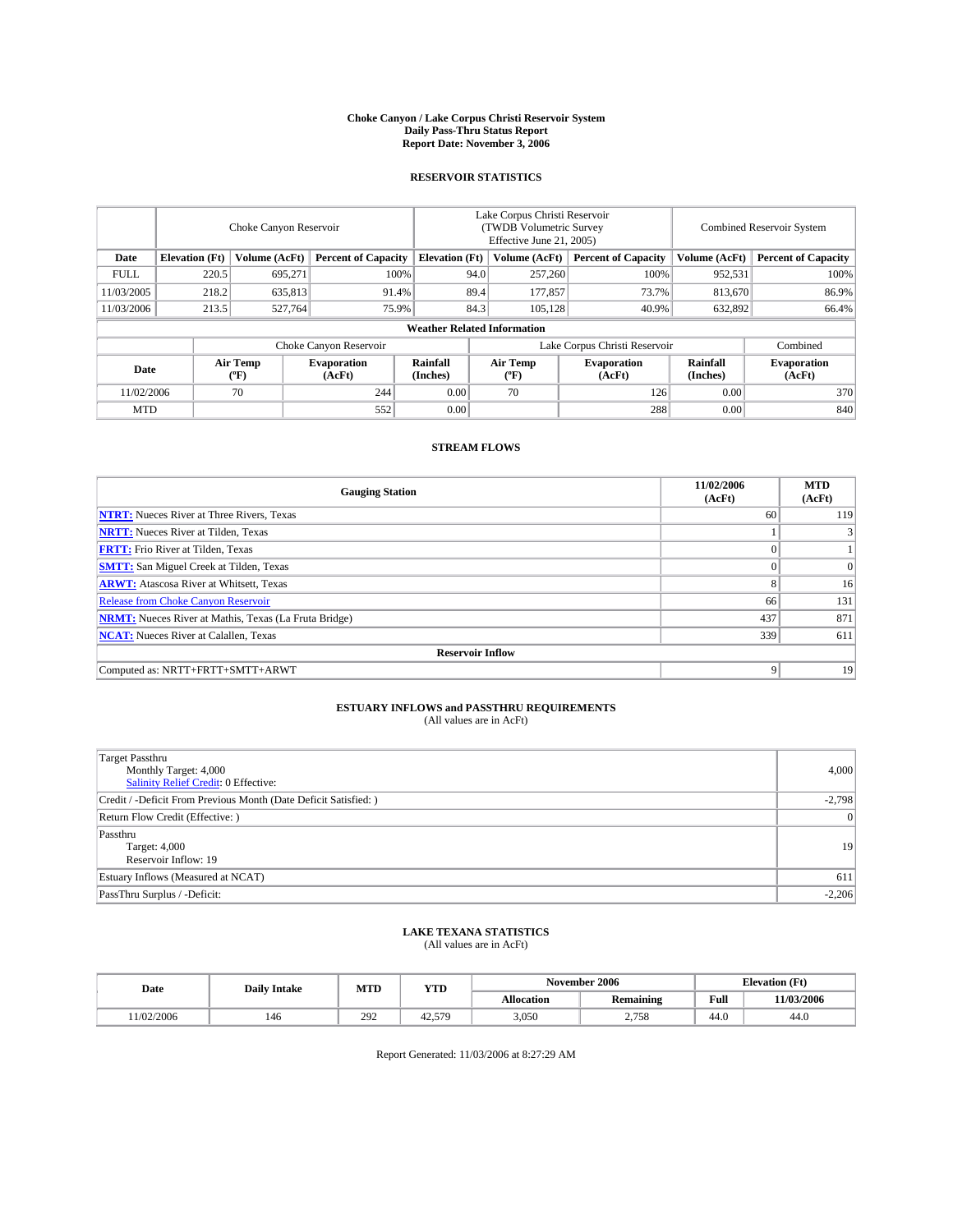#### **Choke Canyon / Lake Corpus Christi Reservoir System Daily Pass-Thru Status Report Report Date: November 4, 2006**

#### **RESERVOIR STATISTICS**

|             | Choke Canyon Reservoir |                  |                              |                                    | Lake Corpus Christi Reservoir<br>(TWDB Volumetric Survey<br>Effective June 21, 2005) |                  |                               | <b>Combined Reservoir System</b> |                              |  |
|-------------|------------------------|------------------|------------------------------|------------------------------------|--------------------------------------------------------------------------------------|------------------|-------------------------------|----------------------------------|------------------------------|--|
| Date        | <b>Elevation</b> (Ft)  | Volume (AcFt)    | <b>Percent of Capacity</b>   | <b>Elevation</b> (Ft)              |                                                                                      | Volume (AcFt)    | <b>Percent of Capacity</b>    | Volume (AcFt)                    | <b>Percent of Capacity</b>   |  |
| <b>FULL</b> | 220.5                  | 695.271          | 100%                         |                                    | 94.0                                                                                 | 257,260          | 100%                          | 952,531                          | 100%                         |  |
| 11/04/2005  | 218.1                  | 635,317          | 91.4%                        |                                    | 89.4                                                                                 | 177,693          | 73.7%                         | 813,010                          | 86.8%                        |  |
| 11/04/2006  | 213.5                  | 527,544          | 75.9%                        |                                    | 84.2                                                                                 | 104.051          | 40.4%                         | 631,595                          | 66.3%                        |  |
|             |                        |                  |                              | <b>Weather Related Information</b> |                                                                                      |                  |                               |                                  |                              |  |
|             |                        |                  | Choke Canyon Reservoir       |                                    |                                                                                      |                  | Lake Corpus Christi Reservoir |                                  | Combined                     |  |
| Date        |                        | Air Temp<br>(°F) | <b>Evaporation</b><br>(AcFt) | Rainfall<br>(Inches)               |                                                                                      | Air Temp<br>("F) | <b>Evaporation</b><br>(AcFt)  | Rainfall<br>(Inches)             | <b>Evaporation</b><br>(AcFt) |  |
| 11/03/2006  |                        | 71               | 218                          | 0.00                               |                                                                                      | 71               | 111                           | 0.00                             | 329                          |  |
| <b>MTD</b>  |                        |                  | 770                          | 0.00                               |                                                                                      |                  | 399                           | 0.00                             | 1,169                        |  |

## **STREAM FLOWS**

| <b>Gauging Station</b>                                       | 11/03/2006<br>(AcFt) | <b>MTD</b><br>(AcFt) |
|--------------------------------------------------------------|----------------------|----------------------|
| <b>NTRT:</b> Nueces River at Three Rivers, Texas             | 60                   | 179                  |
| <b>NRTT:</b> Nueces River at Tilden, Texas                   | $\Omega$             | 3                    |
| <b>FRTT:</b> Frio River at Tilden, Texas                     |                      |                      |
| <b>SMTT:</b> San Miguel Creek at Tilden, Texas               | $\Omega$             | $\overline{0}$       |
| <b>ARWT:</b> Atascosa River at Whitsett, Texas               | 8                    | 23                   |
| <b>Release from Choke Canyon Reservoir</b>                   | 66                   | 197                  |
| <b>NRMT:</b> Nueces River at Mathis, Texas (La Fruta Bridge) | 437                  | 1,308                |
| <b>NCAT:</b> Nueces River at Calallen, Texas                 | 381                  | 993                  |
| <b>Reservoir Inflow</b>                                      |                      |                      |
| Computed as: NRTT+FRTT+SMTT+ARWT                             | 8                    | 28                   |

# **ESTUARY INFLOWS and PASSTHRU REQUIREMENTS**<br>(All values are in AcFt)

| <b>Target Passthru</b><br>Monthly Target: 4,000<br>Salinity Relief Credit: 0 Effective: | 4,000          |
|-----------------------------------------------------------------------------------------|----------------|
| Credit / -Deficit From Previous Month (Date Deficit Satisfied: )                        | $-2,798$       |
| Return Flow Credit (Effective:)                                                         | $\overline{0}$ |
| Passthru<br>Target: 4,000<br>Reservoir Inflow: 28                                       | 28             |
| Estuary Inflows (Measured at NCAT)                                                      | 993            |
| PassThru Surplus / -Deficit:                                                            | $-1,833$       |

#### **LAKE TEXANA STATISTICS** (All values are in AcFt)

|  | Date      | <b>Daily Intake</b> | MTD | <b>YTD</b>    |            | November 2006    | <b>Elevation</b> (Ft) |            |
|--|-----------|---------------------|-----|---------------|------------|------------------|-----------------------|------------|
|  |           |                     |     |               | Allocation | <b>Remaining</b> | Full                  | 11/04/2006 |
|  | 1/03/2006 | 146                 | 439 | 725<br>74.ILJ | 3,050      | 2.611            | 44.0                  | 45.5       |

Report Generated: 11/04/2006 at 8:21:13 AM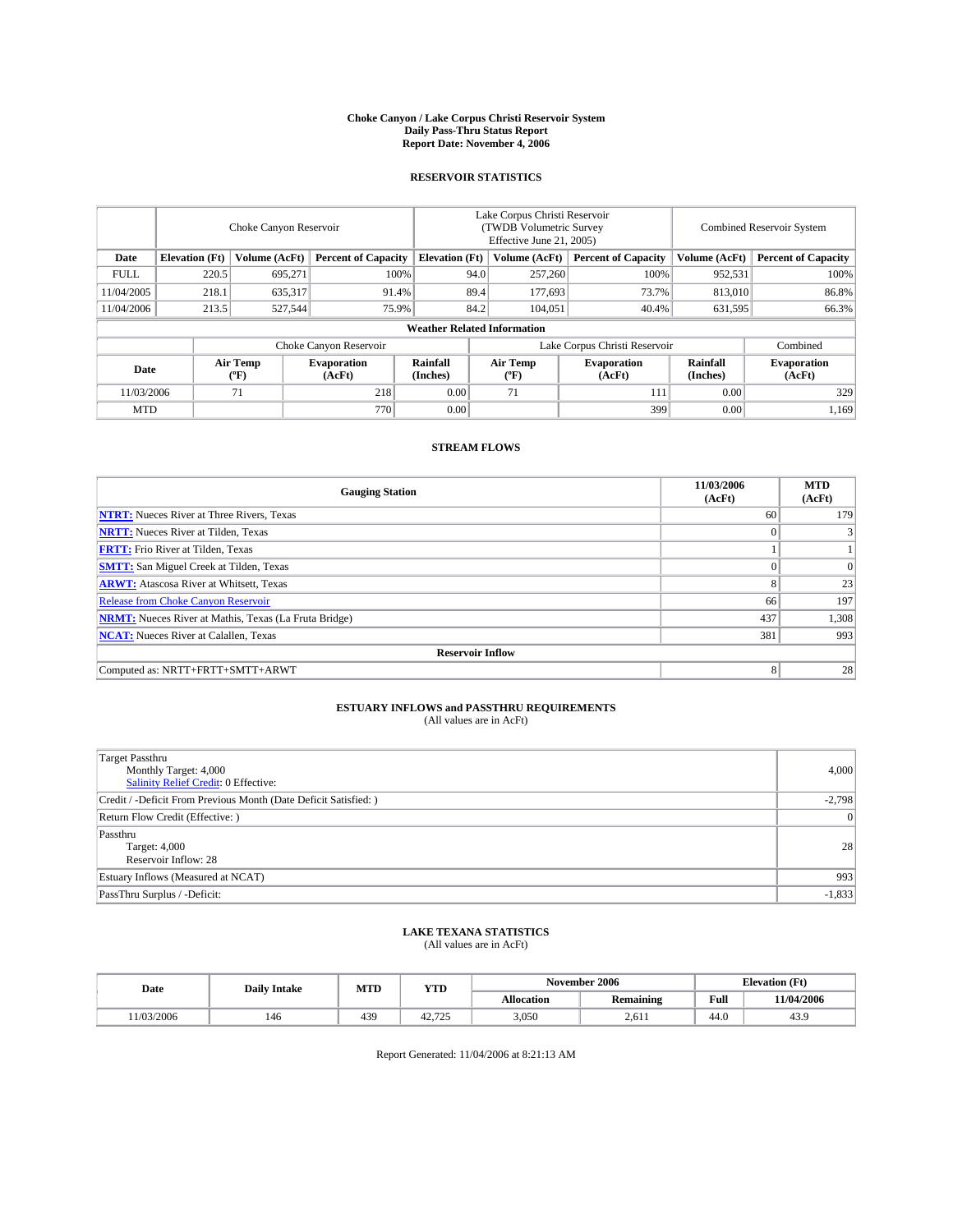#### **Choke Canyon / Lake Corpus Christi Reservoir System Daily Pass-Thru Status Report Report Date: November 5, 2006**

#### **RESERVOIR STATISTICS**

|             | Choke Canyon Reservoir |                         |                              |                                    | Lake Corpus Christi Reservoir<br>(TWDB Volumetric Survey<br>Effective June 21, 2005) |                  |                               | Combined Reservoir System |                              |  |
|-------------|------------------------|-------------------------|------------------------------|------------------------------------|--------------------------------------------------------------------------------------|------------------|-------------------------------|---------------------------|------------------------------|--|
| Date        | <b>Elevation</b> (Ft)  | Volume (AcFt)           | <b>Percent of Capacity</b>   | <b>Elevation</b> (Ft)              |                                                                                      | Volume (AcFt)    | <b>Percent of Capacity</b>    | Volume (AcFt)             | <b>Percent of Capacity</b>   |  |
| <b>FULL</b> | 220.5                  | 695.271                 | 100%                         |                                    | 94.0                                                                                 | 257,260          | 100%                          | 952,531                   | 100%                         |  |
| 11/05/2005  | 218.1                  | 635,317                 | 91.4%                        |                                    | 89.4                                                                                 | 177,202          | 73.5%                         | 812,519                   | 86.8%                        |  |
| 11/05/2006  | 213.5                  | 527,324                 | 75.8%                        |                                    | 84.2                                                                                 | 103.457          | 40.2%                         | 630,781                   | 66.2%                        |  |
|             |                        |                         |                              | <b>Weather Related Information</b> |                                                                                      |                  |                               |                           |                              |  |
|             |                        |                         | Choke Canyon Reservoir       |                                    |                                                                                      |                  | Lake Corpus Christi Reservoir |                           | Combined                     |  |
| Date        |                        | <b>Air Temp</b><br>(°F) | <b>Evaporation</b><br>(AcFt) | Rainfall<br>(Inches)               |                                                                                      | Air Temp<br>("F) | <b>Evaporation</b><br>(AcFt)  | Rainfall<br>(Inches)      | <b>Evaporation</b><br>(AcFt) |  |
| 11/04/2006  |                        | 71                      | 141                          | 0.00                               |                                                                                      | 78               | 125                           | 0.00                      | 266                          |  |
| <b>MTD</b>  |                        |                         | 911                          | 0.00                               |                                                                                      |                  | 524                           | 0.00                      | 1,435                        |  |

## **STREAM FLOWS**

| <b>Gauging Station</b>                                       | 11/04/2006<br>(AcFt) | <b>MTD</b><br>(AcFt) |
|--------------------------------------------------------------|----------------------|----------------------|
| <b>NTRT:</b> Nueces River at Three Rivers, Texas             | 60                   | 238                  |
| <b>NRTT:</b> Nueces River at Tilden, Texas                   | $\Omega$             | 4 <sub>1</sub>       |
| <b>FRTT:</b> Frio River at Tilden, Texas                     | $\Omega$             | $\overline{c}$       |
| <b>SMTT:</b> San Miguel Creek at Tilden, Texas               | $\theta$             | $\overline{0}$       |
| <b>ARWT:</b> Atascosa River at Whitsett, Texas               | o                    | 31                   |
| <b>Release from Choke Canyon Reservoir</b>                   | 66                   | 262                  |
| <b>NRMT:</b> Nueces River at Mathis, Texas (La Fruta Bridge) | 437                  | 1,745                |
| <b>NCAT:</b> Nueces River at Calallen, Texas                 | 427                  | 1,419                |
| <b>Reservoir Inflow</b>                                      |                      |                      |
| Computed as: NRTT+FRTT+SMTT+ARWT                             | 8                    | 36                   |

# **ESTUARY INFLOWS and PASSTHRU REQUIREMENTS**<br>(All values are in AcFt)

| <b>Target Passthru</b><br>Monthly Target: 4,000<br>Salinity Relief Credit: 0 Effective: | 4,000          |
|-----------------------------------------------------------------------------------------|----------------|
| Credit / -Deficit From Previous Month (Date Deficit Satisfied: )                        | $-2,798$       |
| Return Flow Credit (Effective:)                                                         | $\overline{0}$ |
| Passthru<br>Target: 4,000<br>Reservoir Inflow: 36                                       | 36             |
| Estuary Inflows (Measured at NCAT)                                                      | 1,419          |
| PassThru Surplus / -Deficit:                                                            | $-1,415$       |

#### **LAKE TEXANA STATISTICS** (All values are in AcFt)

|  | Date      | <b>Daily Intake</b> | MTT<br>IVI I L | YTD              |                   | November 2006    | <b>Elevation (Ft)</b> |            |
|--|-----------|---------------------|----------------|------------------|-------------------|------------------|-----------------------|------------|
|  |           |                     |                |                  | <b>Allocation</b> | <b>Remaining</b> | Full                  | 11/05/2006 |
|  | 1/04/2006 | 140                 | 585            | 10.07c<br>42.812 | 3,050             | 2.465            | 44.0                  | 40.5       |

Report Generated: 11/05/2006 at 8:43:27 AM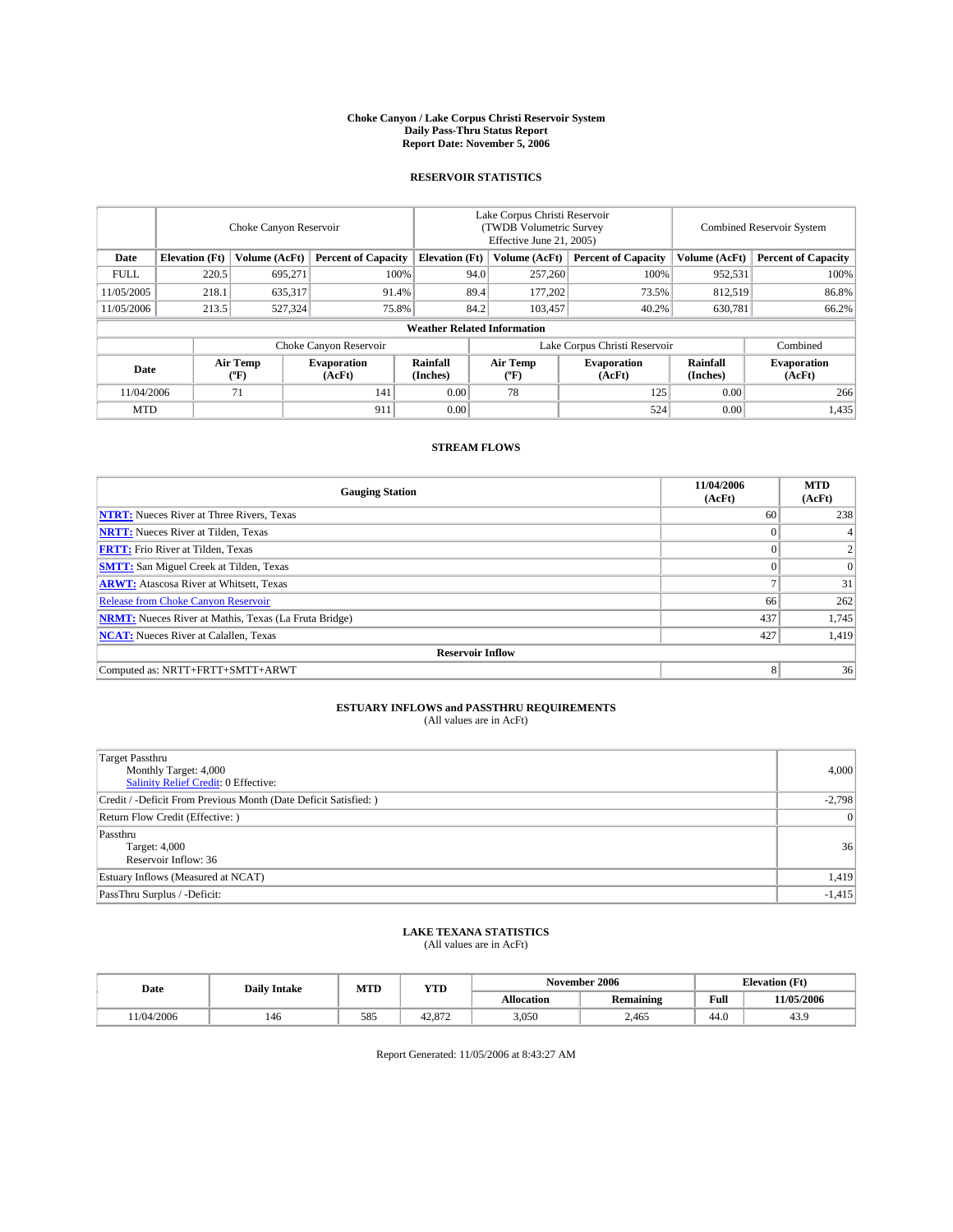#### **Choke Canyon / Lake Corpus Christi Reservoir System Daily Pass-Thru Status Report Report Date: November 6, 2006**

#### **RESERVOIR STATISTICS**

|             | Choke Canyon Reservoir |                         |                              |                                    | Lake Corpus Christi Reservoir<br>(TWDB Volumetric Survey<br>Effective June 21, 2005) |                  |                               | Combined Reservoir System |                              |  |
|-------------|------------------------|-------------------------|------------------------------|------------------------------------|--------------------------------------------------------------------------------------|------------------|-------------------------------|---------------------------|------------------------------|--|
| Date        | <b>Elevation</b> (Ft)  | Volume (AcFt)           | <b>Percent of Capacity</b>   | <b>Elevation</b> (Ft)              |                                                                                      | Volume (AcFt)    | <b>Percent of Capacity</b>    | Volume (AcFt)             | <b>Percent of Capacity</b>   |  |
| <b>FULL</b> | 220.5                  | 695.271                 | 100%                         |                                    | 94.0                                                                                 | 257,260          | 100%                          | 952,531                   | 100%                         |  |
| 11/06/2005  | 218.2                  | 635,813                 | 91.4%                        |                                    | 89.4                                                                                 | 177,202          | 73.5%                         | 813,015                   | 86.8%                        |  |
| 11/06/2006  | 213.5                  | 527,324                 | 75.8%                        |                                    | 84.2                                                                                 | 103.101          | 40.1%                         | 630,425                   | 66.2%                        |  |
|             |                        |                         |                              | <b>Weather Related Information</b> |                                                                                      |                  |                               |                           |                              |  |
|             |                        |                         | Choke Canyon Reservoir       |                                    |                                                                                      |                  | Lake Corpus Christi Reservoir |                           | Combined                     |  |
| Date        |                        | <b>Air Temp</b><br>(°F) | <b>Evaporation</b><br>(AcFt) | Rainfall<br>(Inches)               |                                                                                      | Air Temp<br>("F) | <b>Evaporation</b><br>(AcFt)  | Rainfall<br>(Inches)      | <b>Evaporation</b><br>(AcFt) |  |
| 11/05/2006  |                        | 76                      | 231                          | 0.00                               |                                                                                      | 82               | 110                           | 0.00                      | 341                          |  |
| <b>MTD</b>  |                        |                         | 1,142                        | 0.00                               |                                                                                      |                  | 634                           | 0.00                      | 1,776                        |  |

## **STREAM FLOWS**

| <b>Gauging Station</b>                                       | 11/05/2006<br>(AcFt) | <b>MTD</b><br>(AcFt) |
|--------------------------------------------------------------|----------------------|----------------------|
| <b>NTRT:</b> Nueces River at Three Rivers, Texas             | 60                   | 298                  |
| <b>NRTT:</b> Nueces River at Tilden, Texas                   |                      | 4                    |
| <b>FRTT:</b> Frio River at Tilden, Texas                     | $\Omega$             |                      |
| <b>SMTT:</b> San Miguel Creek at Tilden, Texas               | $\Omega$             | $\Omega$             |
| <b>ARWT:</b> Atascosa River at Whitsett, Texas               |                      | 37                   |
| <b>Release from Choke Canyon Reservoir</b>                   | 66                   | 328                  |
| <b>NRMT:</b> Nueces River at Mathis, Texas (La Fruta Bridge) | 437                  | 2,182                |
| <b>NCAT:</b> Nueces River at Calallen, Texas                 | 399                  | 1,818                |
| <b>Reservoir Inflow</b>                                      |                      |                      |
| Computed as: NRTT+FRTT+SMTT+ARWT                             | ⇁                    | 43                   |

# **ESTUARY INFLOWS and PASSTHRU REQUIREMENTS**<br>(All values are in AcFt)

| Target Passthru<br>Monthly Target: 4,000<br>Salinity Relief Credit: 0 Effective: | 4,000          |
|----------------------------------------------------------------------------------|----------------|
| Credit / -Deficit From Previous Month (Date Deficit Satisfied: )                 | $-2,798$       |
| Return Flow Credit (Effective:)                                                  | $\overline{0}$ |
| Passthru<br>Target: 4,000<br>Reservoir Inflow: 43                                | 43             |
| Estuary Inflows (Measured at NCAT)                                               | 1,818          |
| PassThru Surplus / -Deficit:                                                     | $-1,023$       |

# **LAKE TEXANA STATISTICS** (All values are in AcFt)

| Date      | <b>Daily Intake</b> | MTT<br>YTD<br>IVI I L |        |                   | November 2006    | <b>Elevation</b> (Ft) |            |
|-----------|---------------------|-----------------------|--------|-------------------|------------------|-----------------------|------------|
|           |                     |                       |        | <b>Allocation</b> | <b>Remaining</b> | Full                  | 11/06/2006 |
| 1/05/2006 | 140                 | 73.<br>, , ,          | 43,018 | 3,050             | າ 210<br>2.012   | 44.0                  | 40.5       |

Report Generated: 11/06/2006 at 8:29:59 AM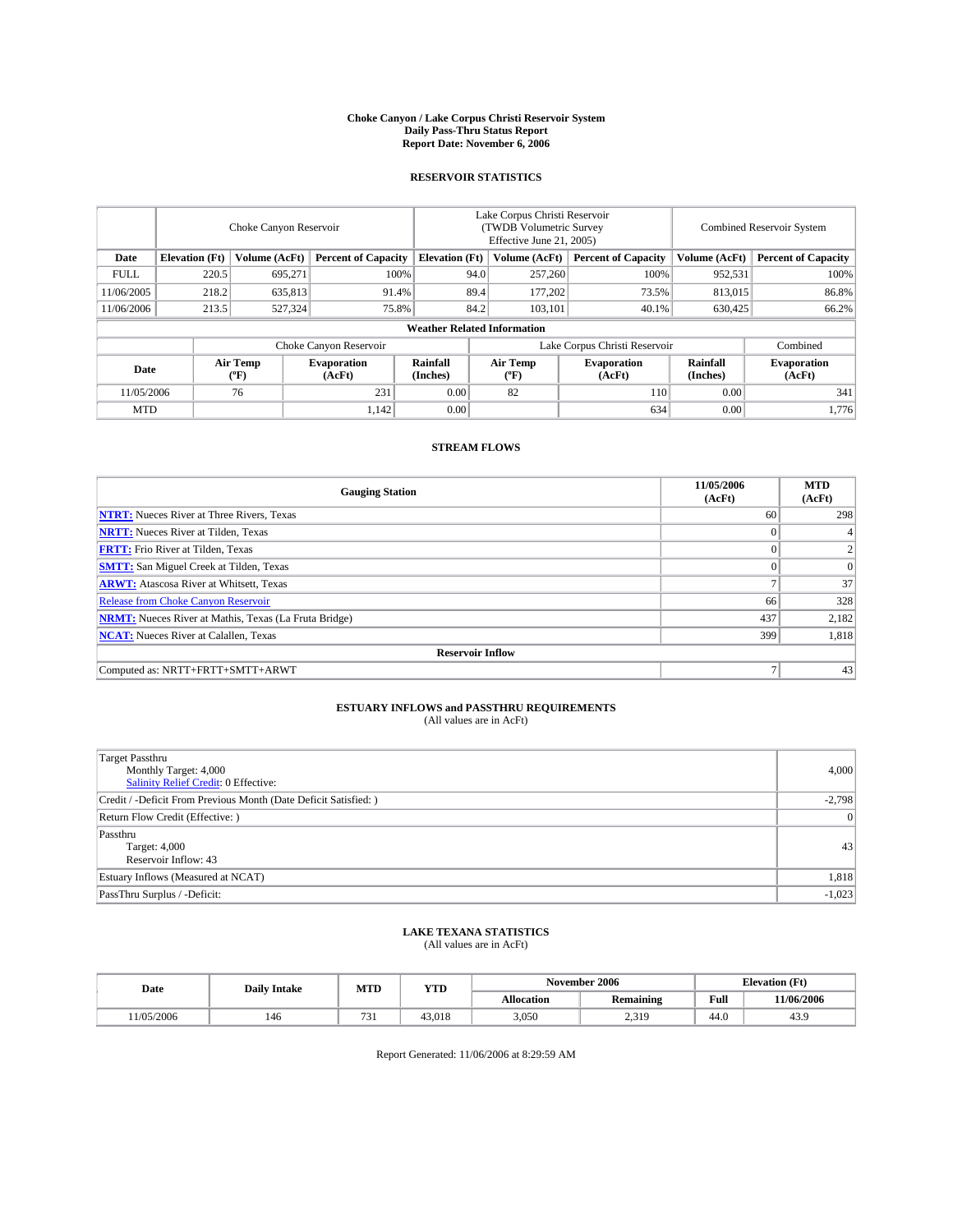#### **Choke Canyon / Lake Corpus Christi Reservoir System Daily Pass-Thru Status Report Report Date: November 7, 2006**

#### **RESERVOIR STATISTICS**

|             | Choke Canyon Reservoir             |                         |                              |                                                     | Lake Corpus Christi Reservoir<br>(TWDB Volumetric Survey<br>Effective June 21, 2005) |                  |                              | Combined Reservoir System |                              |  |  |  |
|-------------|------------------------------------|-------------------------|------------------------------|-----------------------------------------------------|--------------------------------------------------------------------------------------|------------------|------------------------------|---------------------------|------------------------------|--|--|--|
| Date        | <b>Elevation</b> (Ft)              | Volume (AcFt)           |                              | <b>Percent of Capacity</b><br><b>Elevation</b> (Ft) |                                                                                      | Volume (AcFt)    | <b>Percent of Capacity</b>   | Volume (AcFt)             | <b>Percent of Capacity</b>   |  |  |  |
| <b>FULL</b> | 220.5                              | 695.271                 | 100%                         |                                                     | 94.0                                                                                 | 257,260          | 100%                         | 952,531                   | 100%                         |  |  |  |
| 11/07/2005  | 218.1                              | 634,821                 | 91.3%                        |                                                     | 89.4                                                                                 | 177.202          | 73.5%                        | 812,023                   | 86.7%                        |  |  |  |
| 11/07/2006  | 213.5                              | 526,663                 | 75.7%                        |                                                     | 84.1                                                                                 | 102,627          | 39.9%                        | 629,290                   | 66.1%                        |  |  |  |
|             | <b>Weather Related Information</b> |                         |                              |                                                     |                                                                                      |                  |                              |                           |                              |  |  |  |
|             |                                    |                         |                              | Lake Corpus Christi Reservoir                       |                                                                                      | Combined         |                              |                           |                              |  |  |  |
| Date        |                                    | <b>Air Temp</b><br>(°F) | <b>Evaporation</b><br>(AcFt) | Rainfall<br>(Inches)                                |                                                                                      | Air Temp<br>("F) | <b>Evaporation</b><br>(AcFt) | Rainfall<br>(Inches)      | <b>Evaporation</b><br>(AcFt) |  |  |  |
| 11/06/2006  |                                    | 82                      | 192                          | 0.00                                                |                                                                                      | 84               | 90                           | 0.03                      | 282                          |  |  |  |
| <b>MTD</b>  |                                    |                         | 1,334                        | 0.00                                                |                                                                                      |                  | 724                          | 0.03                      | 2,058                        |  |  |  |

## **STREAM FLOWS**

| <b>Gauging Station</b>                                       | 11/06/2006<br>(AcFt) | <b>MTD</b><br>(AcFt) |
|--------------------------------------------------------------|----------------------|----------------------|
| <b>NTRT:</b> Nueces River at Three Rivers, Texas             | 56                   | 353                  |
| <b>NRTT:</b> Nueces River at Tilden, Texas                   | $\Omega$             |                      |
| <b>FRTT:</b> Frio River at Tilden, Texas                     | $\Omega$             | $\frac{3}{3}$        |
| <b>SMTT:</b> San Miguel Creek at Tilden, Texas               | $\Omega$             | $\overline{0}$       |
| <b>ARWT:</b> Atascosa River at Whitsett, Texas               |                      | 44                   |
| <b>Release from Choke Canyon Reservoir</b>                   | 66                   | 393                  |
| <b>NRMT:</b> Nueces River at Mathis, Texas (La Fruta Bridge) | 437                  | 2,618                |
| <b>NCAT:</b> Nueces River at Calallen, Texas                 | 375                  | 2,193                |
| <b>Reservoir Inflow</b>                                      |                      |                      |
| Computed as: NRTT+FRTT+SMTT+ARWT                             | 7                    | 50                   |

# **ESTUARY INFLOWS and PASSTHRU REQUIREMENTS**<br>(All values are in AcFt)

| <b>Target Passthru</b><br>Monthly Target: 4,000<br>Salinity Relief Credit: 0 Effective: | 4,000          |
|-----------------------------------------------------------------------------------------|----------------|
| Credit / -Deficit From Previous Month (Date Deficit Satisfied: )                        | $-2,798$       |
| Return Flow Credit (Effective:)                                                         | $\overline{0}$ |
| Passthru<br>Target: 4,000<br>Reservoir Inflow: 50                                       | 50             |
| Estuary Inflows (Measured at NCAT)                                                      | 2,193          |
| PassThru Surplus / -Deficit:                                                            | $-655$         |

#### **LAKE TEXANA STATISTICS** (All values are in AcFt)

|  | Date      | <b>Daily Intake</b> | MTT<br>IVI I L             | YTD    |                   | November 2006                |      | <b>Elevation (Ft)</b> |
|--|-----------|---------------------|----------------------------|--------|-------------------|------------------------------|------|-----------------------|
|  |           |                     |                            |        | <b>Allocation</b> | <b>Remaining</b>             | Full | 11/07/2006            |
|  | 1/06/2006 | 140                 | $\sim$ $\sim$<br>$\circ$ / | 43.163 | 3,050             | $\sim$ $\sim$ $\sim$<br>$-1$ | 44.0 | 45.0                  |

Report Generated: 11/07/2006 at 8:26:16 AM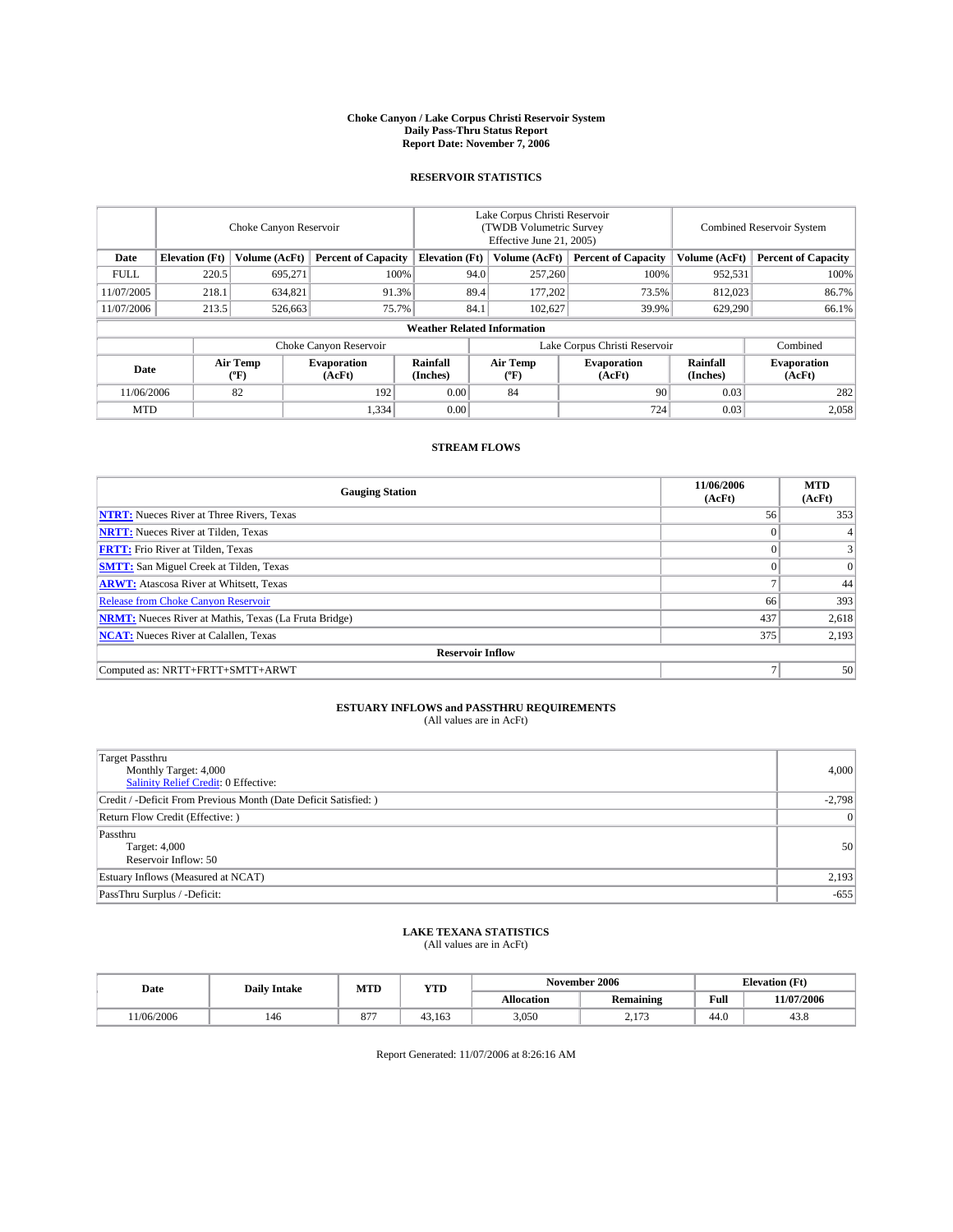#### **Choke Canyon / Lake Corpus Christi Reservoir System Daily Pass-Thru Status Report Report Date: November 8, 2006**

#### **RESERVOIR STATISTICS**

|                        | Choke Canyon Reservoir             |                                             |                              |                       | Lake Corpus Christi Reservoir<br>(TWDB Volumetric Survey<br>Effective June 21, 2005) |                  |                               |                      | <b>Combined Reservoir System</b> |  |  |
|------------------------|------------------------------------|---------------------------------------------|------------------------------|-----------------------|--------------------------------------------------------------------------------------|------------------|-------------------------------|----------------------|----------------------------------|--|--|
| Date                   | <b>Elevation</b> (Ft)              | Volume (AcFt)<br><b>Percent of Capacity</b> |                              | <b>Elevation</b> (Ft) |                                                                                      | Volume (AcFt)    | <b>Percent of Capacity</b>    | Volume (AcFt)        | <b>Percent of Capacity</b>       |  |  |
| <b>FULL</b>            | 220.5                              | 695.271                                     |                              | 100%                  | 94.0                                                                                 | 257,260          | 100%                          | 952,531              | 100%                             |  |  |
| 11/08/2005             | 218.1                              | 634,821                                     | 91.3%                        |                       | 89.4                                                                                 | 177,038          | 73.4%                         | 811,859              | 86.7%                            |  |  |
| 11/08/2006             | 213.5                              | 526,442                                     |                              | 75.7%                 | 84.1                                                                                 | 102,273          | 39.8%                         | 628,715              | 66.0%                            |  |  |
|                        | <b>Weather Related Information</b> |                                             |                              |                       |                                                                                      |                  |                               |                      |                                  |  |  |
| Choke Canyon Reservoir |                                    |                                             |                              |                       |                                                                                      |                  | Lake Corpus Christi Reservoir |                      | Combined                         |  |  |
| Date                   |                                    | Air Temp<br>(°F)                            | <b>Evaporation</b><br>(AcFt) | Rainfall<br>(Inches)  |                                                                                      | Air Temp<br>("F) | <b>Evaporation</b><br>(AcFt)  | Rainfall<br>(Inches) | <b>Evaporation</b><br>(AcFt)     |  |  |
| 11/07/2006             |                                    | 80                                          | 179                          | 0.00                  |                                                                                      | 80               | 110                           | 0.00                 | 289                              |  |  |
| <b>MTD</b>             |                                    |                                             | 1,513                        | 0.00                  |                                                                                      |                  | 834                           | 0.03                 | 2,347                            |  |  |

## **STREAM FLOWS**

| <b>Gauging Station</b>                                       | 11/07/2006<br>(AcFt) | <b>MTD</b><br>(AcFt) |
|--------------------------------------------------------------|----------------------|----------------------|
| <b>NTRT:</b> Nueces River at Three Rivers, Texas             | 56                   | 409                  |
| <b>NRTT:</b> Nueces River at Tilden, Texas                   | $\theta$             |                      |
| <b>FRTT:</b> Frio River at Tilden, Texas                     | $\Omega$             | 3 <sup>1</sup>       |
| <b>SMTT:</b> San Miguel Creek at Tilden, Texas               | $\Omega$             | $\overline{0}$       |
| <b>ARWT:</b> Atascosa River at Whitsett, Texas               | 8                    | 51                   |
| <b>Release from Choke Canyon Reservoir</b>                   | 66                   | 459                  |
| <b>NRMT:</b> Nueces River at Mathis, Texas (La Fruta Bridge) | 330                  | 2,948                |
| <b>NCAT:</b> Nueces River at Calallen, Texas                 | 324                  | 2,517                |
| <b>Reservoir Inflow</b>                                      |                      |                      |
| Computed as: NRTT+FRTT+SMTT+ARWT                             | 8                    | 58                   |

# **ESTUARY INFLOWS and PASSTHRU REQUIREMENTS**<br>(All values are in AcFt)

| <b>Target Passthru</b><br>Monthly Target: 4,000<br><b>Salinity Relief Credit: 0 Effective:</b> | 4,000          |
|------------------------------------------------------------------------------------------------|----------------|
| Credit / -Deficit From Previous Month (Date Deficit Satisfied: )                               | $-2,798$       |
| Return Flow Credit (Effective:)                                                                | $\overline{0}$ |
| Passthru<br>Target: 4,000<br>Reservoir Inflow: 58                                              | 58             |
| Estuary Inflows (Measured at NCAT)                                                             | 2,517          |
| PassThru Surplus / -Deficit:                                                                   | $-340$         |

#### **LAKE TEXANA STATISTICS** (All values are in AcFt)

| Date      |    | MTD<br><b>YTD</b><br><b>Daily Intake</b> |        |            | November 2006    | <b>Elevation</b> (Ft) |            |
|-----------|----|------------------------------------------|--------|------------|------------------|-----------------------|------------|
|           |    |                                          |        | Allocation | <b>Remaining</b> | Full                  | 11/08/2006 |
| 1/07/2006 | 10 | 996                                      | 43.283 | 3,050      | 2.054            | 44.0                  | 45.5       |

Report Generated: 11/08/2006 at 8:27:23 AM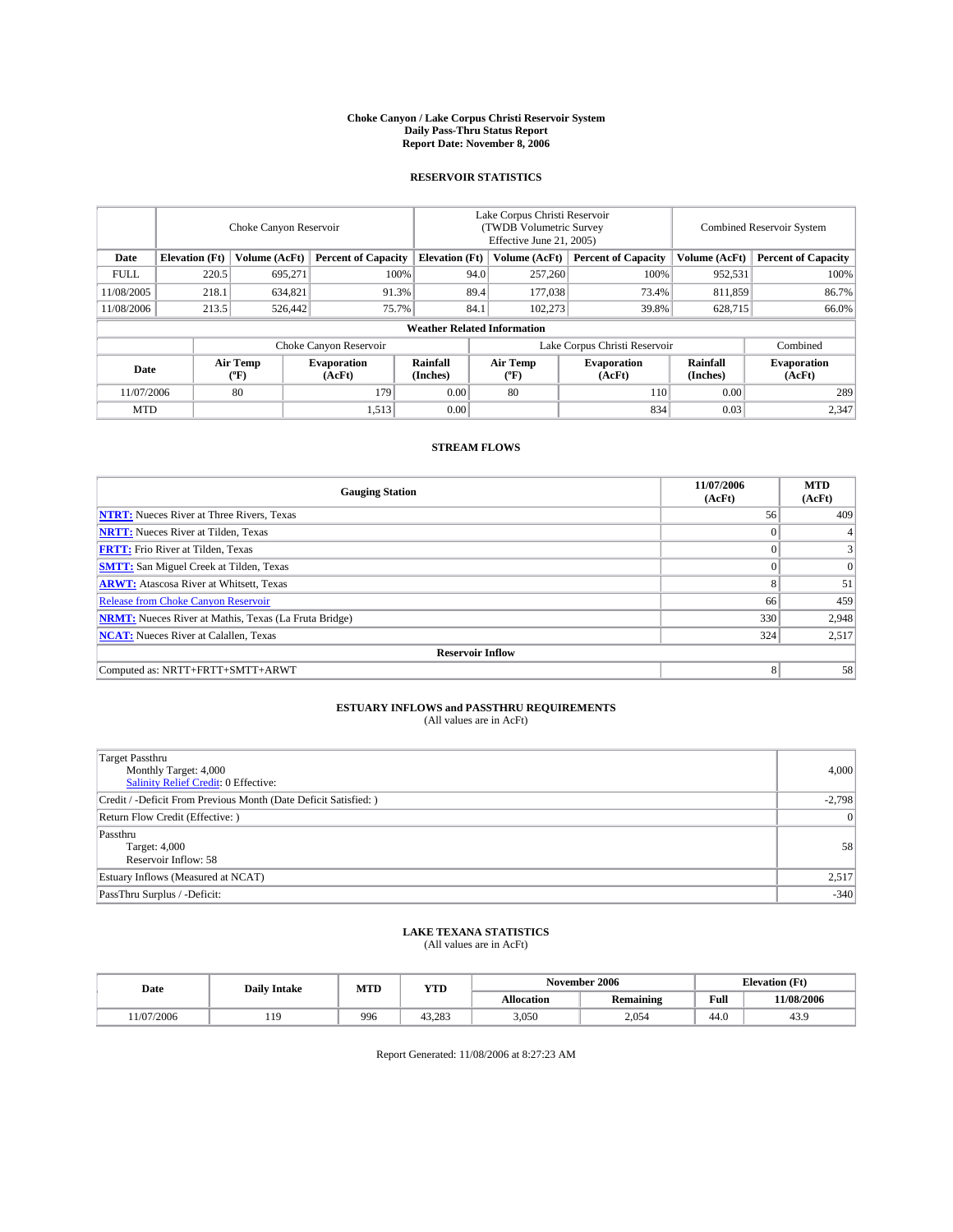#### **Choke Canyon / Lake Corpus Christi Reservoir System Daily Pass-Thru Status Report Report Date: November 9, 2006**

#### **RESERVOIR STATISTICS**

|             | Choke Canyon Reservoir             |                         |                              |                               | Lake Corpus Christi Reservoir<br>(TWDB Volumetric Survey<br>Effective June 21, 2005) |                  |                              | Combined Reservoir System  |                              |  |  |
|-------------|------------------------------------|-------------------------|------------------------------|-------------------------------|--------------------------------------------------------------------------------------|------------------|------------------------------|----------------------------|------------------------------|--|--|
| Date        | <b>Elevation</b> (Ft)              | Volume (AcFt)           | <b>Percent of Capacity</b>   | <b>Elevation</b> (Ft)         | Volume (AcFt)<br><b>Percent of Capacity</b>                                          |                  | Volume (AcFt)                | <b>Percent of Capacity</b> |                              |  |  |
| <b>FULL</b> | 220.5                              | 695.271                 | 100%                         |                               | 94.0                                                                                 | 257,260          | 100%                         | 952,531                    | 100%                         |  |  |
| 11/09/2005  | 218.1                              | 635,317                 | 91.4%                        |                               | 89.4                                                                                 | 176,875          | 73.3%                        | 812,192                    | 86.7%                        |  |  |
| 11/09/2006  | 213.5                              | 526,222                 | 75.7%                        |                               | 84.0                                                                                 | 101,332          | 39.4%                        | 627,554                    | 65.9%                        |  |  |
|             | <b>Weather Related Information</b> |                         |                              |                               |                                                                                      |                  |                              |                            |                              |  |  |
|             |                                    |                         |                              | Lake Corpus Christi Reservoir |                                                                                      | Combined         |                              |                            |                              |  |  |
| Date        |                                    | <b>Air Temp</b><br>(°F) | <b>Evaporation</b><br>(AcFt) | Rainfall<br>(Inches)          |                                                                                      | Air Temp<br>("F) | <b>Evaporation</b><br>(AcFt) | Rainfall<br>(Inches)       | <b>Evaporation</b><br>(AcFt) |  |  |
| 11/08/2006  |                                    | 86                      | 205                          | 0.00                          |                                                                                      | 86               | 109                          | 0.00                       | 314                          |  |  |
| <b>MTD</b>  |                                    |                         | 1,718                        | 0.00                          |                                                                                      |                  | 943                          | 0.03                       | 2,661                        |  |  |

## **STREAM FLOWS**

| <b>Gauging Station</b>                                       | 11/08/2006<br>(AcFt) | <b>MTD</b><br>(AcFt) |
|--------------------------------------------------------------|----------------------|----------------------|
| <b>NTRT:</b> Nueces River at Three Rivers, Texas             | 56                   | 464                  |
| <b>NRTT:</b> Nueces River at Tilden, Texas                   | $\theta$             | 5                    |
| <b>FRTT:</b> Frio River at Tilden, Texas                     | $\Omega$             | 3 <sup>1</sup>       |
| <b>SMTT:</b> San Miguel Creek at Tilden, Texas               | $\Omega$             | $\overline{0}$       |
| <b>ARWT:</b> Atascosa River at Whitsett, Texas               | 8                    | 59                   |
| <b>Release from Choke Canyon Reservoir</b>                   | 66                   | 524                  |
| <b>NRMT:</b> Nueces River at Mathis, Texas (La Fruta Bridge) | 189                  | 3,136                |
| <b>NCAT:</b> Nueces River at Calallen, Texas                 | 316                  | 2,833                |
| <b>Reservoir Inflow</b>                                      |                      |                      |
| Computed as: NRTT+FRTT+SMTT+ARWT                             | 8                    | 67                   |

# **ESTUARY INFLOWS and PASSTHRU REQUIREMENTS**<br>(All values are in AcFt)

| <b>Target Passthru</b><br>Monthly Target: 4,000<br>Salinity Relief Credit: 0 Effective: | 4,000          |
|-----------------------------------------------------------------------------------------|----------------|
| Credit / -Deficit From Previous Month (Date Deficit Satisfied: 11/08/2006)              | $-2,798$       |
| Return Flow Credit (Effective: 11/08/2006)                                              | 500            |
| Passthru<br>Target: 4,000<br>Reservoir Inflow: 67                                       | 67             |
| Estuary Inflows (Measured at NCAT)                                                      | 2,833          |
| PassThru Surplus / -Deficit:                                                            | $\overline{0}$ |

# **LAKE TEXANA STATISTICS** (All values are in AcFt)

|  | Date      | <b>Daily Intake</b> | MTT<br>IVI I L | YTD    | November 2006     |                  |      | <b>Elevation (Ft)</b> |
|--|-----------|---------------------|----------------|--------|-------------------|------------------|------|-----------------------|
|  |           |                     |                |        | <b>Allocation</b> | <b>Remaining</b> | Full | 11/09/2006            |
|  | 1/08/2006 |                     | .141           | 43.428 | 3,050             | 1,909            | 44.0 | 45.0                  |

Report Generated: 11/09/2006 at 8:19:09 AM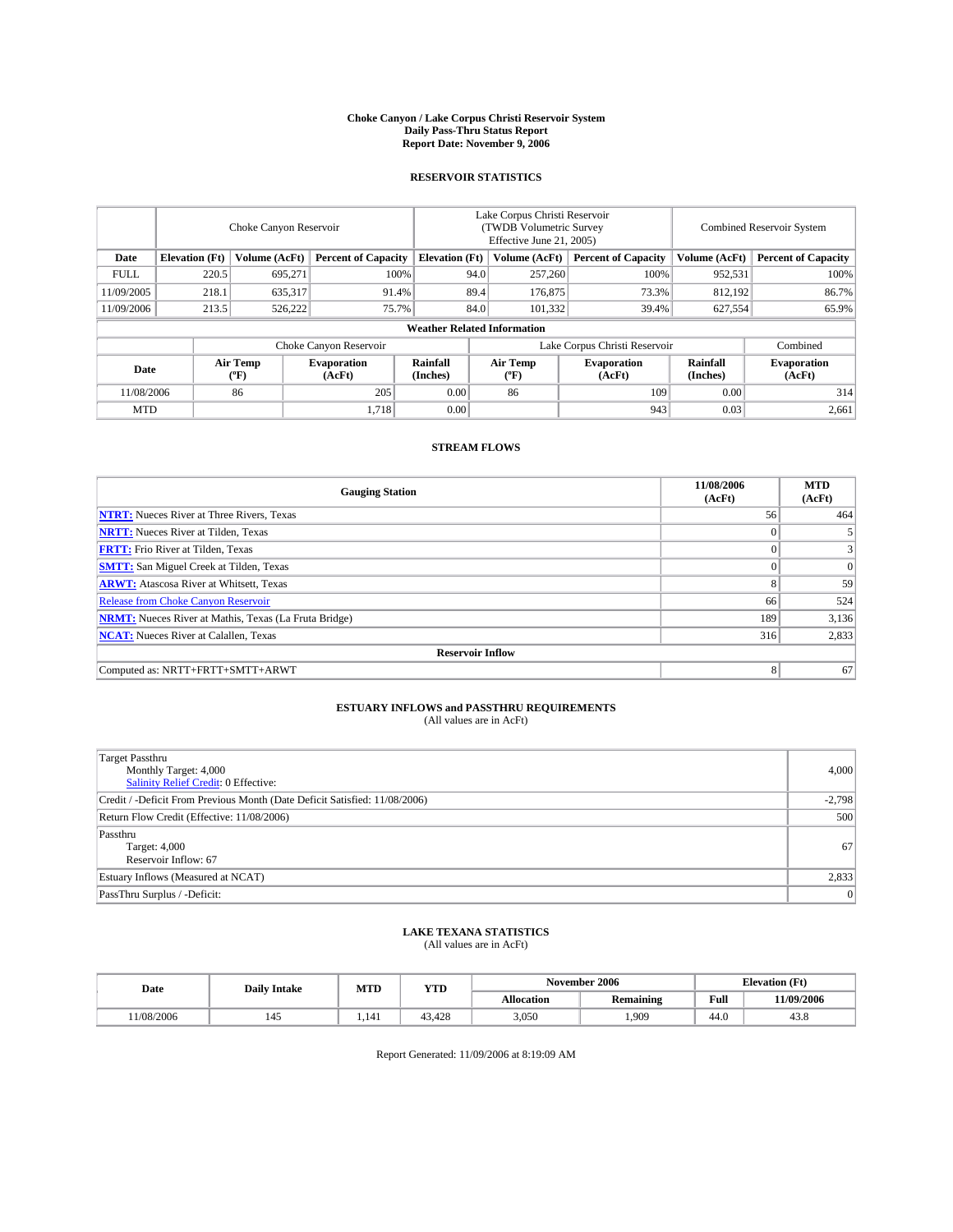#### **Choke Canyon / Lake Corpus Christi Reservoir System Daily Pass-Thru Status Report Report Date: November 10, 2006**

### **RESERVOIR STATISTICS**

|             | Choke Canyon Reservoir                                               |                         |                              |                      | Lake Corpus Christi Reservoir<br>(TWDB Volumetric Survey<br>Effective June 21, 2005) |                            |                               |                            | Combined Reservoir System    |  |  |
|-------------|----------------------------------------------------------------------|-------------------------|------------------------------|----------------------|--------------------------------------------------------------------------------------|----------------------------|-------------------------------|----------------------------|------------------------------|--|--|
| Date        | Volume (AcFt)<br><b>Elevation</b> (Ft)<br><b>Percent of Capacity</b> |                         | <b>Elevation</b> (Ft)        |                      | Volume (AcFt)                                                                        | <b>Percent of Capacity</b> | Volume (AcFt)                 | <b>Percent of Capacity</b> |                              |  |  |
| <b>FULL</b> | 220.5                                                                | 695.271                 |                              | 100%                 | 94.0                                                                                 | 257,260                    | 100%                          | 952,531                    | 100%                         |  |  |
| 11/10/2005  | 218.1                                                                | 635,317                 | 91.4%                        |                      | 89.4                                                                                 | 176,875                    | 73.3%                         | 812,192                    | 86.7%                        |  |  |
| 11/10/2006  | 213.5                                                                | 526,222                 | 75.7%                        |                      | 84.1                                                                                 | 101.802                    | 39.6%                         | 628,024                    | 65.9%                        |  |  |
|             | <b>Weather Related Information</b>                                   |                         |                              |                      |                                                                                      |                            |                               |                            |                              |  |  |
|             |                                                                      |                         | Choke Canyon Reservoir       |                      |                                                                                      |                            | Lake Corpus Christi Reservoir |                            | Combined                     |  |  |
| Date        |                                                                      | <b>Air Temp</b><br>(°F) | <b>Evaporation</b><br>(AcFt) | Rainfall<br>(Inches) |                                                                                      | Air Temp<br>("F)           | <b>Evaporation</b><br>(AcFt)  | Rainfall<br>(Inches)       | <b>Evaporation</b><br>(AcFt) |  |  |
| 11/09/2006  |                                                                      | 88                      | 230                          | 0.00                 |                                                                                      | 89                         | 151                           | 0.00                       | 381                          |  |  |
| <b>MTD</b>  |                                                                      |                         | 1,948                        | 0.00                 |                                                                                      |                            | 1,094                         | 0.03                       | 3,042                        |  |  |

### **STREAM FLOWS**

| <b>Gauging Station</b>                                       | 11/09/2006<br>(AcFt) | <b>MTD</b><br>(AcFt) |
|--------------------------------------------------------------|----------------------|----------------------|
| <b>NTRT:</b> Nueces River at Three Rivers, Texas             | 54                   | 518                  |
| <b>NRTT:</b> Nueces River at Tilden, Texas                   | $\Omega$             |                      |
| <b>FRTT:</b> Frio River at Tilden, Texas                     | $\Omega$             | 4 <sub>1</sub>       |
| <b>SMTT:</b> San Miguel Creek at Tilden, Texas               | $\theta$             | $\overline{0}$       |
| <b>ARWT:</b> Atascosa River at Whitsett, Texas               | 8                    | 66                   |
| <b>Release from Choke Canyon Reservoir</b>                   | 66                   | 590                  |
| <b>NRMT:</b> Nueces River at Mathis, Texas (La Fruta Bridge) | 175                  | 3,311                |
| <b>NCAT:</b> Nueces River at Calallen, Texas                 | 117                  | 2,950                |
| <b>Reservoir Inflow</b>                                      |                      |                      |
| Computed as: NRTT+FRTT+SMTT+ARWT                             | 8                    | 75                   |

# **ESTUARY INFLOWS and PASSTHRU REQUIREMENTS**<br>(All values are in AcFt)

| <b>Target Passthru</b><br>Monthly Target: 4,000<br>Salinity Relief Credit: 0 Effective: | 4,000          |
|-----------------------------------------------------------------------------------------|----------------|
| Credit / -Deficit From Previous Month (Date Deficit Satisfied: 11/08/2006)              | $-2,798$       |
| Return Flow Credit (Effective: 11/08/2006)                                              | 500            |
| Passthru<br>Target: 4,000<br>Reservoir Inflow: 75                                       | 75             |
| Estuary Inflows (Measured at NCAT)                                                      | 2,950          |
| PassThru Surplus / -Deficit:                                                            | $\overline{0}$ |

#### **LAKE TEXANA STATISTICS** (All values are in AcFt)

|  | Date      | <b>Daily Intake</b> | MTT<br>MIL | YTD    |                   | November 2006    | <b>Elevation (Ft)</b> |            |
|--|-----------|---------------------|------------|--------|-------------------|------------------|-----------------------|------------|
|  |           |                     |            |        | <b>Allocation</b> | <b>Remaining</b> | Full                  | 11/10/2006 |
|  | 1/09/2006 | 140                 | 287        | 43.574 | 3,050             | 1.763            | 44.0                  | 45.6       |

Report Generated: 11/10/2006 at 8:25:52 AM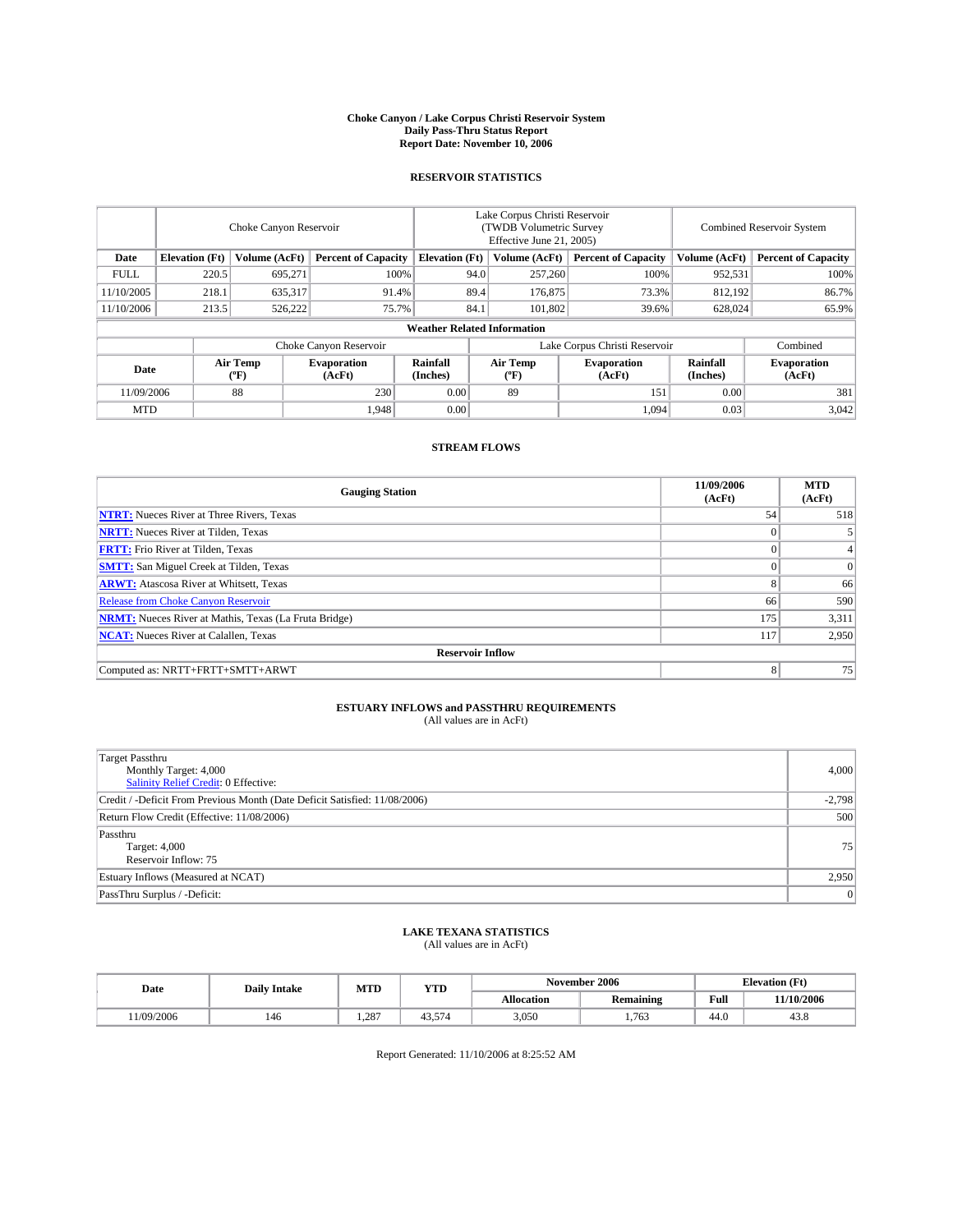#### **Choke Canyon / Lake Corpus Christi Reservoir System Daily Pass-Thru Status Report Report Date: November 11, 2006**

### **RESERVOIR STATISTICS**

|             | Choke Canyon Reservoir                                               |                         |                              |                      | Lake Corpus Christi Reservoir<br>(TWDB Volumetric Survey<br>Effective June 21, 2005) |                            |                               |                            | Combined Reservoir System    |  |  |
|-------------|----------------------------------------------------------------------|-------------------------|------------------------------|----------------------|--------------------------------------------------------------------------------------|----------------------------|-------------------------------|----------------------------|------------------------------|--|--|
| Date        | Volume (AcFt)<br><b>Elevation</b> (Ft)<br><b>Percent of Capacity</b> |                         | <b>Elevation</b> (Ft)        |                      | Volume (AcFt)                                                                        | <b>Percent of Capacity</b> | Volume (AcFt)                 | <b>Percent of Capacity</b> |                              |  |  |
| <b>FULL</b> | 220.5                                                                | 695.271                 |                              | 100%                 | 94.0                                                                                 | 257,260                    | 100%                          | 952,531                    | 100%                         |  |  |
| 11/11/2005  | 218.1                                                                | 635,069                 | 91.3%                        |                      | 89.3                                                                                 | 176,384                    | 73.1%                         | 811,453                    | 86.6%                        |  |  |
| 11/11/2006  | 213.5                                                                | 526,001                 | 75.7%                        |                      | 84.0                                                                                 | 101.215                    | 39.3%                         | 627,216                    | 65.8%                        |  |  |
|             | <b>Weather Related Information</b>                                   |                         |                              |                      |                                                                                      |                            |                               |                            |                              |  |  |
|             |                                                                      |                         | Choke Canyon Reservoir       |                      |                                                                                      |                            | Lake Corpus Christi Reservoir |                            | Combined                     |  |  |
| Date        |                                                                      | <b>Air Temp</b><br>(°F) | <b>Evaporation</b><br>(AcFt) | Rainfall<br>(Inches) |                                                                                      | Air Temp<br>("F)           | <b>Evaporation</b><br>(AcFt)  | Rainfall<br>(Inches)       | <b>Evaporation</b><br>(AcFt) |  |  |
| 11/10/2006  |                                                                      | 88                      | 333                          | 0.00                 |                                                                                      | 90                         | 150                           | 0.00                       | 483                          |  |  |
| <b>MTD</b>  |                                                                      |                         | 2,281                        | 0.00                 |                                                                                      |                            | 1,244                         | 0.03                       | 3,525                        |  |  |

### **STREAM FLOWS**

| <b>Gauging Station</b>                                       | 11/10/2006<br>(AcFt) | <b>MTD</b><br>(AcFt) |
|--------------------------------------------------------------|----------------------|----------------------|
| <b>NTRT:</b> Nueces River at Three Rivers, Texas             | 54                   | 572                  |
| <b>NRTT:</b> Nueces River at Tilden, Texas                   | $\Omega$             | 5 <sup>1</sup>       |
| <b>FRTT:</b> Frio River at Tilden, Texas                     | $\Omega$             | 4 <sub>1</sub>       |
| <b>SMTT:</b> San Miguel Creek at Tilden, Texas               | $\theta$             | $\overline{0}$       |
| <b>ARWT:</b> Atascosa River at Whitsett, Texas               | 8                    | 74                   |
| <b>Release from Choke Canyon Reservoir</b>                   | 66                   | 655                  |
| <b>NRMT:</b> Nueces River at Mathis, Texas (La Fruta Bridge) | 167                  | 3,478                |
| <b>NCAT:</b> Nueces River at Calallen, Texas                 | 38                   | 2,987                |
| <b>Reservoir Inflow</b>                                      |                      |                      |
| Computed as: NRTT+FRTT+SMTT+ARWT                             | 9                    | 84                   |

# **ESTUARY INFLOWS and PASSTHRU REQUIREMENTS**<br>(All values are in AcFt)

| <b>Target Passthru</b><br>Monthly Target: 4,000<br>Salinity Relief Credit: 0 Effective: | 4,000          |
|-----------------------------------------------------------------------------------------|----------------|
| Credit / -Deficit From Previous Month (Date Deficit Satisfied: 11/08/2006)              | $-2,798$       |
| Return Flow Credit (Effective: 11/08/2006)                                              | 500            |
| Passthru<br>Target: 4,000<br>Reservoir Inflow: 84                                       | 84             |
| Estuary Inflows (Measured at NCAT)                                                      | 2,987          |
| PassThru Surplus / -Deficit:                                                            | $\overline{0}$ |

#### **LAKE TEXANA STATISTICS** (All values are in AcFt)

| Date      | <b>Daily Intake</b> | MTD  | <b>YTD</b> |            | November 2006    | <b>Elevation</b> (Ft) |            |
|-----------|---------------------|------|------------|------------|------------------|-----------------------|------------|
|           |                     |      |            | Allocation | <b>Remaining</b> | Full                  | 11/11/2006 |
| 1/10/2006 | 145                 | .432 | 43.719     | 3,050      | 650<br>1.618     | 44.0                  | 43.8       |

Report Generated: 11/11/2006 at 8:25:01 AM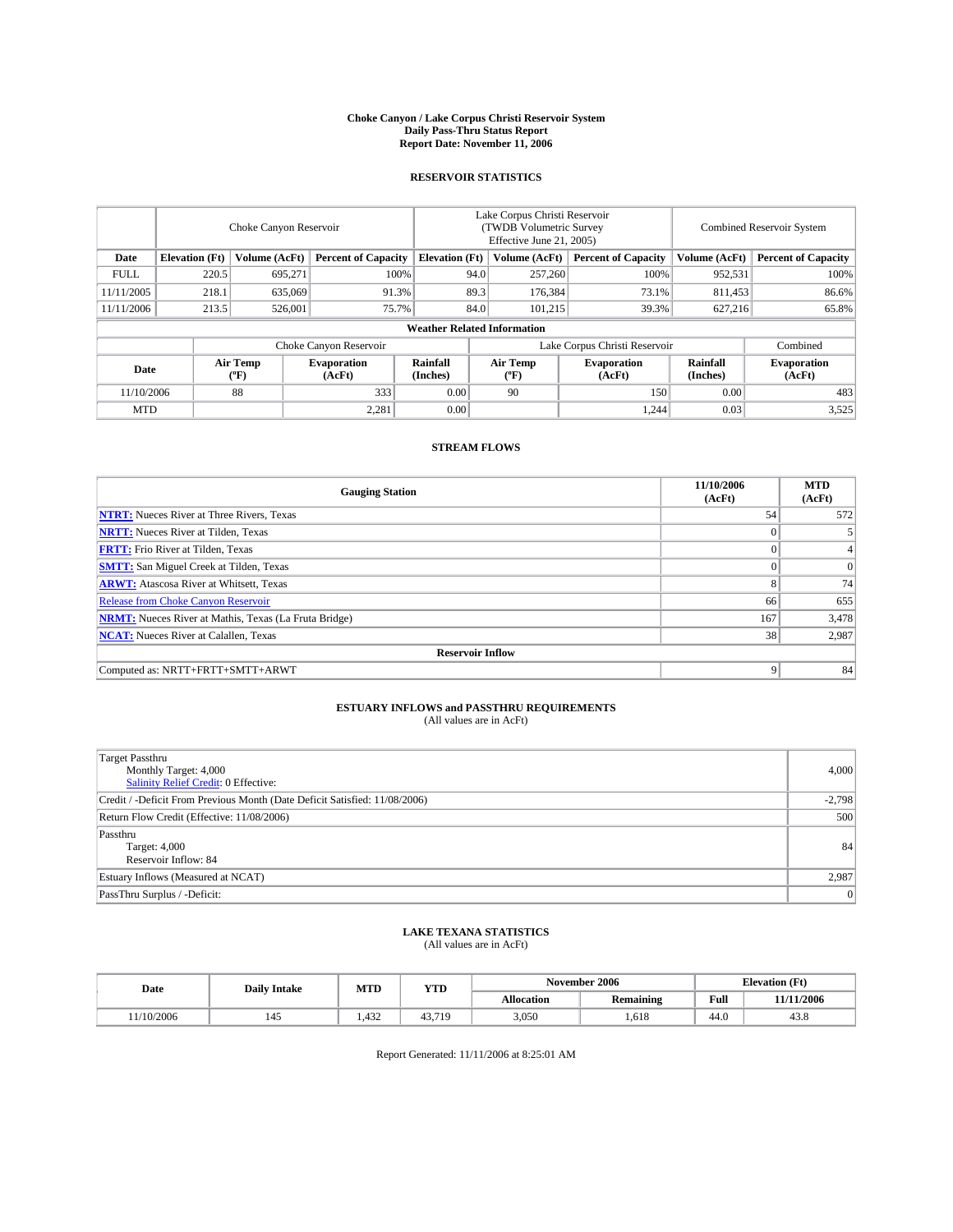#### **Choke Canyon / Lake Corpus Christi Reservoir System Daily Pass-Thru Status Report Report Date: November 12, 2006**

### **RESERVOIR STATISTICS**

|             | Choke Canyon Reservoir             |                         |                              |                      | Lake Corpus Christi Reservoir<br>(TWDB Volumetric Survey<br>Effective June 21, 2005) |                  |                               |                      | Combined Reservoir System    |  |  |
|-------------|------------------------------------|-------------------------|------------------------------|----------------------|--------------------------------------------------------------------------------------|------------------|-------------------------------|----------------------|------------------------------|--|--|
| Date        | <b>Elevation</b> (Ft)              | Volume (AcFt)           | <b>Percent of Capacity</b>   |                      | <b>Elevation</b> (Ft)                                                                | Volume (AcFt)    | <b>Percent of Capacity</b>    | Volume (AcFt)        | <b>Percent of Capacity</b>   |  |  |
| <b>FULL</b> | 220.5                              | 695.271                 | 100%                         |                      | 94.0                                                                                 | 257,260          | 100%                          | 952,531              | 100%                         |  |  |
| 11/12/2005  | 218.0                              | 633,099                 | 91.1%                        |                      | 89.3                                                                                 | 175,894          | 72.9%                         | 808,993              | 86.4%                        |  |  |
| 11/12/2006  | 213.4                              | 525,340                 | 75.6%                        |                      | 84.0                                                                                 | 101.332          | 39.4%                         | 626,672              | 65.8%                        |  |  |
|             | <b>Weather Related Information</b> |                         |                              |                      |                                                                                      |                  |                               |                      |                              |  |  |
|             |                                    |                         | Choke Canyon Reservoir       |                      |                                                                                      |                  | Lake Corpus Christi Reservoir |                      | Combined                     |  |  |
| Date        |                                    | <b>Air Temp</b><br>(°F) | <b>Evaporation</b><br>(AcFt) | Rainfall<br>(Inches) |                                                                                      | Air Temp<br>("F) | <b>Evaporation</b><br>(AcFt)  | Rainfall<br>(Inches) | <b>Evaporation</b><br>(AcFt) |  |  |
| 11/11/2006  |                                    | 71                      | 269                          | 0.00                 |                                                                                      | 60               | 157                           | 0.00                 | 426                          |  |  |
| <b>MTD</b>  |                                    |                         | 2,550                        | 0.00                 |                                                                                      |                  | 1,401                         | 0.03                 | 3,951                        |  |  |

## **STREAM FLOWS**

| <b>Gauging Station</b>                                       | 11/11/2006<br>(AcFt) | <b>MTD</b><br>(AcFt) |
|--------------------------------------------------------------|----------------------|----------------------|
| <b>NTRT:</b> Nueces River at Three Rivers, Texas             | 56                   | 627                  |
| <b>NRTT:</b> Nueces River at Tilden, Texas                   | $\Omega$             |                      |
| <b>FRTT:</b> Frio River at Tilden, Texas                     | $\Omega$             | $\overline{4}$       |
| <b>SMTT:</b> San Miguel Creek at Tilden, Texas               | $\theta$             | $\overline{0}$       |
| <b>ARWT:</b> Atascosa River at Whitsett, Texas               | 8                    | 82                   |
| <b>Release from Choke Canyon Reservoir</b>                   | 66                   | 721                  |
| <b>NRMT:</b> Nueces River at Mathis, Texas (La Fruta Bridge) | 155                  | 3,633                |
| <b>NCAT:</b> Nueces River at Calallen, Texas                 | 38                   | 3,025                |
| <b>Reservoir Inflow</b>                                      |                      |                      |
| Computed as: NRTT+FRTT+SMTT+ARWT                             | 8                    | 92                   |

# **ESTUARY INFLOWS and PASSTHRU REQUIREMENTS**<br>(All values are in AcFt)

| <b>Target Passthru</b><br>Monthly Target: 4,000<br>Salinity Relief Credit: 1,000 Effective: 11/10/2006 | 3,000          |
|--------------------------------------------------------------------------------------------------------|----------------|
| Credit / -Deficit From Previous Month (Date Deficit Satisfied: 11/08/2006)                             | $-2,798$       |
| Return Flow Credit (Effective: 11/08/2006)                                                             | 500            |
| Passthru<br>Target: 3,000<br>Reservoir Inflow: 92                                                      | 92             |
| Estuary Inflows (Measured at NCAT)                                                                     | 3,025          |
| PassThru Surplus / -Deficit:                                                                           | $\overline{0}$ |

#### **LAKE TEXANA STATISTICS** (All values are in AcFt)

| Date           | <b>Daily Intake</b> | MTD      | <b>YTD</b> |            | November 2006    |      | <b>Elevation</b> (Ft) |  |
|----------------|---------------------|----------|------------|------------|------------------|------|-----------------------|--|
|                |                     |          |            | Allocation | <b>Remaining</b> | Full | 11/12/2006            |  |
| 1/2006<br>1/11 | 145                 | 577<br>. | 43.864     | 3,050      | 472<br>1.473     | 44.0 | 43.8                  |  |

Report Generated: 11/12/2006 at 8:20:54 AM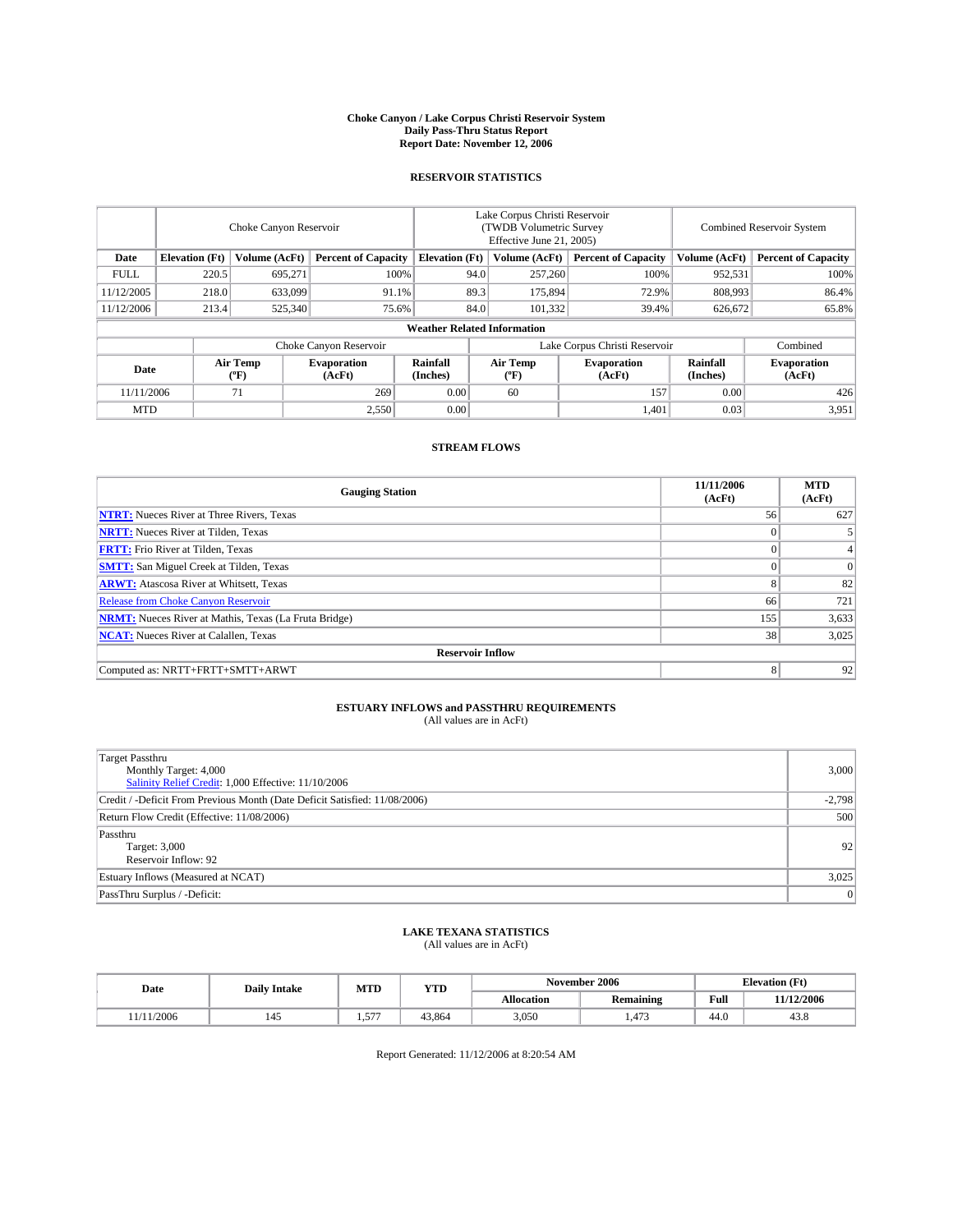#### **Choke Canyon / Lake Corpus Christi Reservoir System Daily Pass-Thru Status Report Report Date: November 13, 2006**

#### **RESERVOIR STATISTICS**

|             | Choke Canyon Reservoir             |                                             |                              |                       | Lake Corpus Christi Reservoir<br>(TWDB Volumetric Survey<br>Effective June 21, 2005) |                  |                               |                      | <b>Combined Reservoir System</b> |  |  |  |
|-------------|------------------------------------|---------------------------------------------|------------------------------|-----------------------|--------------------------------------------------------------------------------------|------------------|-------------------------------|----------------------|----------------------------------|--|--|--|
| Date        | <b>Elevation</b> (Ft)              | Volume (AcFt)<br><b>Percent of Capacity</b> |                              | <b>Elevation</b> (Ft) |                                                                                      | Volume (AcFt)    | <b>Percent of Capacity</b>    | Volume (AcFt)        | <b>Percent of Capacity</b>       |  |  |  |
| <b>FULL</b> | 220.5                              | 695.271                                     | 100%                         |                       | 94.0                                                                                 | 257,260          | 100%                          | 952,531              | 100%                             |  |  |  |
| 11/13/2005  | 218.0                              | 632,854                                     | 91.0%                        |                       | 89.3                                                                                 | 175,730          | 72.8%                         | 808,584              | 86.3%                            |  |  |  |
| 11/13/2006  | 213.4                              | 525,340                                     | 75.6%                        |                       | 84.0                                                                                 | 100.981          | 39.3%                         | 626,321              | 65.8%                            |  |  |  |
|             | <b>Weather Related Information</b> |                                             |                              |                       |                                                                                      |                  |                               |                      |                                  |  |  |  |
|             |                                    |                                             | Choke Canyon Reservoir       |                       |                                                                                      |                  | Lake Corpus Christi Reservoir |                      | Combined                         |  |  |  |
| Date        |                                    | Air Temp<br>(°F)                            | <b>Evaporation</b><br>(AcFt) | Rainfall<br>(Inches)  |                                                                                      | Air Temp<br>("F) | <b>Evaporation</b><br>(AcFt)  | Rainfall<br>(Inches) | <b>Evaporation</b><br>(AcFt)     |  |  |  |
| 11/12/2006  |                                    | 76                                          | 205                          | 0.01                  |                                                                                      | 76               | 89                            | 0.00                 | 294                              |  |  |  |
| <b>MTD</b>  |                                    |                                             | 2,755                        | 0.01                  |                                                                                      |                  | 1.490                         | 0.03                 | 4,245                            |  |  |  |

### **STREAM FLOWS**

| <b>Gauging Station</b>                                       | 11/12/2006<br>(AcFt) | <b>MTD</b><br>(AcFt) |
|--------------------------------------------------------------|----------------------|----------------------|
| <b>NTRT:</b> Nueces River at Three Rivers, Texas             | 60                   | 687                  |
| <b>NRTT:</b> Nueces River at Tilden, Texas                   | $\theta$             | 6                    |
| <b>FRTT:</b> Frio River at Tilden, Texas                     | $\Omega$             | 5 <sup>1</sup>       |
| <b>SMTT:</b> San Miguel Creek at Tilden, Texas               | $\theta$             | $\overline{0}$       |
| <b>ARWT:</b> Atascosa River at Whitsett, Texas               | o                    | 90                   |
| <b>Release from Choke Canyon Reservoir</b>                   | 66                   | 786                  |
| <b>NRMT:</b> Nueces River at Mathis, Texas (La Fruta Bridge) | 145                  | 3,777                |
| <b>NCAT:</b> Nueces River at Calallen, Texas                 | 73                   | 3,099                |
| <b>Reservoir Inflow</b>                                      |                      |                      |
| Computed as: NRTT+FRTT+SMTT+ARWT                             | 8                    | 100                  |

# **ESTUARY INFLOWS and PASSTHRU REQUIREMENTS**<br>(All values are in AcFt)

| <b>Target Passthru</b><br>Monthly Target: 4,000<br>Salinity Relief Credit: 1,000 Effective: 11/10/2006 | 3,000    |
|--------------------------------------------------------------------------------------------------------|----------|
| Credit / -Deficit From Previous Month (Date Deficit Satisfied: 11/08/2006)                             | $-2,798$ |
| Return Flow Credit (Effective: 11/08/2006)                                                             | 500      |
| Passthru<br>Target: 3,000<br>Reservoir Inflow: 100                                                     | 100      |
| Estuary Inflows (Measured at NCAT)                                                                     | 3,099    |
| PassThru Surplus / -Deficit:                                                                           | 0        |

#### **LAKE TEXANA STATISTICS** (All values are in AcFt)

|  | Date      | <b>Daily Intake</b> | MTT<br>MIL    | YTD    | November 2006     |                  |      | <b>Elevation (Ft)</b> |
|--|-----------|---------------------|---------------|--------|-------------------|------------------|------|-----------------------|
|  |           |                     |               |        | <b>Allocation</b> | <b>Remaining</b> | Full | 11/13/2006            |
|  | 1/12/2006 |                     | 722<br>ل کے ا | 44,009 | 3,050             | $\sim$<br>1.52.  | 44.0 | 45.0                  |

Report Generated: 11/13/2006 at 8:40:12 AM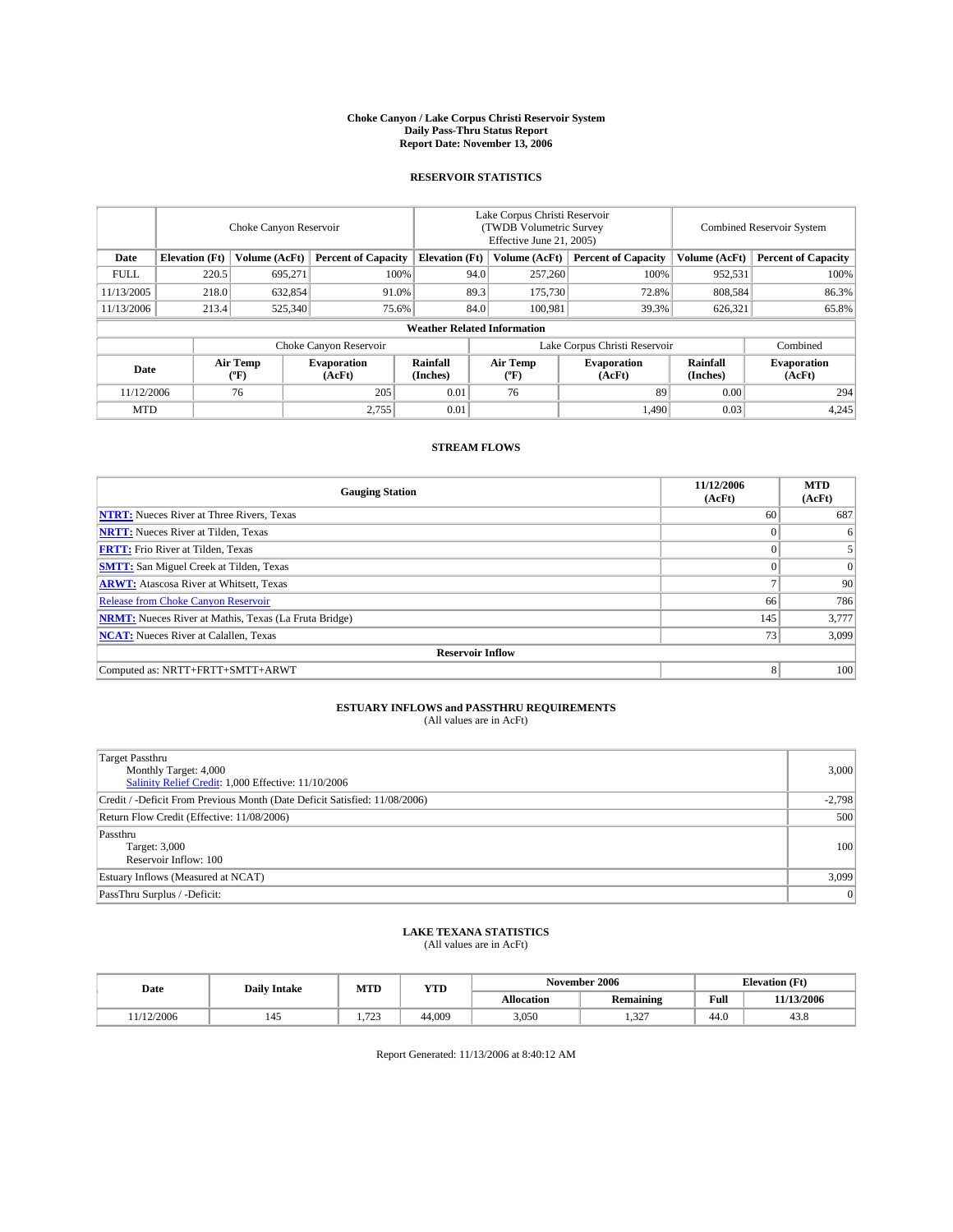#### **Choke Canyon / Lake Corpus Christi Reservoir System Daily Pass-Thru Status Report Report Date: November 14, 2006**

#### **RESERVOIR STATISTICS**

|                                                                              | Choke Canyon Reservoir             |                         |                              |                      | Lake Corpus Christi Reservoir<br>(TWDB Volumetric Survey<br>Effective June 21, 2005) |                  |                               |                      | Combined Reservoir System    |  |  |  |  |
|------------------------------------------------------------------------------|------------------------------------|-------------------------|------------------------------|----------------------|--------------------------------------------------------------------------------------|------------------|-------------------------------|----------------------|------------------------------|--|--|--|--|
| Date<br><b>Elevation</b> (Ft)<br>Volume (AcFt)<br><b>Percent of Capacity</b> |                                    | <b>Elevation</b> (Ft)   |                              | Volume (AcFt)        | <b>Percent of Capacity</b>                                                           | Volume (AcFt)    | <b>Percent of Capacity</b>    |                      |                              |  |  |  |  |
| <b>FULL</b>                                                                  | 220.5                              | 695.271                 | 100%                         |                      | 94.0                                                                                 | 257,260          | 100%                          | 952,531              | 100%                         |  |  |  |  |
| 11/14/2005                                                                   | 218.0                              | 632,608                 | 91.0%                        |                      | 89.3                                                                                 | 175,404          | 72.7%                         | 808,012              | 86.3%                        |  |  |  |  |
| 11/14/2006                                                                   | 213.4                              | 524,899                 |                              | 84.0<br>75.5%        |                                                                                      | 100.747          | 39.2%                         | 625,646              | 65.7%                        |  |  |  |  |
|                                                                              | <b>Weather Related Information</b> |                         |                              |                      |                                                                                      |                  |                               |                      |                              |  |  |  |  |
|                                                                              |                                    |                         | Choke Canyon Reservoir       |                      |                                                                                      |                  | Lake Corpus Christi Reservoir |                      | Combined                     |  |  |  |  |
| Date                                                                         |                                    | <b>Air Temp</b><br>(°F) | <b>Evaporation</b><br>(AcFt) | Rainfall<br>(Inches) |                                                                                      | Air Temp<br>("F) | <b>Evaporation</b><br>(AcFt)  | Rainfall<br>(Inches) | <b>Evaporation</b><br>(AcFt) |  |  |  |  |
| 11/13/2006                                                                   |                                    | 74                      | 89                           | 0.00                 |                                                                                      | 79               | 61                            | 0.02                 | 150                          |  |  |  |  |
| <b>MTD</b>                                                                   |                                    |                         | 2,844                        | 0.01                 |                                                                                      |                  | 1,551                         | 0.05                 | 4,395                        |  |  |  |  |

### **STREAM FLOWS**

| <b>Gauging Station</b>                                       | 11/13/2006<br>(AcFt) | <b>MTD</b><br>(AcFt) |
|--------------------------------------------------------------|----------------------|----------------------|
| <b>NTRT:</b> Nueces River at Three Rivers, Texas             | 62                   | 748                  |
| <b>NRTT:</b> Nueces River at Tilden, Texas                   | $\Omega$             | 6                    |
| <b>FRTT:</b> Frio River at Tilden, Texas                     | $\Omega$             | 5 <sup>1</sup>       |
| <b>SMTT:</b> San Miguel Creek at Tilden, Texas               | $\theta$             | $\overline{0}$       |
| <b>ARWT:</b> Atascosa River at Whitsett, Texas               | 8                    | 97                   |
| <b>Release from Choke Canyon Reservoir</b>                   | 66                   | 852                  |
| <b>NRMT:</b> Nueces River at Mathis, Texas (La Fruta Bridge) | 145                  | 3,922                |
| <b>NCAT:</b> Nueces River at Calallen, Texas                 | 36                   | 3,134                |
| <b>Reservoir Inflow</b>                                      |                      |                      |
| Computed as: NRTT+FRTT+SMTT+ARWT                             | 8                    | 108                  |

# **ESTUARY INFLOWS and PASSTHRU REQUIREMENTS**<br>(All values are in AcFt)

| <b>Target Passthru</b><br>Monthly Target: 4,000<br>Salinity Relief Credit: 1,000 Effective: 11/10/2006 | 3,000          |
|--------------------------------------------------------------------------------------------------------|----------------|
| Credit / -Deficit From Previous Month (Date Deficit Satisfied: 11/08/2006)                             | $-2,798$       |
| Return Flow Credit (Effective: 11/08/2006)                                                             | 500            |
| Passthru<br>Target: 3,000<br>Reservoir Inflow: 108                                                     | 108            |
| Estuary Inflows (Measured at NCAT)                                                                     | 3,134          |
| PassThru Surplus / -Deficit:                                                                           | $\overline{0}$ |

#### **LAKE TEXANA STATISTICS** (All values are in AcFt)

|  | Date      | <b>Daily Intake</b> | MTT<br>MIL | YTD    | November 2006 |                          |      | <b>Elevation (Ft)</b> |
|--|-----------|---------------------|------------|--------|---------------|--------------------------|------|-----------------------|
|  |           |                     |            |        | Allocation    | <b>Remaining</b>         | Full | 11/14/2006            |
|  | 1/13/2006 |                     | .868       | 44.154 | 3,050         | 10 <sup>o</sup><br>1.182 | 44.0 | 45.6                  |

Report Generated: 11/14/2006 at 8:32:05 AM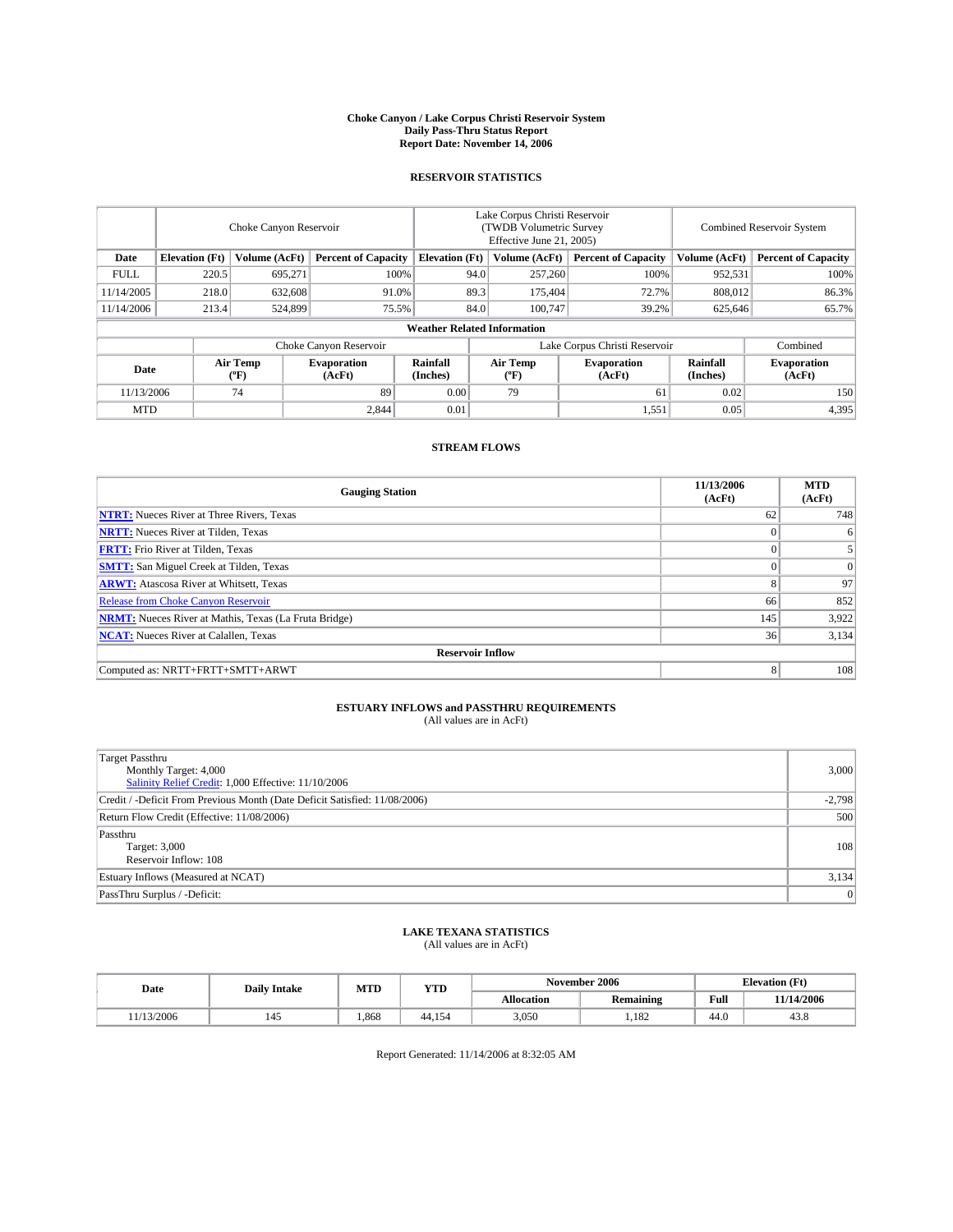#### **Choke Canyon / Lake Corpus Christi Reservoir System Daily Pass-Thru Status Report Report Date: November 15, 2006**

#### **RESERVOIR STATISTICS**

|             | Choke Canyon Reservoir             |                                             |                              |                       | Lake Corpus Christi Reservoir<br>(TWDB Volumetric Survey<br>Effective June 21, 2005) |                  |                               |                      | Combined Reservoir System    |  |  |  |
|-------------|------------------------------------|---------------------------------------------|------------------------------|-----------------------|--------------------------------------------------------------------------------------|------------------|-------------------------------|----------------------|------------------------------|--|--|--|
| Date        | <b>Elevation</b> (Ft)              | Volume (AcFt)<br><b>Percent of Capacity</b> |                              | <b>Elevation</b> (Ft) |                                                                                      | Volume (AcFt)    | <b>Percent of Capacity</b>    | Volume (AcFt)        | <b>Percent of Capacity</b>   |  |  |  |
| <b>FULL</b> | 220.5                              | 695.271                                     | 100%                         |                       | 94.0                                                                                 | 257,260          | 100%                          | 952,531              | 100%                         |  |  |  |
| 11/15/2005  | 218.0                              | 632,363                                     |                              | 89.3<br>91.0%         |                                                                                      | 175,241          | 72.6%                         | 807,604              | 86.2%                        |  |  |  |
| 11/15/2006  | 213.4                              | 525,120                                     | 75.5%                        |                       | 83.8                                                                                 | 99,235           | 38.6%                         | 624,355              | 65.5%                        |  |  |  |
|             | <b>Weather Related Information</b> |                                             |                              |                       |                                                                                      |                  |                               |                      |                              |  |  |  |
|             |                                    |                                             | Choke Canyon Reservoir       |                       |                                                                                      |                  | Lake Corpus Christi Reservoir |                      | Combined                     |  |  |  |
| Date        |                                    | <b>Air Temp</b><br>(°F)                     | <b>Evaporation</b><br>(AcFt) | Rainfall<br>(Inches)  |                                                                                      | Air Temp<br>("F) | <b>Evaporation</b><br>(AcFt)  | Rainfall<br>(Inches) | <b>Evaporation</b><br>(AcFt) |  |  |  |
| 11/14/2006  |                                    | 85                                          | 230                          | 0.00                  |                                                                                      | 83               | 47                            | 0.00                 | 277                          |  |  |  |
| <b>MTD</b>  |                                    |                                             | 3,074                        | 0.01                  |                                                                                      |                  | 1,598                         | 0.05                 | 4,672                        |  |  |  |

## **STREAM FLOWS**

| <b>Gauging Station</b>                                       | 11/14/2006<br>(AcFt) | <b>MTD</b><br>(AcFt) |
|--------------------------------------------------------------|----------------------|----------------------|
| <b>NTRT:</b> Nueces River at Three Rivers, Texas             | 58                   | 806                  |
| <b>NRTT:</b> Nueces River at Tilden, Texas                   | $\Omega$             | 6                    |
| <b>FRTT:</b> Frio River at Tilden, Texas                     | $\Omega$             | 5 <sup>1</sup>       |
| <b>SMTT:</b> San Miguel Creek at Tilden, Texas               | $\theta$             | $\overline{0}$       |
| <b>ARWT:</b> Atascosa River at Whitsett, Texas               | 8                    | 105                  |
| <b>Release from Choke Canyon Reservoir</b>                   | 66                   | 917                  |
| <b>NRMT:</b> Nueces River at Mathis, Texas (La Fruta Bridge) | 145                  | 4,067                |
| <b>NCAT:</b> Nueces River at Calallen, Texas                 | 36                   | 3,170                |
| <b>Reservoir Inflow</b>                                      |                      |                      |
| Computed as: NRTT+FRTT+SMTT+ARWT                             | 8                    | 116                  |

# **ESTUARY INFLOWS and PASSTHRU REQUIREMENTS**<br>(All values are in AcFt)

| <b>Target Passthru</b><br>Monthly Target: 4,000<br>Salinity Relief Credit: 1,000 Effective: 11/10/2006 | 3,000          |
|--------------------------------------------------------------------------------------------------------|----------------|
| Credit / -Deficit From Previous Month (Date Deficit Satisfied: 11/08/2006)                             | $-2,798$       |
| Return Flow Credit (Effective: 11/08/2006)                                                             | 500            |
| Passthru<br>Target: 3,000<br>Reservoir Inflow: 116                                                     | 116            |
| Estuary Inflows (Measured at NCAT)                                                                     | 3,170          |
| PassThru Surplus / -Deficit:                                                                           | $\overline{0}$ |

#### **LAKE TEXANA STATISTICS** (All values are in AcFt)

|  | Date      | <b>Daily Intake</b> | MTT<br>MIL | YTD    | November 2006 |                  |      | <b>Elevation (Ft)</b> |
|--|-----------|---------------------|------------|--------|---------------|------------------|------|-----------------------|
|  |           |                     |            |        | Allocation    | <b>Remaining</b> | Full | 11/15/2006            |
|  | 1/14/2006 |                     | 2.013      | 44.299 | 3,050         | 1.037            | 44.0 | 45.0                  |

Report Generated: 11/15/2006 at 8:08:14 AM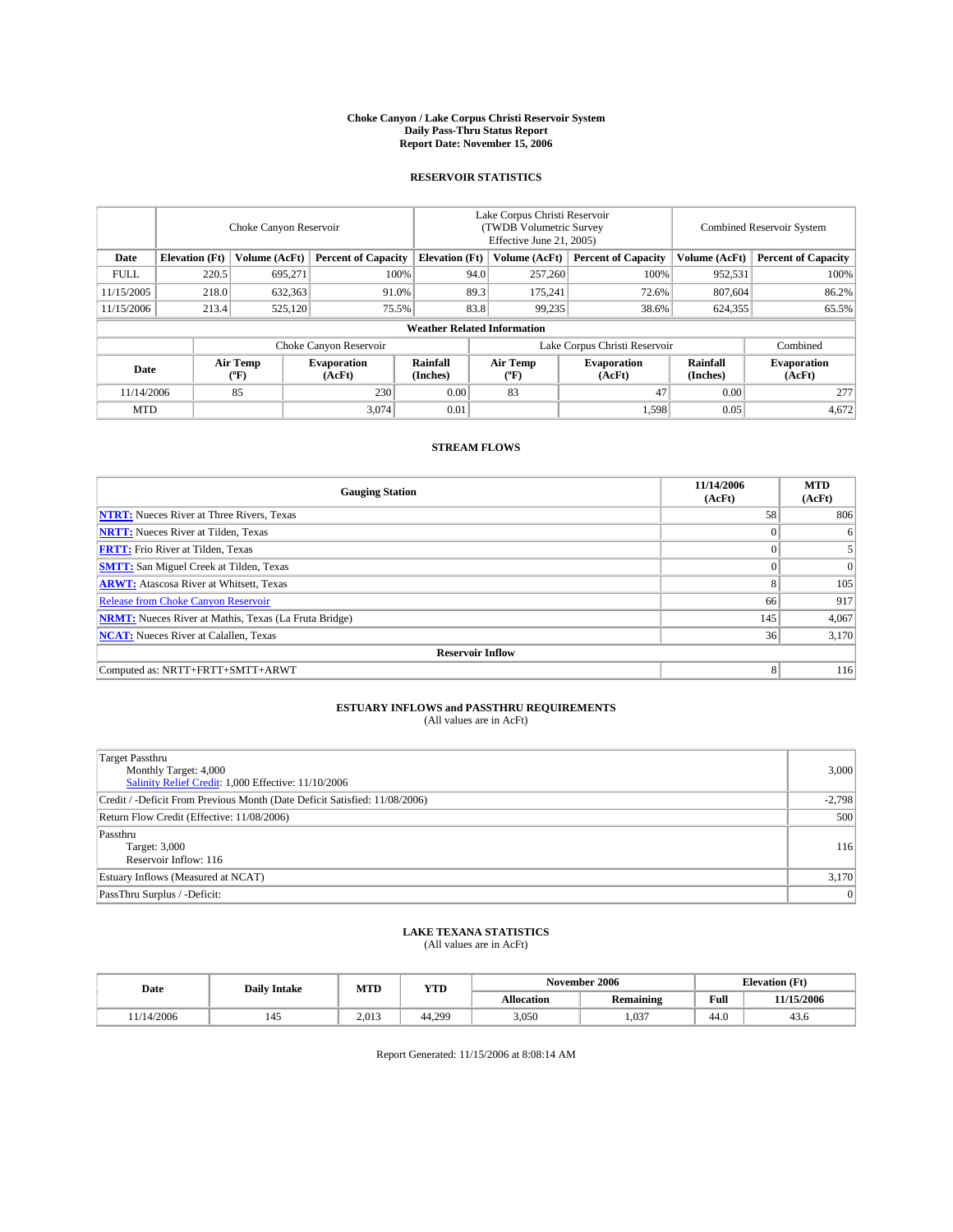#### **Choke Canyon / Lake Corpus Christi Reservoir System Daily Pass-Thru Status Report Report Date: November 16, 2006**

### **RESERVOIR STATISTICS**

|             | Choke Canyon Reservoir             |                         |                              |                       | Lake Corpus Christi Reservoir<br>(TWDB Volumetric Survey<br>Effective June 21, 2005) |                  |                               |                      | Combined Reservoir System    |  |  |  |
|-------------|------------------------------------|-------------------------|------------------------------|-----------------------|--------------------------------------------------------------------------------------|------------------|-------------------------------|----------------------|------------------------------|--|--|--|
| Date        | <b>Elevation</b> (Ft)              | Volume (AcFt)           | <b>Percent of Capacity</b>   | <b>Elevation</b> (Ft) |                                                                                      | Volume (AcFt)    | <b>Percent of Capacity</b>    | Volume (AcFt)        | <b>Percent of Capacity</b>   |  |  |  |
| <b>FULL</b> | 220.5                              | 695.271                 | 100%                         |                       | 94.0                                                                                 | 257,260          | 100%                          | 952,531              | 100%                         |  |  |  |
| 11/16/2005  | 218.0                              | 631,871                 |                              | 89.3<br>90.9%         |                                                                                      | 176,384          | 73.1%                         | 808,255              | 86.3%                        |  |  |  |
| 11/16/2006  | 213.4                              | 524,461                 | 75.4%                        |                       | 83.9                                                                                 | 100.164          | 38.9%                         | 624,625              | 65.6%                        |  |  |  |
|             | <b>Weather Related Information</b> |                         |                              |                       |                                                                                      |                  |                               |                      |                              |  |  |  |
|             |                                    |                         | Choke Canyon Reservoir       |                       |                                                                                      |                  | Lake Corpus Christi Reservoir |                      | Combined                     |  |  |  |
| Date        |                                    | <b>Air Temp</b><br>(°F) | <b>Evaporation</b><br>(AcFt) | Rainfall<br>(Inches)  |                                                                                      | Air Temp<br>("F) | <b>Evaporation</b><br>(AcFt)  | Rainfall<br>(Inches) | <b>Evaporation</b><br>(AcFt) |  |  |  |
| 11/15/2006  |                                    | 71                      | 421                          | 0.00                  |                                                                                      | 71               | 278                           | 0.00                 | 699                          |  |  |  |
| <b>MTD</b>  |                                    |                         | 3,495                        | 0.01                  |                                                                                      |                  | 1,876                         | 0.05                 | 5,371                        |  |  |  |

### **STREAM FLOWS**

| <b>Gauging Station</b>                                       | 11/15/2006<br>(AcFt) | <b>MTD</b><br>(AcFt) |
|--------------------------------------------------------------|----------------------|----------------------|
| <b>NTRT:</b> Nueces River at Three Rivers, Texas             | 62                   | 867                  |
| <b>NRTT:</b> Nueces River at Tilden, Texas                   | $\theta$             | 6                    |
| <b>FRTT:</b> Frio River at Tilden, Texas                     | $\Omega$             | 6 <sup>1</sup>       |
| <b>SMTT:</b> San Miguel Creek at Tilden, Texas               | $\theta$             | $\overline{0}$       |
| <b>ARWT:</b> Atascosa River at Whitsett, Texas               | 8                    | 113                  |
| <b>Release from Choke Canyon Reservoir</b>                   | 66                   | 983                  |
| <b>NRMT:</b> Nueces River at Mathis, Texas (La Fruta Bridge) | 145                  | 4,212                |
| <b>NCAT:</b> Nueces River at Calallen, Texas                 | 22                   | 3,192                |
| <b>Reservoir Inflow</b>                                      |                      |                      |
| Computed as: NRTT+FRTT+SMTT+ARWT                             | 8                    | 124                  |

# **ESTUARY INFLOWS and PASSTHRU REQUIREMENTS**<br>(All values are in AcFt)

| <b>Target Passthru</b><br>Monthly Target: 4,000<br>Salinity Relief Credit: 1,000 Effective: 11/10/2006 | 3,000          |
|--------------------------------------------------------------------------------------------------------|----------------|
| Credit / -Deficit From Previous Month (Date Deficit Satisfied: 11/08/2006)                             | $-2,798$       |
| Return Flow Credit (Effective: 11/08/2006)                                                             | 500            |
| Passthru<br>Target: 3,000<br>Reservoir Inflow: 124                                                     | 124            |
| Estuary Inflows (Measured at NCAT)                                                                     | 3,192          |
| PassThru Surplus / -Deficit:                                                                           | $\overline{0}$ |

#### **LAKE TEXANA STATISTICS** (All values are in AcFt)

| Date      | <b>Daily Intake</b> | MTT<br>MIL | YTD    |            | November 2006    | <b>Elevation (Ft)</b> |            |
|-----------|---------------------|------------|--------|------------|------------------|-----------------------|------------|
|           |                     |            |        | Allocation | <b>Remaining</b> | Full                  | 11/16/2006 |
| 1/15/2006 |                     | 2.158      | 44.444 | 3,050      | 892              | 44.0                  | 45.,       |

Report Generated: 11/16/2006 at 8:06:29 AM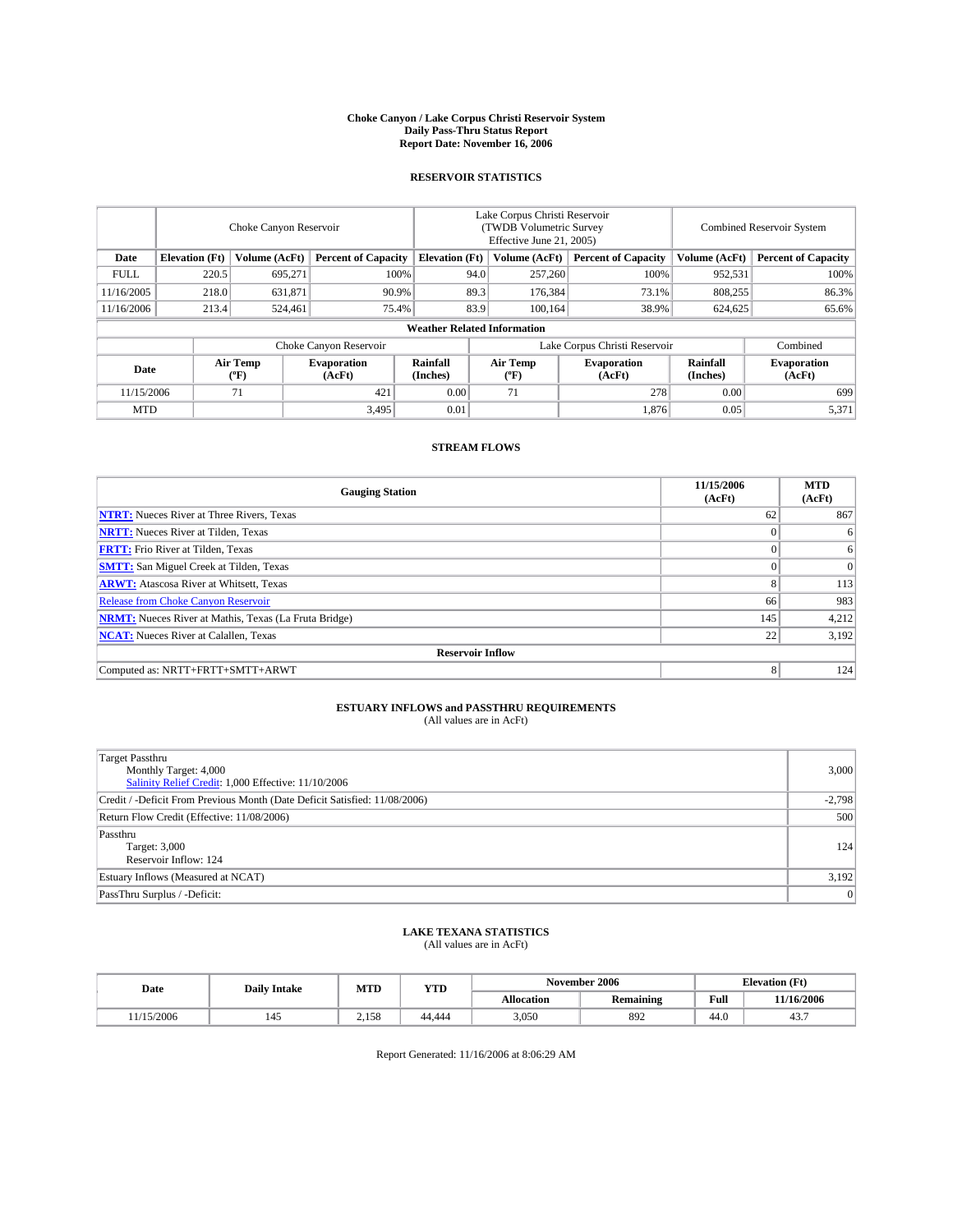#### **Choke Canyon / Lake Corpus Christi Reservoir System Daily Pass-Thru Status Report Report Date: November 17, 2006**

#### **RESERVOIR STATISTICS**

|             | Choke Canyon Reservoir                                               |                         |                              |                      | Lake Corpus Christi Reservoir<br>(TWDB Volumetric Survey<br>Effective June 21, 2005) |                            |                               | Combined Reservoir System  |                              |  |  |  |
|-------------|----------------------------------------------------------------------|-------------------------|------------------------------|----------------------|--------------------------------------------------------------------------------------|----------------------------|-------------------------------|----------------------------|------------------------------|--|--|--|
| Date        | <b>Elevation</b> (Ft)<br>Volume (AcFt)<br><b>Percent of Capacity</b> |                         | <b>Elevation</b> (Ft)        |                      | Volume (AcFt)                                                                        | <b>Percent of Capacity</b> | Volume (AcFt)                 | <b>Percent of Capacity</b> |                              |  |  |  |
| <b>FULL</b> | 220.5                                                                | 695,271                 |                              | 100%                 | 94.0                                                                                 | 257,260                    | 100%                          | 952,531                    | 100%                         |  |  |  |
| 11/17/2005  | 217.9                                                                | 630,643                 | 90.7%                        |                      | 89.2                                                                                 | 174,426                    | 72.3%                         | 805,069                    | 86.0%                        |  |  |  |
| 11/17/2006  | 213.4                                                                | 523,589                 | 75.3%                        |                      | 83.9                                                                                 | 100.164                    | 38.9%                         | 623,753                    | 65.5%                        |  |  |  |
|             | <b>Weather Related Information</b>                                   |                         |                              |                      |                                                                                      |                            |                               |                            |                              |  |  |  |
|             |                                                                      |                         | Choke Canyon Reservoir       |                      |                                                                                      |                            | Lake Corpus Christi Reservoir |                            | Combined                     |  |  |  |
| Date        |                                                                      | <b>Air Temp</b><br>(°F) | <b>Evaporation</b><br>(AcFt) | Rainfall<br>(Inches) |                                                                                      | Air Temp<br>("F)           | <b>Evaporation</b><br>(AcFt)  | Rainfall<br>(Inches)       | <b>Evaporation</b><br>(AcFt) |  |  |  |
| 11/16/2006  |                                                                      | 70                      | 306                          | 0.00                 |                                                                                      | 68                         | 163                           | 0.00                       | 469                          |  |  |  |
| <b>MTD</b>  |                                                                      |                         | 3,801                        | 0.01                 |                                                                                      |                            | 2,039                         | 0.05                       | 5,840                        |  |  |  |

## **STREAM FLOWS**

| <b>Gauging Station</b>                                       | 11/16/2006<br>(AcFt) | <b>MTD</b><br>(AcFt) |
|--------------------------------------------------------------|----------------------|----------------------|
| <b>NTRT:</b> Nueces River at Three Rivers, Texas             | 64                   | 931                  |
| <b>NRTT:</b> Nueces River at Tilden, Texas                   | $\Omega$             | 6                    |
| <b>FRTT:</b> Frio River at Tilden, Texas                     | $\Omega$             | 6                    |
| <b>SMTT:</b> San Miguel Creek at Tilden, Texas               |                      | $\Omega$             |
| <b>ARWT:</b> Atascosa River at Whitsett, Texas               | o                    | 120                  |
| <b>Release from Choke Canyon Reservoir</b>                   | 66                   | 1,048                |
| <b>NRMT:</b> Nueces River at Mathis, Texas (La Fruta Bridge) | 145                  | 4,357                |
| <b>NCAT:</b> Nueces River at Calallen, Texas                 | 15                   | 3,207                |
| <b>Reservoir Inflow</b>                                      |                      |                      |
| Computed as: NRTT+FRTT+SMTT+ARWT                             | 8                    | 132                  |

## **ESTUARY INFLOWS and PASSTHRU REQUIREMENTS**<br>(All values are in AcFt)

| <b>Target Passthru</b><br>Monthly Target: 4,000<br>Salinity Relief Credit: 1,000 Effective: 11/10/2006 | 3,000          |
|--------------------------------------------------------------------------------------------------------|----------------|
| Credit / -Deficit From Previous Month (Date Deficit Satisfied: 11/08/2006)                             | $-2,798$       |
| Return Flow Credit (Effective: 11/08/2006)                                                             | 500            |
| Passthru<br>Target: 3,000<br>Reservoir Inflow: 132                                                     | 132            |
| Estuary Inflows (Measured at NCAT)                                                                     | 3,207          |
| PassThru Surplus / -Deficit:                                                                           | $\overline{0}$ |

#### **LAKE TEXANA STATISTICS** (All values are in AcFt)

|  | Date      | <b>Daily Intake</b> | MTT<br>YTD<br>MIL |        |            | November 2006    | <b>Elevation (Ft)</b> |            |
|--|-----------|---------------------|-------------------|--------|------------|------------------|-----------------------|------------|
|  |           |                     |                   |        | Allocation | <b>Remaining</b> | Full                  | 11/17/2006 |
|  | 1/16/2006 |                     | 2.302             | 44.589 | 3,050      | 748              | 44.0                  | $+5.5$     |

Report Generated: 11/17/2006 at 8:09:34 AM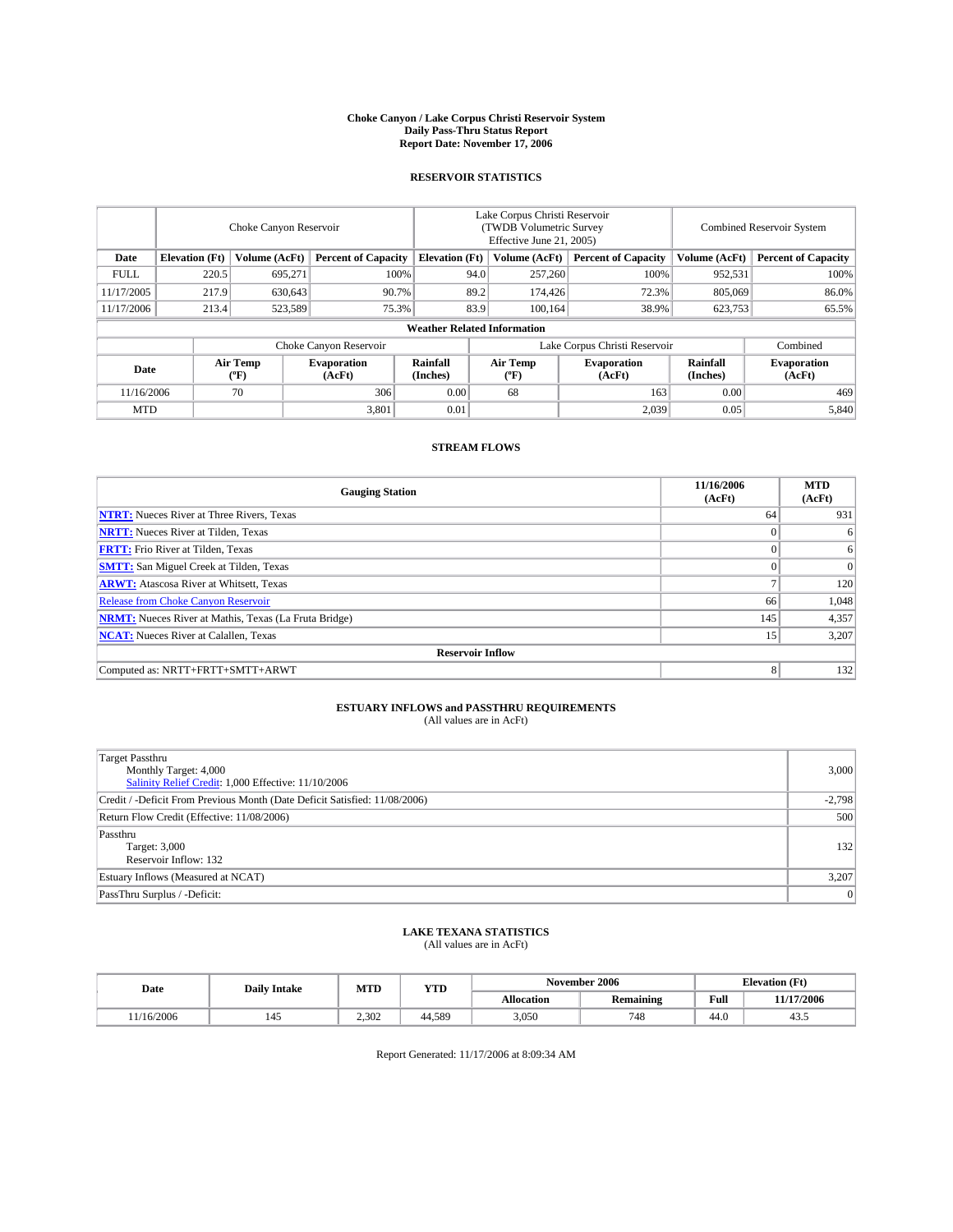#### **Choke Canyon / Lake Corpus Christi Reservoir System Daily Pass-Thru Status Report Report Date: November 18, 2006**

### **RESERVOIR STATISTICS**

|             | Choke Canyon Reservoir             |                  |                              |                       | Lake Corpus Christi Reservoir<br>(TWDB Volumetric Survey<br>Effective June 21, 2005) |                  |                               | Combined Reservoir System |                              |  |  |  |
|-------------|------------------------------------|------------------|------------------------------|-----------------------|--------------------------------------------------------------------------------------|------------------|-------------------------------|---------------------------|------------------------------|--|--|--|
| Date        | <b>Elevation</b> (Ft)              | Volume (AcFt)    | <b>Percent of Capacity</b>   | <b>Elevation</b> (Ft) |                                                                                      | Volume (AcFt)    | <b>Percent of Capacity</b>    | Volume (AcFt)             | <b>Percent of Capacity</b>   |  |  |  |
| <b>FULL</b> | 220.5                              | 695.271          |                              | 100%                  | 94.0                                                                                 | 257,260          | 100%                          | 952,531                   | 100%                         |  |  |  |
| 11/18/2005  | 217.9                              | 628,923          | 90.5%                        |                       | 89.2                                                                                 | 173,775          | 72.0%                         | 802,698                   | 85.7%                        |  |  |  |
| 11/18/2006  | 213.3                              | 521,626          | 75.0%                        |                       | 83.9                                                                                 | 99,582           | 38.7%                         | 621,208                   | 65.2%                        |  |  |  |
|             | <b>Weather Related Information</b> |                  |                              |                       |                                                                                      |                  |                               |                           |                              |  |  |  |
|             |                                    |                  | Choke Canyon Reservoir       |                       |                                                                                      |                  | Lake Corpus Christi Reservoir |                           | Combined                     |  |  |  |
| Date        |                                    | Air Temp<br>(°F) | <b>Evaporation</b><br>(AcFt) | Rainfall<br>(Inches)  |                                                                                      | Air Temp<br>("F) | <b>Evaporation</b><br>(AcFt)  | Rainfall<br>(Inches)      | <b>Evaporation</b><br>(AcFt) |  |  |  |
| 11/17/2006  |                                    | 77               | 242                          | 0.00                  |                                                                                      | 76               | 128                           | 0.00                      | 370                          |  |  |  |
| <b>MTD</b>  |                                    |                  | 4,043                        | 0.01                  |                                                                                      |                  | 2,167                         | 0.05                      | 6,210                        |  |  |  |

### **STREAM FLOWS**

| <b>Gauging Station</b>                                       | 11/17/2006<br>(AcFt) | <b>MTD</b><br>(AcFt) |
|--------------------------------------------------------------|----------------------|----------------------|
| <b>NTRT:</b> Nueces River at Three Rivers, Texas             | 66                   | 996                  |
| <b>NRTT:</b> Nueces River at Tilden, Texas                   |                      | 6                    |
| <b>FRTT:</b> Frio River at Tilden, Texas                     |                      | 6                    |
| <b>SMTT:</b> San Miguel Creek at Tilden, Texas               |                      | $\Omega$             |
| <b>ARWT:</b> Atascosa River at Whitsett, Texas               |                      | 127                  |
| <b>Release from Choke Canyon Reservoir</b>                   | 66                   | 1,114                |
| <b>NRMT:</b> Nueces River at Mathis, Texas (La Fruta Bridge) | 145                  | 4,502                |
| <b>NCAT:</b> Nueces River at Calallen, Texas                 | 13                   | 3,220                |
| <b>Reservoir Inflow</b>                                      |                      |                      |
| Computed as: (NTRT+FRTT+SMTT)-Release From Choke Canyon      | $\Omega$             | 133                  |

## **ESTUARY INFLOWS and PASSTHRU REQUIREMENTS**<br>(All values are in AcFt)

| <b>Target Passthru</b><br>Monthly Target: 4,000<br>Salinity Relief Credit: 1,000 Effective: 11/10/2006 | 3,000    |
|--------------------------------------------------------------------------------------------------------|----------|
| Credit / -Deficit From Previous Month (Date Deficit Satisfied: 11/08/2006)                             | $-2,798$ |
| Return Flow Credit (Effective: 11/08/2006)                                                             | 500      |
| Passthru<br>Target: 3,000<br>Reservoir Inflow: 133                                                     | 133      |
| Estuary Inflows (Measured at NCAT)                                                                     | 3,220    |
| PassThru Surplus / -Deficit:                                                                           | 0        |

#### **LAKE TEXANA STATISTICS** (All values are in AcFt)

|  | Date          | <b>Daily Intake</b> | MTT<br>YTD<br>IVI I L |                          |            | November 2006    | <b>Elevation (Ft)</b> |            |
|--|---------------|---------------------|-----------------------|--------------------------|------------|------------------|-----------------------|------------|
|  |               |                     |                       |                          | Allocation | <b>Remaining</b> | Full                  | 11/18/2006 |
|  | /2006<br>1/17 | 144                 | 2.447                 | $\overline{a}$<br>44.133 | 3,050      | 603              | 44.0                  | 40.0       |

Report Generated: 11/18/2006 at 8:06:31 AM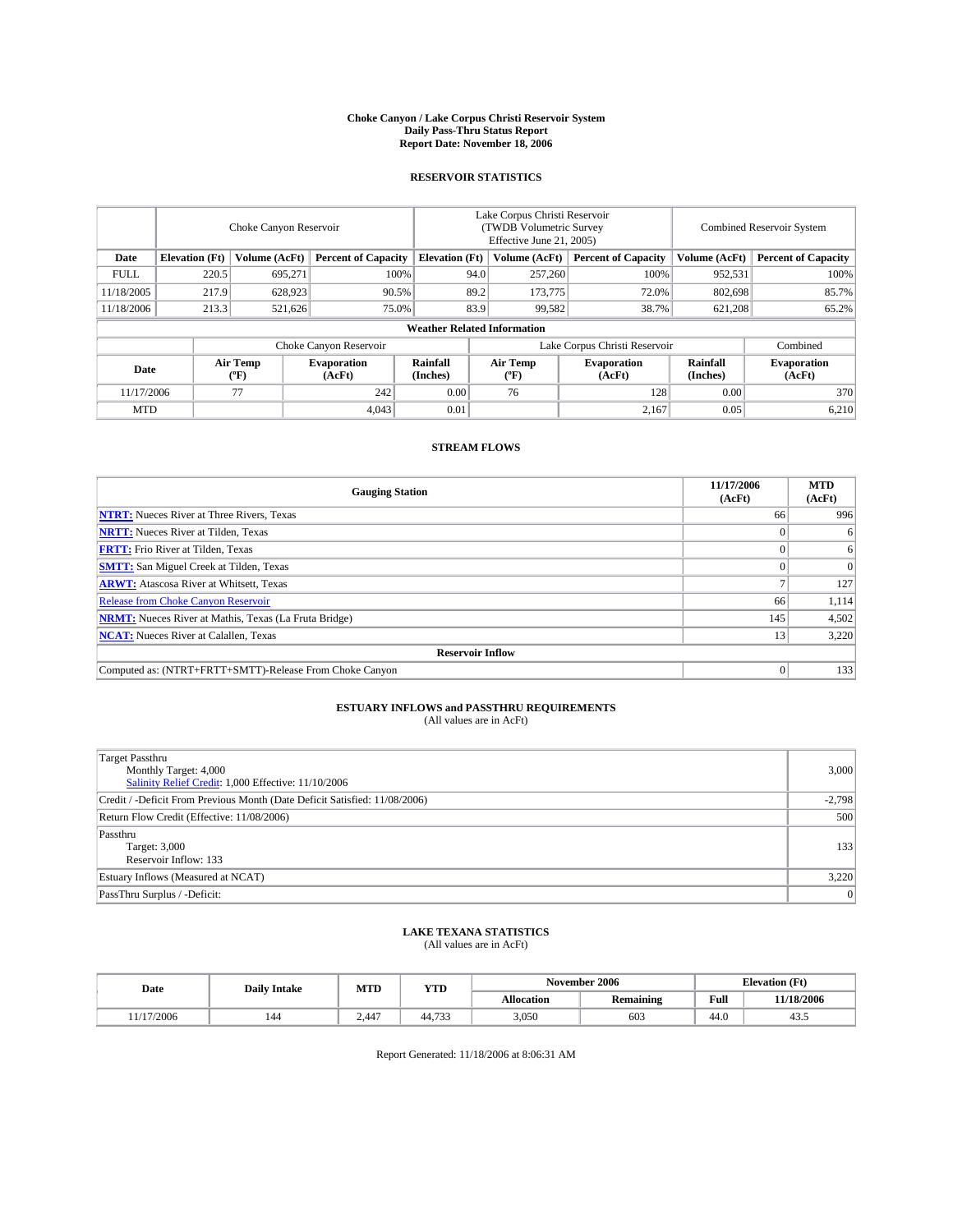#### **Choke Canyon / Lake Corpus Christi Reservoir System Daily Pass-Thru Status Report Report Date: November 19, 2006**

### **RESERVOIR STATISTICS**

|                                                                              | Choke Canyon Reservoir             |                         |                              |                      | Lake Corpus Christi Reservoir<br>(TWDB Volumetric Survey<br>Effective June 21, 2005) |                  |                               |                      | Combined Reservoir System    |  |  |  |
|------------------------------------------------------------------------------|------------------------------------|-------------------------|------------------------------|----------------------|--------------------------------------------------------------------------------------|------------------|-------------------------------|----------------------|------------------------------|--|--|--|
| Volume (AcFt)<br>Date<br><b>Elevation</b> (Ft)<br><b>Percent of Capacity</b> |                                    | <b>Elevation</b> (Ft)   |                              | Volume (AcFt)        | <b>Percent of Capacity</b>                                                           | Volume (AcFt)    | <b>Percent of Capacity</b>    |                      |                              |  |  |  |
| <b>FULL</b>                                                                  | 220.5                              | 695.271                 |                              | 100%                 | 94.0                                                                                 | 257,260          | 100%                          | 952,531              | 100%                         |  |  |  |
| 11/19/2005                                                                   | 217.8                              | 627,941                 | 90.3%                        |                      | 89.1                                                                                 | 173.125          | 71.8%                         | 801,066              | 85.5%                        |  |  |  |
| 11/19/2006                                                                   | 213.2                              | 521,189                 | 75.0%                        |                      | 83.8                                                                                 | 99,350           | 38.6%                         | 620,539              | 65.1%                        |  |  |  |
|                                                                              | <b>Weather Related Information</b> |                         |                              |                      |                                                                                      |                  |                               |                      |                              |  |  |  |
|                                                                              |                                    |                         | Choke Canyon Reservoir       |                      |                                                                                      |                  | Lake Corpus Christi Reservoir |                      | Combined                     |  |  |  |
| Date                                                                         |                                    | <b>Air Temp</b><br>(°F) | <b>Evaporation</b><br>(AcFt) | Rainfall<br>(Inches) |                                                                                      | Air Temp<br>("F) | <b>Evaporation</b><br>(AcFt)  | Rainfall<br>(Inches) | <b>Evaporation</b><br>(AcFt) |  |  |  |
| 11/18/2006                                                                   |                                    | 77                      | 165                          | 0.00                 |                                                                                      | 79               | 297                           | 0.00                 | 462                          |  |  |  |
| <b>MTD</b>                                                                   |                                    |                         | 4,208                        | 0.01                 |                                                                                      |                  | 2,464                         | 0.05                 | 6,672                        |  |  |  |

### **STREAM FLOWS**

| <b>Gauging Station</b>                                       | 11/18/2006<br>(AcFt) | <b>MTD</b><br>(AcFt) |
|--------------------------------------------------------------|----------------------|----------------------|
| <b>NTRT:</b> Nueces River at Three Rivers, Texas             | 66                   | 1,062                |
| <b>NRTT:</b> Nueces River at Tilden, Texas                   |                      |                      |
| <b>FRTT:</b> Frio River at Tilden, Texas                     |                      |                      |
| <b>SMTT:</b> San Miguel Creek at Tilden, Texas               |                      | $\Omega$             |
| <b>ARWT:</b> Atascosa River at Whitsett, Texas               |                      | 134                  |
| <b>Release from Choke Canyon Reservoir</b>                   | 66                   | 1,179                |
| <b>NRMT:</b> Nueces River at Mathis, Texas (La Fruta Bridge) | 145                  | 4,647                |
| <b>NCAT:</b> Nueces River at Calallen, Texas                 | 15                   | 3,235                |
| <b>Reservoir Inflow</b>                                      |                      |                      |
| Computed as: (NTRT+FRTT+SMTT)-Release From Choke Canyon      |                      | 133                  |

## **ESTUARY INFLOWS and PASSTHRU REQUIREMENTS**<br>(All values are in AcFt)

| <b>Target Passthru</b><br>Monthly Target: 4,000                                                                                   | 3,000        |
|-----------------------------------------------------------------------------------------------------------------------------------|--------------|
| Salinity Relief Credit: 1,000 Effective: 11/10/2006<br>Credit / -Deficit From Previous Month (Date Deficit Satisfied: 11/08/2006) | $-2,798$     |
| Return Flow Credit (Effective: 11/08/2006)                                                                                        | 500          |
| Passthru<br>Target: 3,000<br>Reservoir Inflow: 133                                                                                | 133          |
| Estuary Inflows (Measured at NCAT)                                                                                                | 3,235        |
| PassThru Surplus / -Deficit:                                                                                                      | $\mathbf{0}$ |

#### **LAKE TEXANA STATISTICS** (All values are in AcFt)

|  | Date      | <b>Daily Intake</b> | MTT<br>IVI I L | YTD    |                   | November 2006    |      | <b>Elevation (Ft)</b> |
|--|-----------|---------------------|----------------|--------|-------------------|------------------|------|-----------------------|
|  |           |                     |                |        | <b>Allocation</b> | <b>Remaining</b> | Full | 11/19/2006            |
|  | 1/18/2006 |                     | 2.591          | 44,878 | 3,050             | 459              | 44.0 | $+5.5$                |

Report Generated: 11/19/2006 at 8:11:23 AM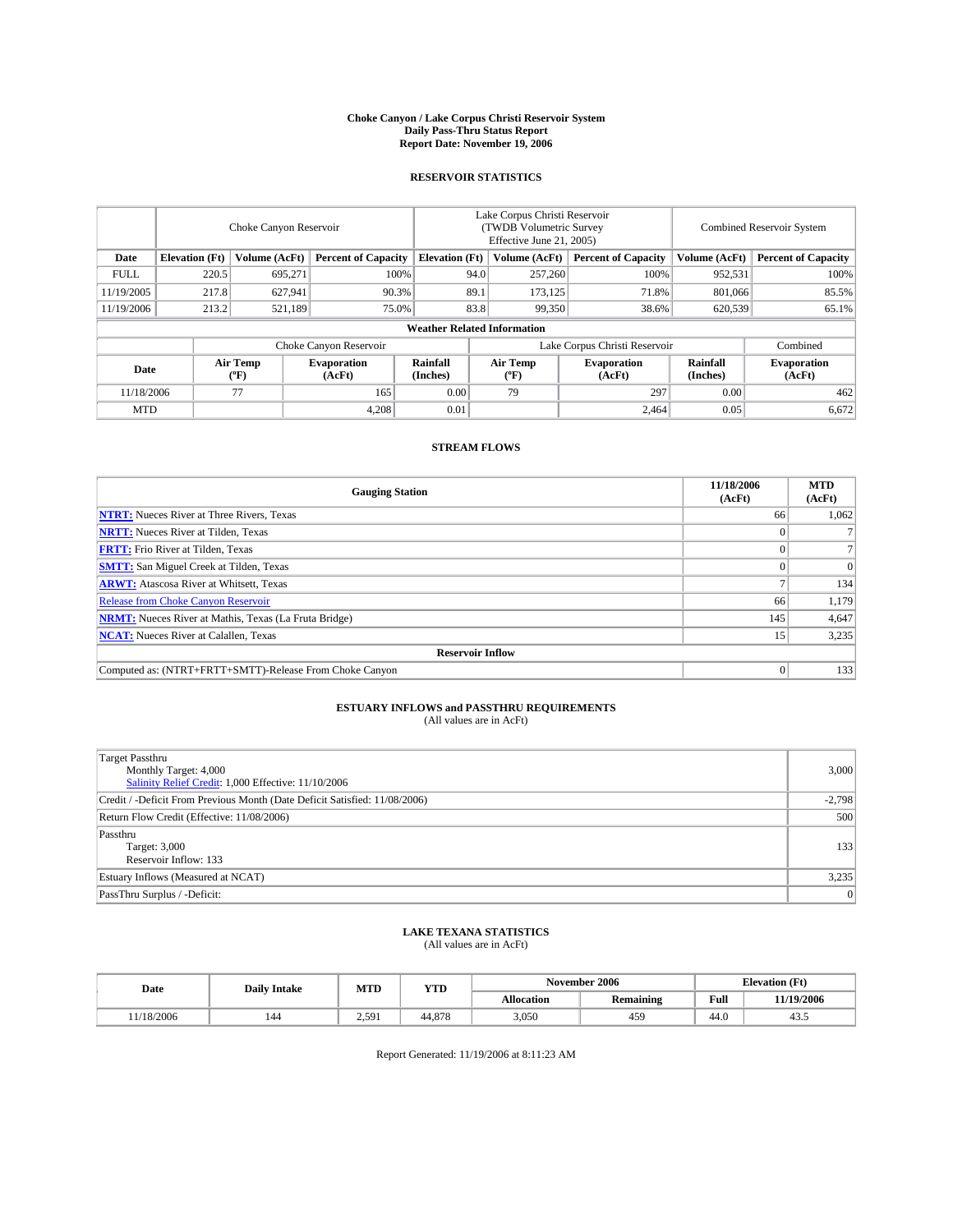#### **Choke Canyon / Lake Corpus Christi Reservoir System Daily Pass-Thru Status Report Report Date: November 20, 2006**

### **RESERVOIR STATISTICS**

|             | Choke Canyon Reservoir                                               |                         |                              |                      | Lake Corpus Christi Reservoir<br>(TWDB Volumetric Survey<br>Effective June 21, 2005) |                            |                               |                            | Combined Reservoir System    |  |  |  |  |
|-------------|----------------------------------------------------------------------|-------------------------|------------------------------|----------------------|--------------------------------------------------------------------------------------|----------------------------|-------------------------------|----------------------------|------------------------------|--|--|--|--|
| Date        | Volume (AcFt)<br><b>Elevation</b> (Ft)<br><b>Percent of Capacity</b> |                         | <b>Elevation</b> (Ft)        |                      | Volume (AcFt)                                                                        | <b>Percent of Capacity</b> | Volume (AcFt)                 | <b>Percent of Capacity</b> |                              |  |  |  |  |
| <b>FULL</b> | 220.5                                                                | 695.271                 |                              | 100%                 | 94.0                                                                                 | 257,260                    | 100%                          | 952,531                    | 100%                         |  |  |  |  |
| 11/20/2005  | 217.8                                                                | 627,941                 | 90.3%                        |                      | 89.1                                                                                 | 173.125                    | 71.8%                         | 801,066                    | 85.5%                        |  |  |  |  |
| 11/20/2006  | 213.2                                                                | 520,971                 | 74.9%                        |                      | 83.8                                                                                 | 99,235                     | 38.6%                         | 620,206                    | 65.1%                        |  |  |  |  |
|             | <b>Weather Related Information</b>                                   |                         |                              |                      |                                                                                      |                            |                               |                            |                              |  |  |  |  |
|             |                                                                      |                         | Choke Canyon Reservoir       |                      |                                                                                      |                            | Lake Corpus Christi Reservoir |                            | Combined                     |  |  |  |  |
| Date        |                                                                      | <b>Air Temp</b><br>(°F) | <b>Evaporation</b><br>(AcFt) | Rainfall<br>(Inches) |                                                                                      | Air Temp<br>("F)           | <b>Evaporation</b><br>(AcFt)  | Rainfall<br>(Inches)       | <b>Evaporation</b><br>(AcFt) |  |  |  |  |
| 11/19/2006  |                                                                      | 75                      | 165                          | 0.00                 |                                                                                      | 74                         | 115                           | 0.00                       | 280                          |  |  |  |  |
| <b>MTD</b>  |                                                                      |                         | 4,373                        | 0.01                 |                                                                                      |                            | 2,579                         | 0.05                       | 6,952                        |  |  |  |  |

### **STREAM FLOWS**

| <b>Gauging Station</b>                                       | 11/19/2006<br>(AcFt) | <b>MTD</b><br>(AcFt) |
|--------------------------------------------------------------|----------------------|----------------------|
| <b>NTRT:</b> Nueces River at Three Rivers, Texas             | 66                   | 1,127                |
| <b>NRTT:</b> Nueces River at Tilden, Texas                   |                      |                      |
| <b>FRTT:</b> Frio River at Tilden, Texas                     |                      |                      |
| <b>SMTT:</b> San Miguel Creek at Tilden, Texas               |                      | $\Omega$             |
| <b>ARWT:</b> Atascosa River at Whitsett, Texas               |                      | 141                  |
| <b>Release from Choke Canyon Reservoir</b>                   | 66                   | 1,245                |
| <b>NRMT:</b> Nueces River at Mathis, Texas (La Fruta Bridge) | 145                  | 4,792                |
| <b>NCAT:</b> Nueces River at Calallen, Texas                 | 40                   | 3,274                |
| <b>Reservoir Inflow</b>                                      |                      |                      |
| Computed as: (NTRT+FRTT+SMTT)-Release From Choke Canyon      |                      | 133                  |

## **ESTUARY INFLOWS and PASSTHRU REQUIREMENTS**<br>(All values are in AcFt)

| <b>Target Passthru</b><br>Monthly Target: 4,000<br>Salinity Relief Credit: 1,000 Effective: 11/10/2006 | 3,000        |
|--------------------------------------------------------------------------------------------------------|--------------|
| Credit / -Deficit From Previous Month (Date Deficit Satisfied: 11/08/2006)                             | $-2,798$     |
| Return Flow Credit (Effective: 11/08/2006)                                                             | 500          |
| Passthru<br>Target: 3,000<br>Reservoir Inflow: 133                                                     | 133          |
| Estuary Inflows (Measured at NCAT)                                                                     | 3,274        |
| PassThru Surplus / -Deficit:                                                                           | $\mathbf{0}$ |

#### **LAKE TEXANA STATISTICS** (All values are in AcFt)

|  | Date      | <b>Daily Intake</b> | MTT<br>MIL | YTD    |            | November 2006    |      | <b>Elevation (Ft)</b> |
|--|-----------|---------------------|------------|--------|------------|------------------|------|-----------------------|
|  |           |                     |            |        | Allocation | <b>Remaining</b> | Full | 11/20/2006            |
|  | 1/19/2006 | 144                 | 2.736      | 45.022 | 3,050      | 314              | 44.0 | 40.0                  |

Report Generated: 11/20/2006 at 8:10:31 AM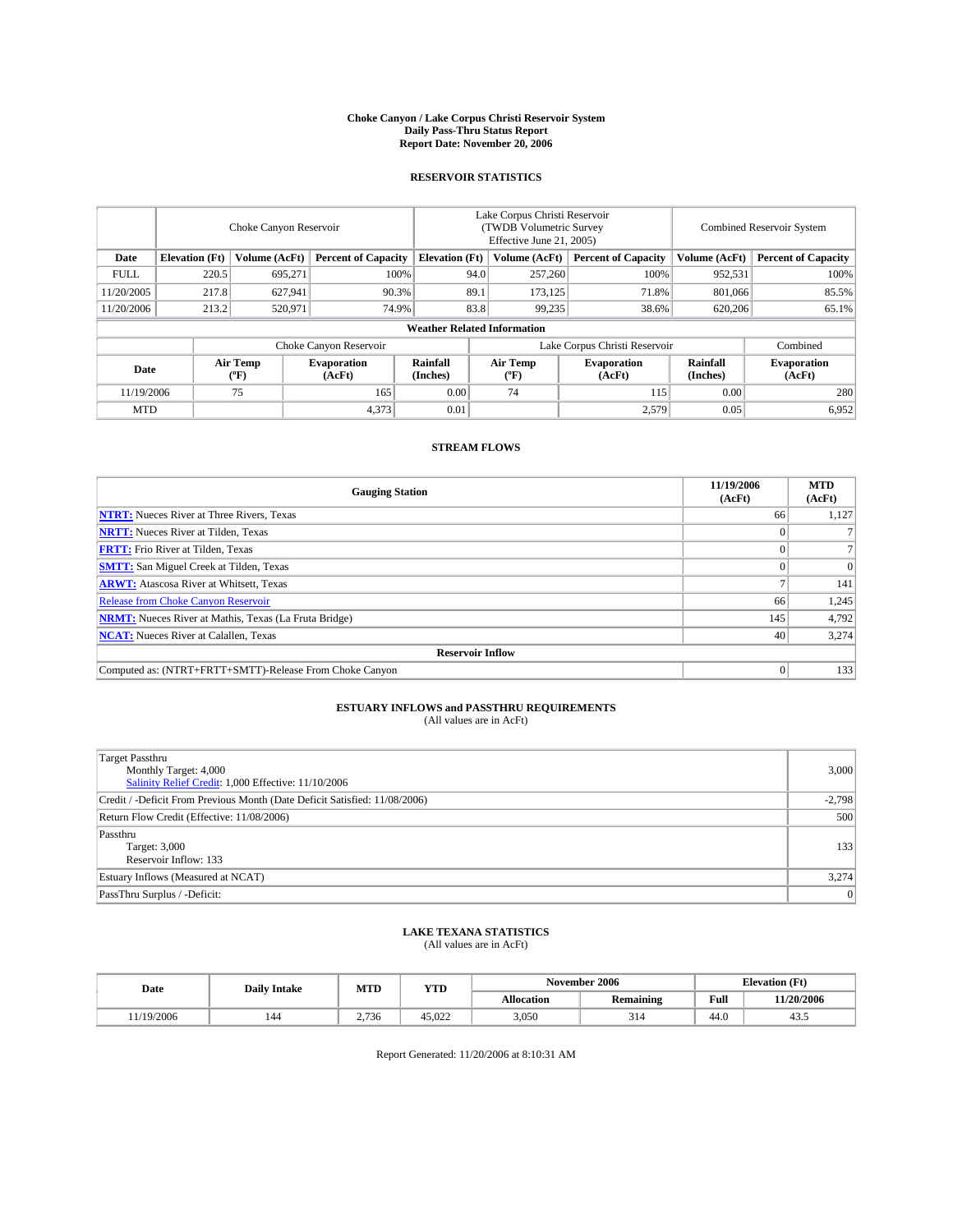#### **Choke Canyon / Lake Corpus Christi Reservoir System Daily Pass-Thru Status Report Report Date: November 21, 2006**

### **RESERVOIR STATISTICS**

|             | Choke Canyon Reservoir                                               |                         |                              |                      | Lake Corpus Christi Reservoir<br>(TWDB Volumetric Survey<br>Effective June 21, 2005) |                            |                               |                            | Combined Reservoir System    |  |  |  |
|-------------|----------------------------------------------------------------------|-------------------------|------------------------------|----------------------|--------------------------------------------------------------------------------------|----------------------------|-------------------------------|----------------------------|------------------------------|--|--|--|
| Date        | Volume (AcFt)<br><b>Elevation</b> (Ft)<br><b>Percent of Capacity</b> |                         | <b>Elevation</b> (Ft)        |                      | Volume (AcFt)                                                                        | <b>Percent of Capacity</b> | Volume (AcFt)                 | <b>Percent of Capacity</b> |                              |  |  |  |
| <b>FULL</b> | 220.5                                                                | 695.271                 |                              | 100%                 | 94.0                                                                                 | 257,260                    | 100%                          | 952,531                    | 100%                         |  |  |  |
| 11/21/2005  | 217.8                                                                | 627,450                 | 90.2%                        |                      | 89.1                                                                                 | 172,314                    | 71.4%                         | 799.764                    | 85.4%                        |  |  |  |
| 11/21/2006  | 213.2                                                                | 520,753                 | 74.9%                        |                      | 83.8                                                                                 | 98.888                     | 38.4%                         | 619,641                    | 65.1%                        |  |  |  |
|             | <b>Weather Related Information</b>                                   |                         |                              |                      |                                                                                      |                            |                               |                            |                              |  |  |  |
|             |                                                                      |                         | Choke Canyon Reservoir       |                      |                                                                                      |                            | Lake Corpus Christi Reservoir |                            | Combined                     |  |  |  |
| Date        |                                                                      | <b>Air Temp</b><br>(°F) | <b>Evaporation</b><br>(AcFt) | Rainfall<br>(Inches) |                                                                                      | Air Temp<br>("F)           | <b>Evaporation</b><br>(AcFt)  | Rainfall<br>(Inches)       | <b>Evaporation</b><br>(AcFt) |  |  |  |
| 11/20/2006  |                                                                      | 71                      | 216                          | 0.00                 |                                                                                      | 70                         | 141                           | 0.00                       | 357                          |  |  |  |
| <b>MTD</b>  |                                                                      |                         | 4,589                        | 0.01                 |                                                                                      |                            | 2,720                         | 0.05                       | 7,309                        |  |  |  |

## **STREAM FLOWS**

| <b>Gauging Station</b>                                       | 11/20/2006<br>(AcFt) | <b>MTD</b><br>(AcFt) |
|--------------------------------------------------------------|----------------------|----------------------|
| <b>NTRT:</b> Nueces River at Three Rivers, Texas             | 66                   | 1,193                |
| <b>NRTT:</b> Nueces River at Tilden, Texas                   |                      |                      |
| <b>FRTT:</b> Frio River at Tilden, Texas                     |                      |                      |
| <b>SMTT:</b> San Miguel Creek at Tilden, Texas               |                      | $\Omega$             |
| <b>ARWT:</b> Atascosa River at Whitsett, Texas               |                      | 148                  |
| <b>Release from Choke Canyon Reservoir</b>                   | 66                   | 1,310                |
| <b>NRMT:</b> Nueces River at Mathis, Texas (La Fruta Bridge) | 145                  | 4,937                |
| <b>NCAT:</b> Nueces River at Calallen, Texas                 | 14                   | 3,289                |
| <b>Reservoir Inflow</b>                                      |                      |                      |
| Computed as: (NTRT+FRTT+SMTT)-Release From Choke Canyon      |                      | 133                  |

## **ESTUARY INFLOWS and PASSTHRU REQUIREMENTS**<br>(All values are in AcFt)

| <b>Target Passthru</b><br>Monthly Target: 4,000<br>Salinity Relief Credit: 1,000 Effective: 11/10/2006 | 3,000    |
|--------------------------------------------------------------------------------------------------------|----------|
| Credit / -Deficit From Previous Month (Date Deficit Satisfied: 11/08/2006)                             | $-2,798$ |
| Return Flow Credit (Effective: 11/08/2006)                                                             | 500      |
| Passthru<br>Target: 3,000<br>Reservoir Inflow: 133                                                     | 133      |
| Estuary Inflows (Measured at NCAT)                                                                     | 3,289    |
| PassThru Surplus / -Deficit:                                                                           | 0        |

#### **LAKE TEXANA STATISTICS** (All values are in AcFt)

|  | Date      | <b>Daily Intake</b> | MTT<br>MIL | YTD    |            | November 2006    |      | <b>Elevation (Ft)</b> |
|--|-----------|---------------------|------------|--------|------------|------------------|------|-----------------------|
|  |           |                     |            |        | Allocation | <b>Remaining</b> | Full | 11/21/2006            |
|  | 1/20/2006 |                     | 2.880      | 45.167 | 3,050      | 170              | 44.0 | 45.4                  |

Report Generated: 11/21/2006 at 9:00:59 AM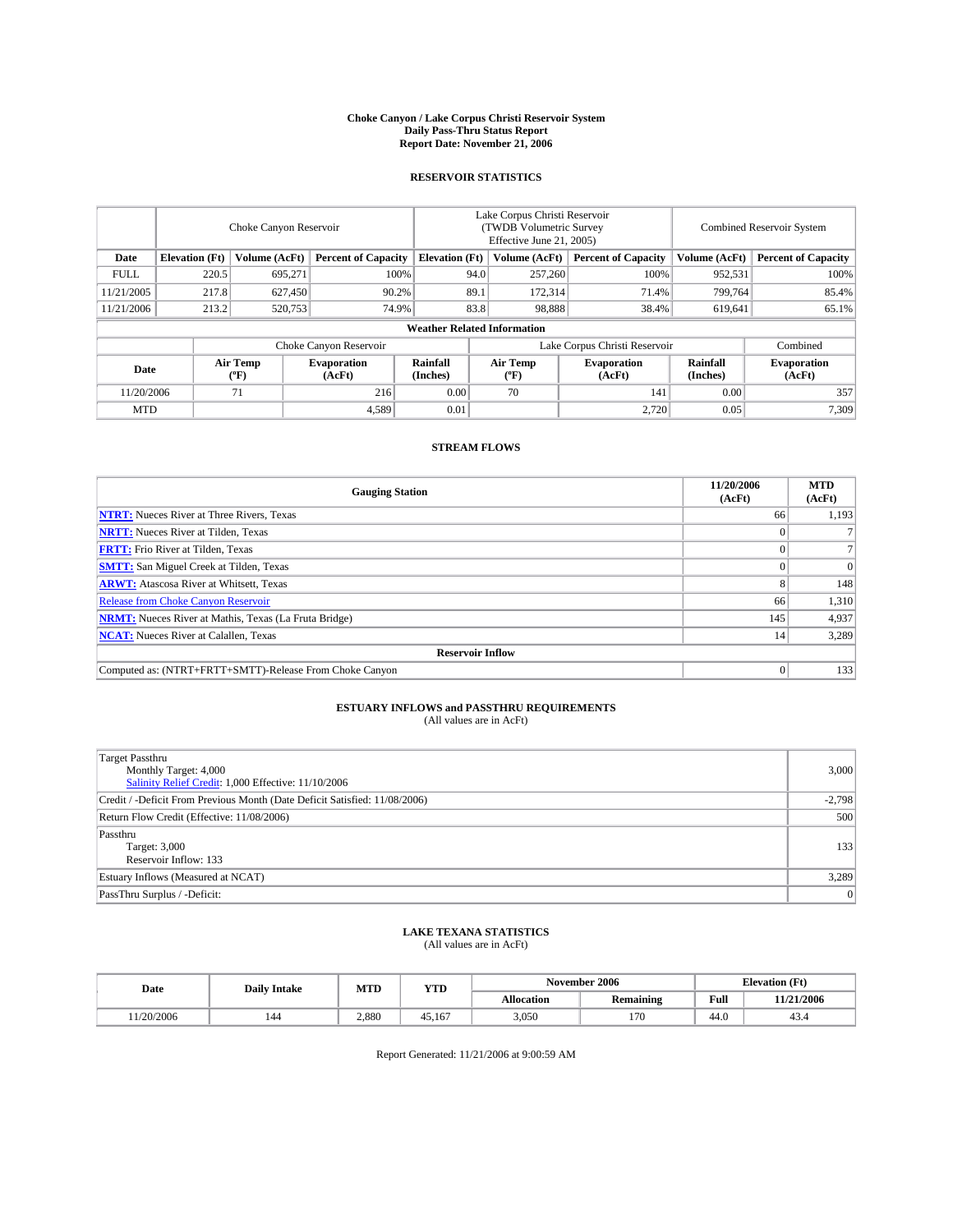#### **Choke Canyon / Lake Corpus Christi Reservoir System Daily Pass-Thru Status Report Report Date: November 22, 2006**

#### **RESERVOIR STATISTICS**

|             | Choke Canyon Reservoir             |                         |                              |                       | Lake Corpus Christi Reservoir<br>(TWDB Volumetric Survey<br>Effective June 21, 2005) |                  |                               |                      | Combined Reservoir System    |  |  |  |  |
|-------------|------------------------------------|-------------------------|------------------------------|-----------------------|--------------------------------------------------------------------------------------|------------------|-------------------------------|----------------------|------------------------------|--|--|--|--|
| Date        | <b>Elevation</b> (Ft)              | Volume (AcFt)           | <b>Percent of Capacity</b>   | <b>Elevation</b> (Ft) |                                                                                      | Volume (AcFt)    | <b>Percent of Capacity</b>    | Volume (AcFt)        | <b>Percent of Capacity</b>   |  |  |  |  |
| <b>FULL</b> | 220.5                              | 695.271                 |                              | 100%                  | 94.0                                                                                 | 257,260          | 100%                          | 952,531              | 100%                         |  |  |  |  |
| 11/22/2005  | 217.8                              | 627,204                 | 90.2%                        |                       | 89.1                                                                                 | 172,152          | 71.4%                         | 799,356              | 85.4%                        |  |  |  |  |
| 11/22/2006  | 213.2                              | 519,881                 | 74.8%                        |                       | 83.8                                                                                 | 98,541           | 38.3%                         | 618,422              | 64.9%                        |  |  |  |  |
|             | <b>Weather Related Information</b> |                         |                              |                       |                                                                                      |                  |                               |                      |                              |  |  |  |  |
|             |                                    |                         | Choke Canyon Reservoir       |                       |                                                                                      |                  | Lake Corpus Christi Reservoir |                      | Combined                     |  |  |  |  |
| Date        |                                    | <b>Air Temp</b><br>(°F) | <b>Evaporation</b><br>(AcFt) | Rainfall<br>(Inches)  |                                                                                      | Air Temp<br>("F) | <b>Evaporation</b><br>(AcFt)  | Rainfall<br>(Inches) | <b>Evaporation</b><br>(AcFt) |  |  |  |  |
| 11/21/2006  |                                    | 72                      | 190                          | 0.00                  |                                                                                      | 73               | 101                           | 0.00                 | 291                          |  |  |  |  |
| <b>MTD</b>  |                                    |                         | 4,779                        | 0.01                  |                                                                                      |                  | 2,821                         | 0.05                 | 7,600                        |  |  |  |  |

## **STREAM FLOWS**

| <b>Gauging Station</b>                                       | 11/21/2006<br>(AcFt) | <b>MTD</b><br>(AcFt) |
|--------------------------------------------------------------|----------------------|----------------------|
| <b>NTRT:</b> Nueces River at Three Rivers, Texas             | 67                   | 1,260                |
| <b>NRTT:</b> Nueces River at Tilden, Texas                   |                      |                      |
| <b>FRTT:</b> Frio River at Tilden, Texas                     |                      |                      |
| <b>SMTT:</b> San Miguel Creek at Tilden, Texas               |                      | $\Omega$             |
| <b>ARWT:</b> Atascosa River at Whitsett, Texas               | 8                    | 156                  |
| <b>Release from Choke Canyon Reservoir</b>                   | 66                   | 1,376                |
| <b>NRMT:</b> Nueces River at Mathis, Texas (La Fruta Bridge) | 145                  | 5,082                |
| <b>NCAT:</b> Nueces River at Calallen, Texas                 |                      | 3,289                |
| <b>Reservoir Inflow</b>                                      |                      |                      |
| Computed as: (NTRT+FRTT+SMTT)-Release From Choke Canyon      |                      | 136                  |

## **ESTUARY INFLOWS and PASSTHRU REQUIREMENTS**<br>(All values are in AcFt)

| Target Passthru<br>Monthly Target: 4,000<br>Salinity Relief Credit: 1,000 Effective: 11/10/2006 | 3,000    |
|-------------------------------------------------------------------------------------------------|----------|
| Credit / -Deficit From Previous Month (Date Deficit Satisfied: 11/08/2006)                      | $-2,798$ |
| Return Flow Credit (Effective: 11/08/2006)                                                      | 500      |
| Passthru<br>Target: 3,000<br>Reservoir Inflow: 136                                              | 136      |
| Estuary Inflows (Measured at NCAT)                                                              | 3,289    |
| PassThru Surplus / -Deficit:                                                                    | 0        |

#### **LAKE TEXANA STATISTICS** (All values are in AcFt)

|  | Date      | <b>Daily Intake</b> | MTT<br>MIL | YTD    |            | November 2006    |      | <b>Elevation (Ft)</b> |
|--|-----------|---------------------|------------|--------|------------|------------------|------|-----------------------|
|  |           |                     |            |        | Allocation | <b>Remaining</b> | Full | 11/22/2006            |
|  | 1/21/2006 |                     | 3.024      | 45.310 | 3,050      | 20               | 44.0 | 40.0                  |

Report Generated: 11/22/2006 at 8:11:07 AM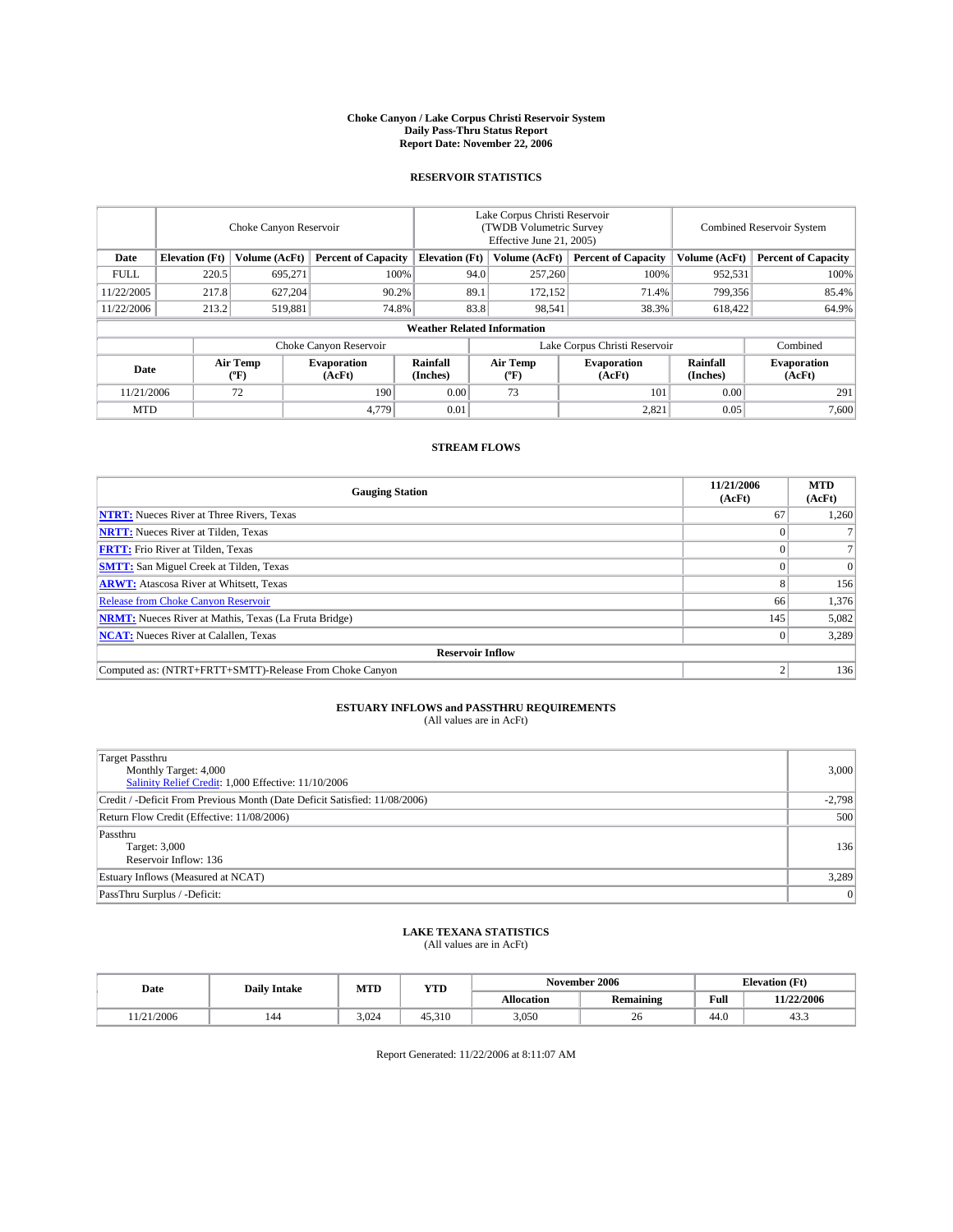#### **Choke Canyon / Lake Corpus Christi Reservoir System Daily Pass-Thru Status Report Report Date: November 23, 2006**

### **RESERVOIR STATISTICS**

|             | Choke Canyon Reservoir             |                         |                              |                       | Lake Corpus Christi Reservoir<br>(TWDB Volumetric Survey<br>Effective June 21, 2005) |                  |                               | Combined Reservoir System |                              |  |  |  |  |
|-------------|------------------------------------|-------------------------|------------------------------|-----------------------|--------------------------------------------------------------------------------------|------------------|-------------------------------|---------------------------|------------------------------|--|--|--|--|
| Date        | <b>Elevation</b> (Ft)              | Volume (AcFt)           | <b>Percent of Capacity</b>   | <b>Elevation</b> (Ft) |                                                                                      | Volume (AcFt)    | <b>Percent of Capacity</b>    | Volume (AcFt)             | <b>Percent of Capacity</b>   |  |  |  |  |
| <b>FULL</b> | 220.5                              | 695.271                 |                              | 100%                  | 94.0                                                                                 | 257,260          | 100%                          | 952,531                   | 100%                         |  |  |  |  |
| 11/23/2005  | 217.8                              | 626,713                 | 90.1%                        |                       | 89.1                                                                                 | 171,666          | 71.2%                         | 798,379                   | 85.3%                        |  |  |  |  |
| 11/23/2006  | 213.2                              | 519,663                 | 74.7%                        |                       | 83.8                                                                                 | 98,426           | 38.3%                         | 618,089                   | 64.9%                        |  |  |  |  |
|             | <b>Weather Related Information</b> |                         |                              |                       |                                                                                      |                  |                               |                           |                              |  |  |  |  |
|             |                                    |                         | Choke Canyon Reservoir       |                       |                                                                                      |                  | Lake Corpus Christi Reservoir |                           | Combined                     |  |  |  |  |
| Date        |                                    | <b>Air Temp</b><br>(°F) | <b>Evaporation</b><br>(AcFt) | Rainfall<br>(Inches)  |                                                                                      | Air Temp<br>("F) | <b>Evaporation</b><br>(AcFt)  | Rainfall<br>(Inches)      | <b>Evaporation</b><br>(AcFt) |  |  |  |  |
| 11/22/2006  |                                    | 76                      | 190                          | 0.00                  |                                                                                      | 77               | 101                           | 0.00                      | 291                          |  |  |  |  |
| <b>MTD</b>  |                                    |                         | 4,969                        | 0.01                  |                                                                                      |                  | 2,922                         | 0.05                      | 7,891                        |  |  |  |  |

## **STREAM FLOWS**

| <b>Gauging Station</b>                                       | 11/22/2006<br>(AcFt) | <b>MTD</b><br>(AcFt) |
|--------------------------------------------------------------|----------------------|----------------------|
| <b>NTRT:</b> Nueces River at Three Rivers, Texas             | 67                   | 1,328                |
| <b>NRTT:</b> Nueces River at Tilden, Texas                   |                      |                      |
| <b>FRTT:</b> Frio River at Tilden, Texas                     |                      | 8                    |
| <b>SMTT:</b> San Miguel Creek at Tilden, Texas               |                      | $\Omega$             |
| <b>ARWT:</b> Atascosa River at Whitsett, Texas               |                      | 164                  |
| <b>Release from Choke Canyon Reservoir</b>                   | 66                   | 1,441                |
| <b>NRMT:</b> Nueces River at Mathis, Texas (La Fruta Bridge) | 145                  | 5,227                |
| <b>NCAT:</b> Nueces River at Calallen, Texas                 |                      | 3,289                |
| <b>Reservoir Inflow</b>                                      |                      |                      |
| Computed as: (NTRT+FRTT+SMTT)-Release From Choke Canyon      |                      | 138                  |

## **ESTUARY INFLOWS and PASSTHRU REQUIREMENTS**<br>(All values are in AcFt)

| <b>Target Passthru</b><br>Monthly Target: 4,000<br>Salinity Relief Credit: 1,000 Effective: 11/10/2006 | 3,000    |
|--------------------------------------------------------------------------------------------------------|----------|
| Credit / -Deficit From Previous Month (Date Deficit Satisfied: 11/08/2006)                             | $-2,798$ |
| Return Flow Credit (Effective: 11/08/2006)                                                             | 500      |
| Passthru<br>Target: 3,000<br>Reservoir Inflow: 138                                                     | 138      |
| Estuary Inflows (Measured at NCAT)                                                                     | 3,289    |
| PassThru Surplus / -Deficit:                                                                           | 0        |

#### **LAKE TEXANA STATISTICS** (All values are in AcFt)

|  | Date      | <b>Daily Intake</b> | MTT<br>MIL | YTD    |            | November 2006            |      | <b>Elevation (Ft)</b> |
|--|-----------|---------------------|------------|--------|------------|--------------------------|------|-----------------------|
|  |           |                     |            |        | Allocation | <b>Remaining</b>         | Full | 11/23/2006            |
|  | 1/22/2006 | 144                 | .168       | 45.455 | 3,050      | 1 <sup>1</sup><br>$-110$ | 44.0 | 40.0                  |

Report Generated: 11/23/2006 at 8:08:44 AM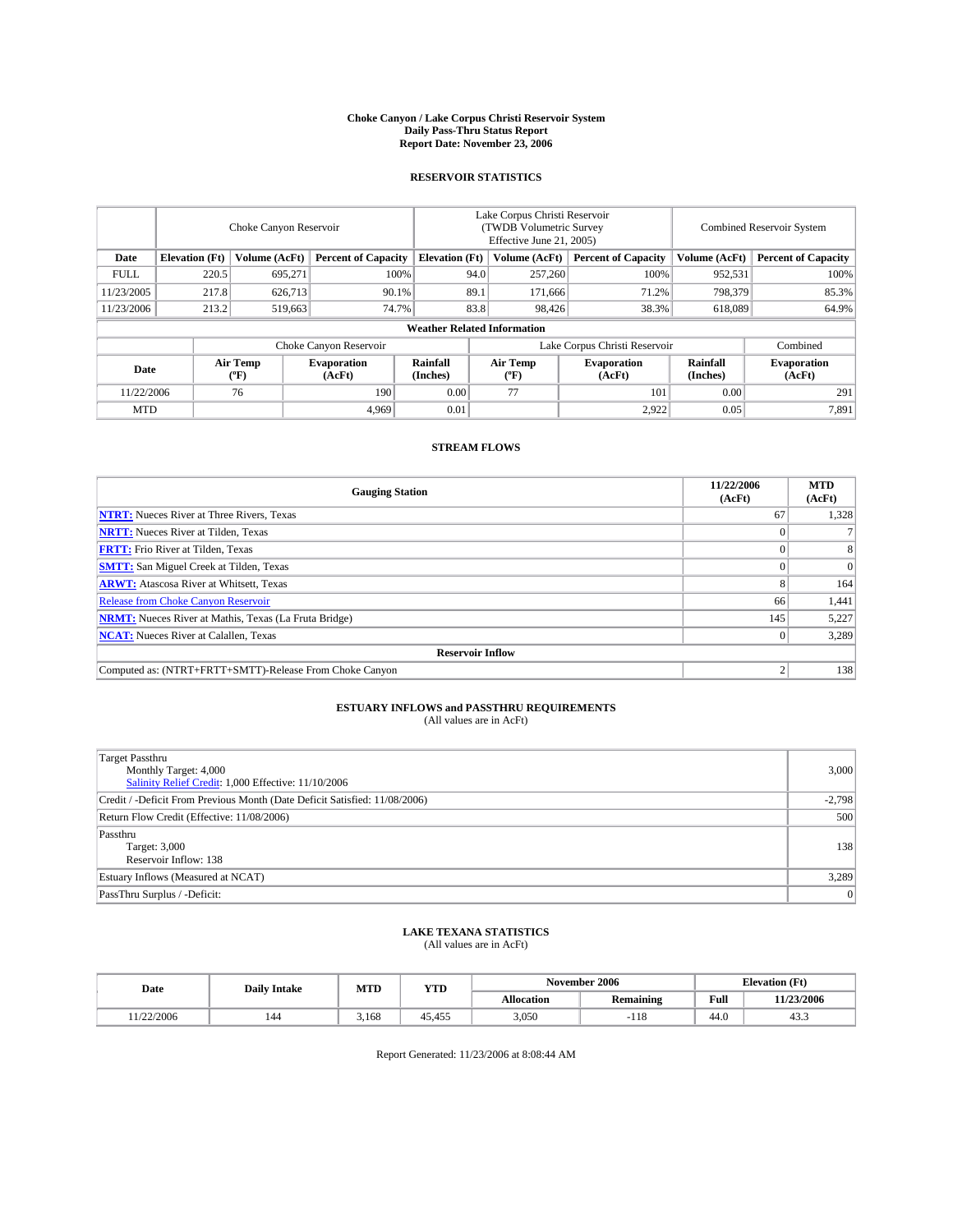#### **Choke Canyon / Lake Corpus Christi Reservoir System Daily Pass-Thru Status Report Report Date: November 24, 2006**

### **RESERVOIR STATISTICS**

|             | Choke Canyon Reservoir             |                         |                              |                       | Lake Corpus Christi Reservoir<br>(TWDB Volumetric Survey<br>Effective June 21, 2005) |                                           |                               |                      | Combined Reservoir System    |  |  |  |  |
|-------------|------------------------------------|-------------------------|------------------------------|-----------------------|--------------------------------------------------------------------------------------|-------------------------------------------|-------------------------------|----------------------|------------------------------|--|--|--|--|
| Date        | <b>Elevation</b> (Ft)              | Volume (AcFt)           | <b>Percent of Capacity</b>   | <b>Elevation</b> (Ft) |                                                                                      | Volume (AcFt)                             | <b>Percent of Capacity</b>    | Volume (AcFt)        | <b>Percent of Capacity</b>   |  |  |  |  |
| <b>FULL</b> | 220.5                              | 695.271                 | 100%                         |                       | 94.0                                                                                 | 257,260                                   | 100%                          | 952,531              | 100%                         |  |  |  |  |
| 11/24/2005  | 217.8                              | 626,713                 | 90.1%                        |                       | 89.0                                                                                 | 171,343                                   | 71.0%                         | 798,056              | 85.2%                        |  |  |  |  |
| 11/24/2006  | 213.2                              | 519.227                 | 74.7%                        |                       | 83.8                                                                                 | 98,311                                    | 38.2%                         | 617,538              | 64.8%                        |  |  |  |  |
|             | <b>Weather Related Information</b> |                         |                              |                       |                                                                                      |                                           |                               |                      |                              |  |  |  |  |
|             |                                    |                         | Choke Canyon Reservoir       |                       |                                                                                      |                                           | Lake Corpus Christi Reservoir |                      | Combined                     |  |  |  |  |
| Date        |                                    | <b>Air Temp</b><br>(°F) | <b>Evaporation</b><br>(AcFt) | Rainfall<br>(Inches)  |                                                                                      | Air Temp<br>$({}^{\mathrm{o}}\mathrm{F})$ | <b>Evaporation</b><br>(AcFt)  | Rainfall<br>(Inches) | <b>Evaporation</b><br>(AcFt) |  |  |  |  |
| 11/23/2006  |                                    | 81                      | 216                          | 0.00                  |                                                                                      | 80                                        | 127                           | 0.00                 | 343                          |  |  |  |  |
| <b>MTD</b>  |                                    |                         | 5,185                        | 0.01                  |                                                                                      |                                           | 3,049                         | 0.05                 | 8,234                        |  |  |  |  |

## **STREAM FLOWS**

| <b>Gauging Station</b>                                       | 11/23/2006<br>(AcFt) | <b>MTD</b><br>(AcFt) |
|--------------------------------------------------------------|----------------------|----------------------|
| <b>NTRT:</b> Nueces River at Three Rivers, Texas             | 67                   | 1,395                |
| <b>NRTT:</b> Nueces River at Tilden, Texas                   |                      |                      |
| <b>FRTT:</b> Frio River at Tilden, Texas                     |                      | 8                    |
| <b>SMTT:</b> San Miguel Creek at Tilden, Texas               |                      | $\Omega$             |
| <b>ARWT:</b> Atascosa River at Whitsett, Texas               |                      | 172                  |
| <b>Release from Choke Canyon Reservoir</b>                   | 66                   | 1,507                |
| <b>NRMT:</b> Nueces River at Mathis, Texas (La Fruta Bridge) | 145                  | 5,371                |
| <b>NCAT:</b> Nueces River at Calallen, Texas                 |                      | 3,289                |
| <b>Reservoir Inflow</b>                                      |                      |                      |
| Computed as: (NTRT+FRTT+SMTT)-Release From Choke Canyon      |                      | 140                  |

## **ESTUARY INFLOWS and PASSTHRU REQUIREMENTS**<br>(All values are in AcFt)

| <b>Target Passthru</b><br>Monthly Target: 4,000<br>Salinity Relief Credit: 1,000 Effective: 11/10/2006 | 3,000    |
|--------------------------------------------------------------------------------------------------------|----------|
| Credit / -Deficit From Previous Month (Date Deficit Satisfied: 11/08/2006)                             | $-2,798$ |
| Return Flow Credit (Effective: 11/08/2006)                                                             | 500      |
| Passthru<br>Target: 3,000<br>Reservoir Inflow: 140                                                     | 140      |
| Estuary Inflows (Measured at NCAT)                                                                     | 3,289    |
| PassThru Surplus / -Deficit:                                                                           | 0        |

#### **LAKE TEXANA STATISTICS** (All values are in AcFt)

| Date      | <b>Daily Intake</b> | MTD            | <b>YTD</b> |            | November 2006    |      | <b>Elevation</b> (Ft) |
|-----------|---------------------|----------------|------------|------------|------------------|------|-----------------------|
|           |                     |                |            | Allocation | <b>Remaining</b> | Full | 11/24/2006            |
| 1/23/2006 | 145                 | 2.212<br>د، د. | 45.599     | 3,050      | $-263$           | 44.0 | 43.3                  |

Report Generated: 11/24/2006 at 8:16:06 AM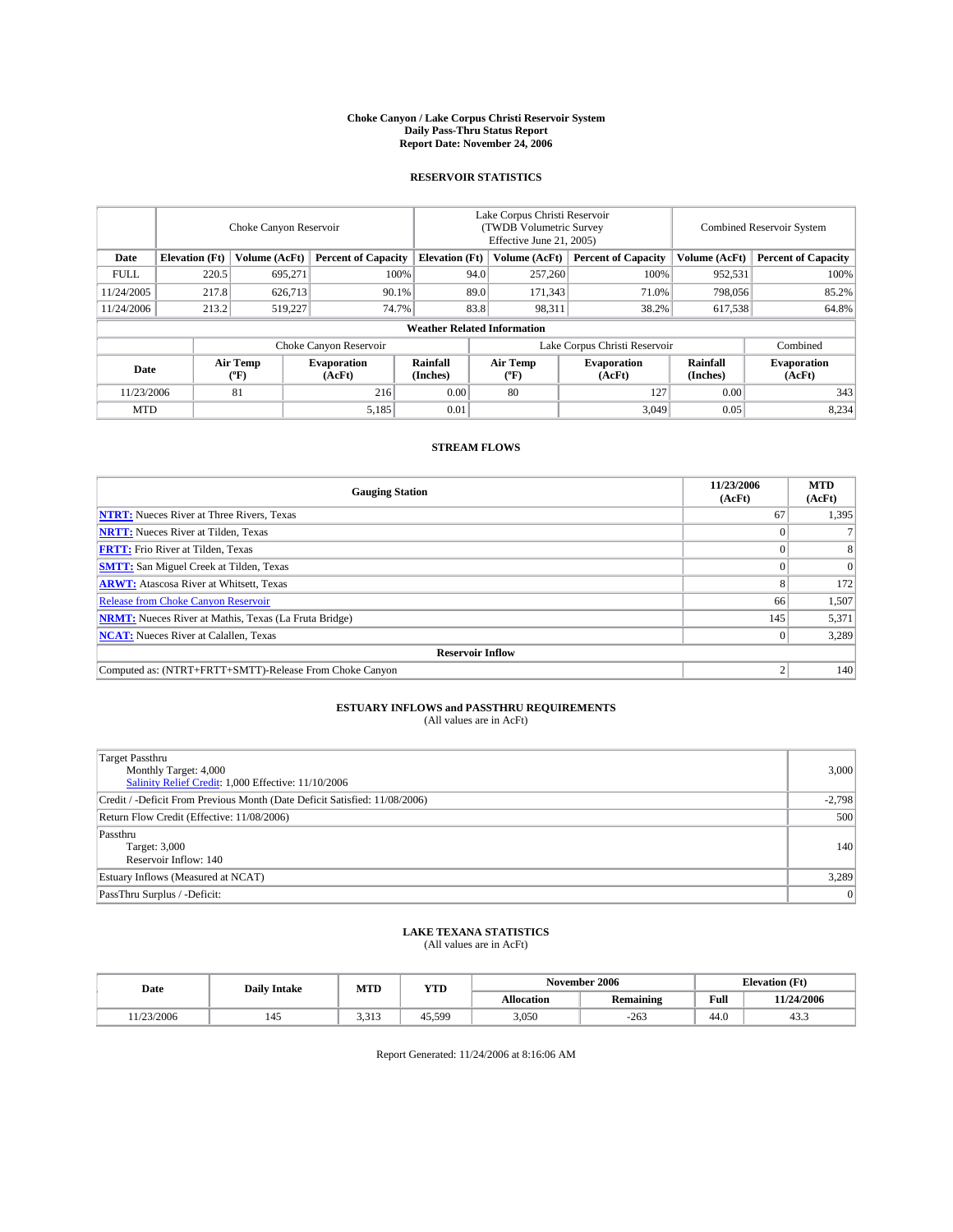#### **Choke Canyon / Lake Corpus Christi Reservoir System Daily Pass-Thru Status Report Report Date: November 25, 2006**

### **RESERVOIR STATISTICS**

|             | Choke Canyon Reservoir                                               |                         |                              |                      | Lake Corpus Christi Reservoir<br>(TWDB Volumetric Survey<br>Effective June 21, 2005) |                            |                               |                            | Combined Reservoir System    |  |  |  |
|-------------|----------------------------------------------------------------------|-------------------------|------------------------------|----------------------|--------------------------------------------------------------------------------------|----------------------------|-------------------------------|----------------------------|------------------------------|--|--|--|
| Date        | Volume (AcFt)<br><b>Elevation</b> (Ft)<br><b>Percent of Capacity</b> |                         | <b>Elevation</b> (Ft)        |                      | Volume (AcFt)                                                                        | <b>Percent of Capacity</b> | Volume (AcFt)                 | <b>Percent of Capacity</b> |                              |  |  |  |
| <b>FULL</b> | 220.5                                                                | 695.271                 |                              | 100%                 | 94.0                                                                                 | 257,260                    | 100%                          | 952,531                    | 100%                         |  |  |  |
| 11/25/2005  | 217.8                                                                | 626,713                 | 90.1%                        |                      | 89.0                                                                                 | 171.181                    | 71.0%                         | 797.894                    | 85.2%                        |  |  |  |
| 11/25/2006  | 213.1                                                                | 519,008                 | 74.6%                        |                      | 83.7                                                                                 | 97.966                     | 38.1%                         | 616,974                    | 64.8%                        |  |  |  |
|             | <b>Weather Related Information</b>                                   |                         |                              |                      |                                                                                      |                            |                               |                            |                              |  |  |  |
|             |                                                                      |                         | Choke Canyon Reservoir       |                      |                                                                                      |                            | Lake Corpus Christi Reservoir |                            | Combined                     |  |  |  |
| Date        |                                                                      | <b>Air Temp</b><br>(°F) | <b>Evaporation</b><br>(AcFt) | Rainfall<br>(Inches) |                                                                                      | Air Temp<br>("F)           | <b>Evaporation</b><br>(AcFt)  | Rainfall<br>(Inches)       | <b>Evaporation</b><br>(AcFt) |  |  |  |
| 11/24/2006  |                                                                      | 80                      | 190                          | 0.00                 |                                                                                      | 79                         | 107                           | 0.00                       | 297                          |  |  |  |
| <b>MTD</b>  |                                                                      |                         | 5,375                        | 0.01                 |                                                                                      |                            | 3,156                         | 0.05                       | 8,531                        |  |  |  |

## **STREAM FLOWS**

| <b>Gauging Station</b>                                       | 11/24/2006<br>(AcFt) | <b>MTD</b><br>(AcFt) |
|--------------------------------------------------------------|----------------------|----------------------|
| <b>NTRT:</b> Nueces River at Three Rivers, Texas             | 67                   | 1,463                |
| <b>NRTT:</b> Nueces River at Tilden, Texas                   |                      | 8                    |
| <b>FRTT:</b> Frio River at Tilden, Texas                     |                      | 8                    |
| <b>SMTT:</b> San Miguel Creek at Tilden, Texas               |                      | $\Omega$             |
| <b>ARWT:</b> Atascosa River at Whitsett, Texas               |                      | 179                  |
| <b>Release from Choke Canyon Reservoir</b>                   | 66                   | 1,572                |
| <b>NRMT:</b> Nueces River at Mathis, Texas (La Fruta Bridge) | 145                  | 5,516                |
| <b>NCAT:</b> Nueces River at Calallen, Texas                 |                      | 3,289                |
| <b>Reservoir Inflow</b>                                      |                      |                      |
| Computed as: (NTRT+FRTT+SMTT)-Release From Choke Canyon      |                      | 142                  |

## **ESTUARY INFLOWS and PASSTHRU REQUIREMENTS**<br>(All values are in AcFt)

| <b>Target Passthru</b><br>Monthly Target: 4,000<br>Salinity Relief Credit: 1,000 Effective: 11/10/2006 | 3,000    |
|--------------------------------------------------------------------------------------------------------|----------|
| Credit / -Deficit From Previous Month (Date Deficit Satisfied: 11/08/2006)                             | $-2,798$ |
| Return Flow Credit (Effective: 11/08/2006)                                                             | 500      |
| Passthru<br>Target: 3,000<br>Reservoir Inflow: 142                                                     | 142      |
| Estuary Inflows (Measured at NCAT)                                                                     | 3,289    |
| PassThru Surplus / -Deficit:                                                                           | $\Omega$ |

#### **LAKE TEXANA STATISTICS** (All values are in AcFt)

|  | Date      | <b>Daily Intake</b> | MTT<br>MIL | YTD    |            | November 2006    |      | <b>Elevation (Ft)</b> |
|--|-----------|---------------------|------------|--------|------------|------------------|------|-----------------------|
|  |           |                     |            |        | Allocation | <b>Remaining</b> | Full | 11/25/2006            |
|  | 1/24/2006 |                     | 3.457      | 45.744 | 3,050      | $-407$           | 44.0 | 40.0                  |

Report Generated: 11/25/2006 at 8:07:05 AM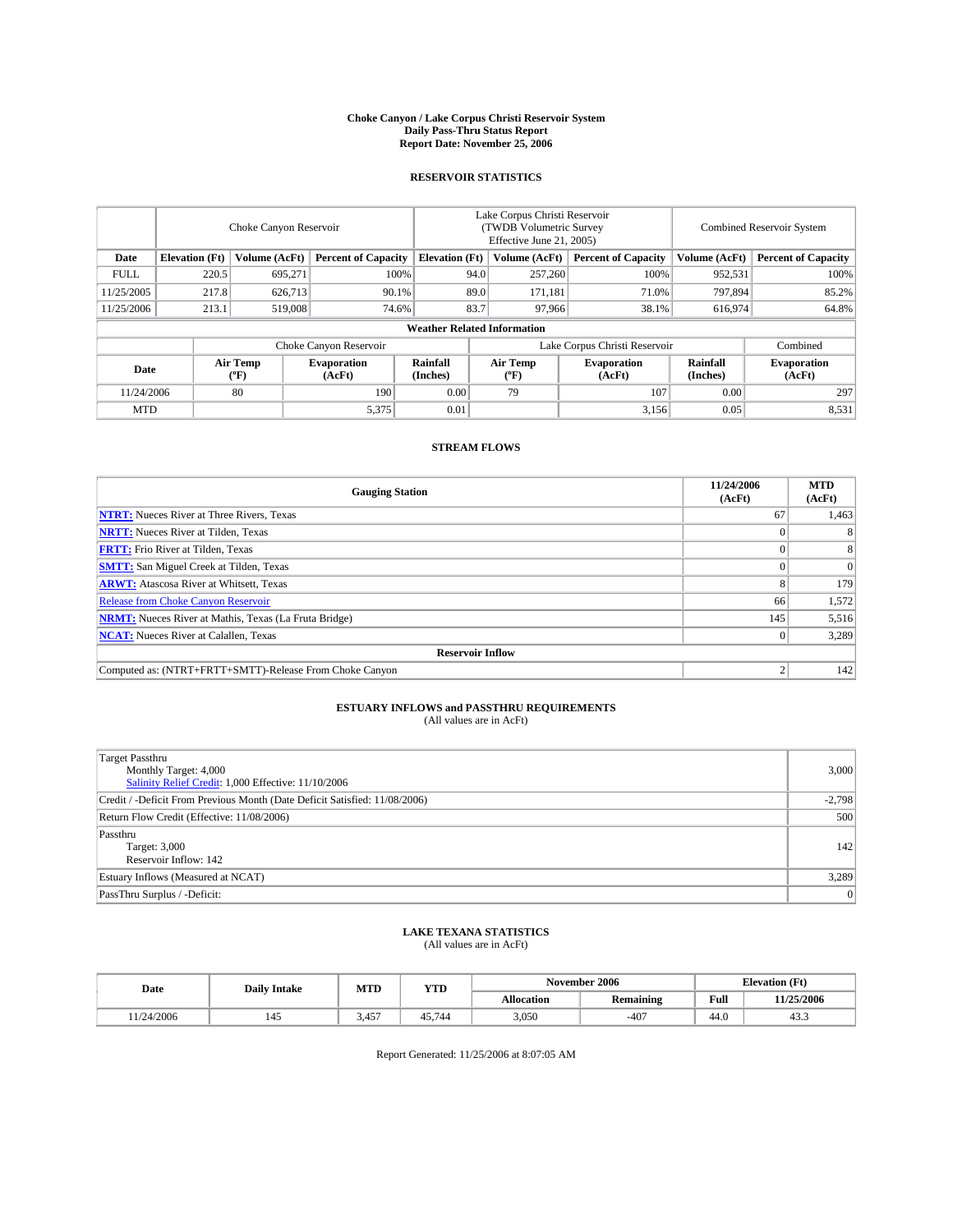#### **Choke Canyon / Lake Corpus Christi Reservoir System Daily Pass-Thru Status Report Report Date: November 26, 2006**

### **RESERVOIR STATISTICS**

|             | Choke Canyon Reservoir                                               |                         |                              |                      | Lake Corpus Christi Reservoir<br>(TWDB Volumetric Survey<br>Effective June 21, 2005) |                            |                               |                            | Combined Reservoir System    |  |  |  |
|-------------|----------------------------------------------------------------------|-------------------------|------------------------------|----------------------|--------------------------------------------------------------------------------------|----------------------------|-------------------------------|----------------------------|------------------------------|--|--|--|
| Date        | Volume (AcFt)<br><b>Elevation</b> (Ft)<br><b>Percent of Capacity</b> |                         | <b>Elevation</b> (Ft)        |                      | Volume (AcFt)                                                                        | <b>Percent of Capacity</b> | Volume (AcFt)                 | <b>Percent of Capacity</b> |                              |  |  |  |
| <b>FULL</b> | 220.5                                                                | 695.271                 | 100%                         |                      | 94.0                                                                                 | 257,260                    | 100%                          | 952,531                    | 100%                         |  |  |  |
| 11/26/2005  | 217.8                                                                | 626,713                 | 90.1%                        |                      | 89.1                                                                                 | 172,314                    | 71.4%                         | 799,027                    | 85.3%                        |  |  |  |
| 11/26/2006  | 213.1                                                                | 518,790                 | 74.6%                        |                      | 83.7                                                                                 | 98.081                     | 38.1%                         | 616,871                    | 64.8%                        |  |  |  |
|             | <b>Weather Related Information</b>                                   |                         |                              |                      |                                                                                      |                            |                               |                            |                              |  |  |  |
|             |                                                                      |                         | Choke Canyon Reservoir       |                      |                                                                                      |                            | Lake Corpus Christi Reservoir |                            | Combined                     |  |  |  |
| Date        |                                                                      | <b>Air Temp</b><br>(°F) | <b>Evaporation</b><br>(AcFt) | Rainfall<br>(Inches) |                                                                                      | Air Temp<br>("F)           | <b>Evaporation</b><br>(AcFt)  | Rainfall<br>(Inches)       | <b>Evaporation</b><br>(AcFt) |  |  |  |
| 11/25/2006  |                                                                      | 81                      | 228                          | 0.00                 |                                                                                      | 80                         | 114                           | 0.00                       | 342                          |  |  |  |
| <b>MTD</b>  |                                                                      |                         | 5,603                        | 0.01                 |                                                                                      |                            | 3,270                         | 0.05                       | 8,873                        |  |  |  |

## **STREAM FLOWS**

| <b>Gauging Station</b>                                       | 11/25/2006<br>(AcFt) | <b>MTD</b><br>(AcFt) |
|--------------------------------------------------------------|----------------------|----------------------|
| <b>NTRT:</b> Nueces River at Three Rivers, Texas             | 69                   | 1,532                |
| <b>NRTT:</b> Nueces River at Tilden, Texas                   |                      | 8                    |
| <b>FRTT:</b> Frio River at Tilden, Texas                     |                      | 8                    |
| <b>SMTT:</b> San Miguel Creek at Tilden, Texas               |                      | $\mathbf{0}$         |
| <b>ARWT:</b> Atascosa River at Whitsett, Texas               |                      | 187                  |
| <b>Release from Choke Canyon Reservoir</b>                   | 66                   | 1,638                |
| <b>NRMT:</b> Nueces River at Mathis, Texas (La Fruta Bridge) | 145                  | 5,661                |
| <b>NCAT:</b> Nueces River at Calallen, Texas                 |                      | 3,289                |
| <b>Reservoir Inflow</b>                                      |                      |                      |
| Computed as: (NTRT+FRTT+SMTT)-Release From Choke Canyon      |                      | 146                  |

## **ESTUARY INFLOWS and PASSTHRU REQUIREMENTS**<br>(All values are in AcFt)

| <b>Target Passthru</b><br>Monthly Target: 4,000<br>Salinity Relief Credit: 1,000 Effective: 11/10/2006 | 3,000    |
|--------------------------------------------------------------------------------------------------------|----------|
| Credit / -Deficit From Previous Month (Date Deficit Satisfied: 11/08/2006)                             | $-2,798$ |
| Return Flow Credit (Effective: 11/08/2006)                                                             | 500      |
| Passthru<br>Target: 3,000<br>Reservoir Inflow: 146                                                     | 146      |
| Estuary Inflows (Measured at NCAT)                                                                     | 3,289    |
| PassThru Surplus / -Deficit:                                                                           | 0        |

#### **LAKE TEXANA STATISTICS** (All values are in AcFt)

|  | Date      | <b>Daily Intake</b> | MTT<br>MIL | YTD    |            | November 2006         |      | <b>Elevation (Ft)</b> |
|--|-----------|---------------------|------------|--------|------------|-----------------------|------|-----------------------|
|  |           |                     |            |        | Allocation | <b>Remaining</b>      | Full | 11/26/2006            |
|  | 1/25/2006 |                     | 3.602      | 45.889 | 3,050      | $- - -$<br>55<br>-224 | 44.0 | 40.0                  |

Report Generated: 11/26/2006 at 8:06:24 AM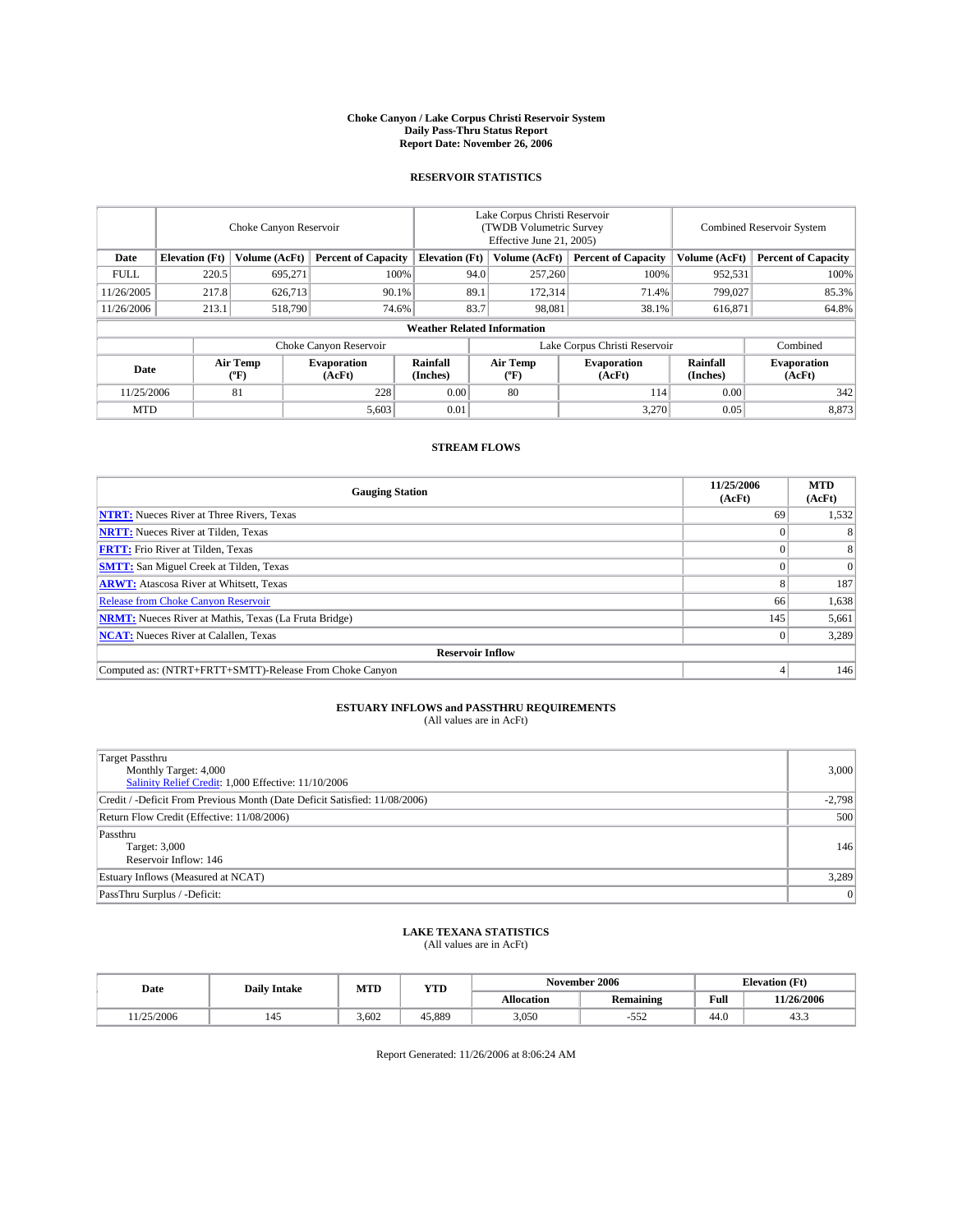#### **Choke Canyon / Lake Corpus Christi Reservoir System Daily Pass-Thru Status Report Report Date: November 27, 2006**

### **RESERVOIR STATISTICS**

|             | Choke Canyon Reservoir             |                         |                              |                       | Lake Corpus Christi Reservoir<br>(TWDB Volumetric Survey<br>Effective June 21, 2005) |                                           |                               |                      | Combined Reservoir System    |  |  |  |
|-------------|------------------------------------|-------------------------|------------------------------|-----------------------|--------------------------------------------------------------------------------------|-------------------------------------------|-------------------------------|----------------------|------------------------------|--|--|--|
| Date        | <b>Elevation</b> (Ft)              | Volume (AcFt)           | <b>Percent of Capacity</b>   | <b>Elevation</b> (Ft) |                                                                                      | Volume (AcFt)                             | <b>Percent of Capacity</b>    | Volume (AcFt)        | <b>Percent of Capacity</b>   |  |  |  |
| <b>FULL</b> | 220.5                              | 695.271                 | 100%                         |                       | 94.0                                                                                 | 257,260                                   | 100%                          | 952,531              | 100%                         |  |  |  |
| 11/27/2005  | 217.8                              | 626,713                 | 90.1%                        |                       | 89.0                                                                                 | 171.019                                   | 70.9%                         | 797,732              | 85.2%                        |  |  |  |
| 11/27/2006  | 213.1                              | 518,572                 | 74.6%                        |                       | 83.7                                                                                 | 97,736                                    | 38.0%                         | 616,308              | 64.7%                        |  |  |  |
|             | <b>Weather Related Information</b> |                         |                              |                       |                                                                                      |                                           |                               |                      |                              |  |  |  |
|             |                                    |                         | Choke Canyon Reservoir       |                       |                                                                                      |                                           | Lake Corpus Christi Reservoir |                      | Combined                     |  |  |  |
| Date        |                                    | <b>Air Temp</b><br>(°F) | <b>Evaporation</b><br>(AcFt) | Rainfall<br>(Inches)  |                                                                                      | Air Temp<br>$({}^{\mathrm{o}}\mathrm{F})$ | <b>Evaporation</b><br>(AcFt)  | Rainfall<br>(Inches) | <b>Evaporation</b><br>(AcFt) |  |  |  |
| 11/26/2006  |                                    | 82                      | 190                          | 0.00                  |                                                                                      | 82                                        | 147                           | 0.00                 | 337                          |  |  |  |
| <b>MTD</b>  |                                    |                         | 5,793                        | 0.01                  |                                                                                      |                                           | 3,417                         | 0.05                 | 9,210                        |  |  |  |

## **STREAM FLOWS**

| <b>Gauging Station</b>                                       | 11/26/2006<br>(AcFt) | <b>MTD</b><br>(AcFt) |
|--------------------------------------------------------------|----------------------|----------------------|
| <b>NTRT:</b> Nueces River at Three Rivers, Texas             | 69                   | 1,602                |
| <b>NRTT:</b> Nueces River at Tilden, Texas                   |                      | 8                    |
| <b>FRTT:</b> Frio River at Tilden, Texas                     |                      | 8                    |
| <b>SMTT:</b> San Miguel Creek at Tilden, Texas               |                      | $\mathbf{0}$         |
| <b>ARWT:</b> Atascosa River at Whitsett, Texas               |                      | 195                  |
| <b>Release from Choke Canyon Reservoir</b>                   | 66                   | 1,703                |
| <b>NRMT:</b> Nueces River at Mathis, Texas (La Fruta Bridge) | 145                  | 5,806                |
| <b>NCAT:</b> Nueces River at Calallen, Texas                 |                      | 3,289                |
| <b>Reservoir Inflow</b>                                      |                      |                      |
| Computed as: (NTRT+FRTT+SMTT)-Release From Choke Canyon      |                      | 150                  |

## **ESTUARY INFLOWS and PASSTHRU REQUIREMENTS**<br>(All values are in AcFt)

| <b>Target Passthru</b><br>Monthly Target: 4,000<br>Salinity Relief Credit: 1,000 Effective: 11/10/2006 | 3,000    |
|--------------------------------------------------------------------------------------------------------|----------|
| Credit / -Deficit From Previous Month (Date Deficit Satisfied: 11/08/2006)                             | $-2,798$ |
| Return Flow Credit (Effective: 11/08/2006)                                                             | 500      |
| Passthru<br>Target: 3,000<br>Reservoir Inflow: 150                                                     | 150      |
| Estuary Inflows (Measured at NCAT)                                                                     | 3,289    |
| PassThru Surplus / -Deficit:                                                                           | 0        |

#### **LAKE TEXANA STATISTICS** (All values are in AcFt)

|  | Date      | <b>Daily Intake</b> | MTT<br>MIL | YTD    |            | November 2006    |      | <b>Elevation (Ft)</b> |
|--|-----------|---------------------|------------|--------|------------|------------------|------|-----------------------|
|  |           |                     |            |        | Allocation | <b>Remaining</b> | Full | 11/27/2006            |
|  | 1/26/2006 | 144                 | 3.746      | 46,033 | 3,050      | $-696$           | 44.0 | 40.0                  |

Report Generated: 11/27/2006 at 8:16:36 AM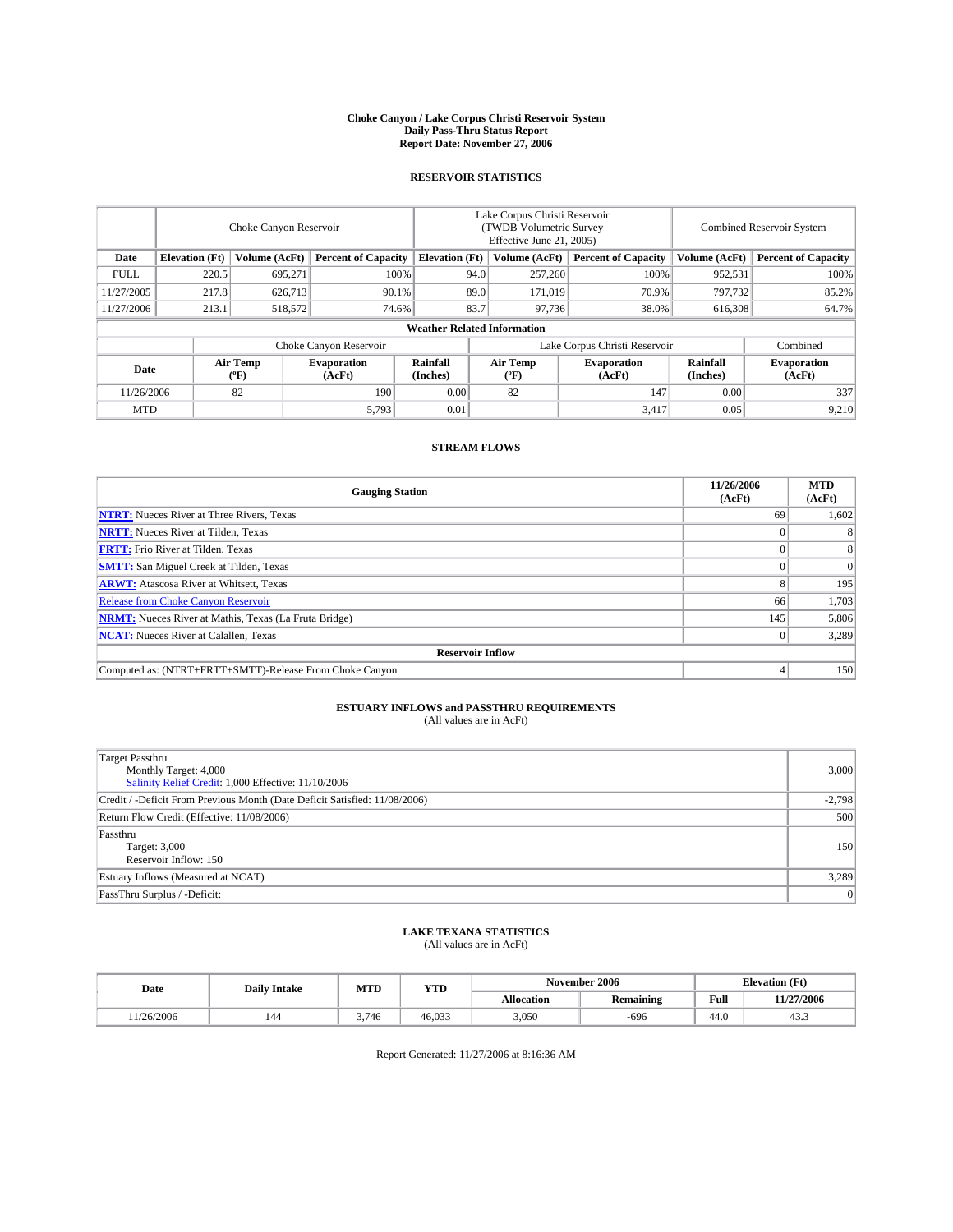#### **Choke Canyon / Lake Corpus Christi Reservoir System Daily Pass-Thru Status Report Report Date: November 28, 2006**

### **RESERVOIR STATISTICS**

|             |                                             | Choke Canyon Reservoir |                              |                                    | Lake Corpus Christi Reservoir<br>(TWDB Volumetric Survey<br>Effective June 21, 2005) |                                           |  |                               |                      | Combined Reservoir System    |
|-------------|---------------------------------------------|------------------------|------------------------------|------------------------------------|--------------------------------------------------------------------------------------|-------------------------------------------|--|-------------------------------|----------------------|------------------------------|
| Date        | <b>Elevation</b><br>(Ft)                    | Volume<br>(AcFt)       | Percent of<br>Capacity       | <b>Elevation</b><br>(Ft)           | Volume<br>(AcFt)                                                                     |                                           |  | Percent of<br>Capacity        | Volume<br>(AcFt)     | Percent of<br>Capacity       |
| <b>FULL</b> | 220.5                                       | 695.271                |                              | 100%                               | 94.0                                                                                 | 257,260                                   |  | 100%                          | 952,531              | 100%                         |
| 11/28/2005  | 217.8                                       | 626,713                |                              | 90.1%                              | 89.1                                                                                 | 171.666                                   |  | 71.2%                         | 798.379              | 85.3%                        |
| 11/28/2006  | 213.1                                       | 517,700                |                              | 74.5%                              | 83.7                                                                                 | 97,622                                    |  | 37.9%                         | 615,322              | 64.6%                        |
|             |                                             |                        |                              | <b>Weather Related Information</b> |                                                                                      |                                           |  |                               |                      |                              |
|             |                                             |                        | Choke Canyon Reservoir       |                                    |                                                                                      |                                           |  | Lake Corpus Christi Reservoir |                      | Combined                     |
| Date        | <b>Air Temp</b><br>$({}^{\circ}\mathbf{F})$ |                        | <b>Evaporation</b><br>(AcFt) | Rainfall<br>(Inches)               |                                                                                      | <b>Air Temp</b><br>$({}^{\circ}\text{F})$ |  | <b>Evaporation</b><br>(AcFt)  | Rainfall<br>(Inches) | <b>Evaporation</b><br>(AcFt) |
| 11/27/2006  | 83                                          |                        | 177                          | 0.00                               |                                                                                      | 82                                        |  | 67                            | 0.00                 | 244                          |
| <b>MTD</b>  |                                             |                        | 5,970                        | 0.01                               |                                                                                      |                                           |  | 3,484                         | 0.05                 | 9,454                        |

#### **STREAM FLOWS**

| <b>Gauging Station</b>                                       | 11/27/2006<br>(AcFt) | <b>MTD</b><br>(AcFt) |  |  |  |  |  |  |
|--------------------------------------------------------------|----------------------|----------------------|--|--|--|--|--|--|
| <b>NTRT:</b> Nueces River at Three Rivers, Texas             | 69                   | 1,671                |  |  |  |  |  |  |
| <b>NRTT:</b> Nueces River at Tilden, Texas                   |                      | 8                    |  |  |  |  |  |  |
| <b>FRTT:</b> Frio River at Tilden, Texas                     | $\Omega$             | 8                    |  |  |  |  |  |  |
| <b>SMTT:</b> San Miguel Creek at Tilden, Texas               |                      | $\Omega$             |  |  |  |  |  |  |
| <b>ARWT:</b> Atascosa River at Whitsett, Texas               | 8                    | 203                  |  |  |  |  |  |  |
| <b>Release from Choke Canyon Reservoir</b>                   | 66                   | 1.769                |  |  |  |  |  |  |
| <b>NRMT:</b> Nueces River at Mathis, Texas (La Fruta Bridge) | 145                  | 5,951                |  |  |  |  |  |  |
| <b>NCAT:</b> Nueces River at Calallen, Texas                 | 13                   | 3,302                |  |  |  |  |  |  |
| <b>Reservoir Inflow</b>                                      |                      |                      |  |  |  |  |  |  |
| Computed as: (NTRT+FRTT+SMTT)-Release From Choke Canyon      |                      | 155                  |  |  |  |  |  |  |

## **ESTUARY INFLOWS and PASSTHRU REQUIREMENTS**<br>(All values are in AcFt)

| Target Passthru<br>Monthly Target: 4,000<br>Salinity Relief Credit: 1,000 Effective: 11/10/2006 | 3,000    |
|-------------------------------------------------------------------------------------------------|----------|
| Credit / -Deficit From Previous Month (Date Deficit Satisfied: 11/08/2006)                      | $-2.798$ |
| Return Flow Credit (Effective: 11/08/2006)                                                      | 500      |
| Passthru<br>Target: 3,000<br>Reservoir Inflow: 155                                              | 155      |
| Estuary Inflows (Measured at NCAT)                                                              | 3,302    |
| PassThru Surplus / -Deficit:                                                                    | 0        |

## **LAKE TEXANA STATISTICS** (All values are in AcFt)

| Date      | <b>Daily Intake</b> | MTD   | <b>YTD</b> |            | November 2006    | <b>Elevation</b> (Ft) |            |
|-----------|---------------------|-------|------------|------------|------------------|-----------------------|------------|
|           |                     |       |            | Allocation | <b>Remaining</b> | Full                  | 11/28/2006 |
| 1/27/2006 | 145                 | 3.891 | 46.178     | 3,050      | -841             | 44.0                  | 43.1       |

Report Generated: 11/28/2006 at 8:30:58 AM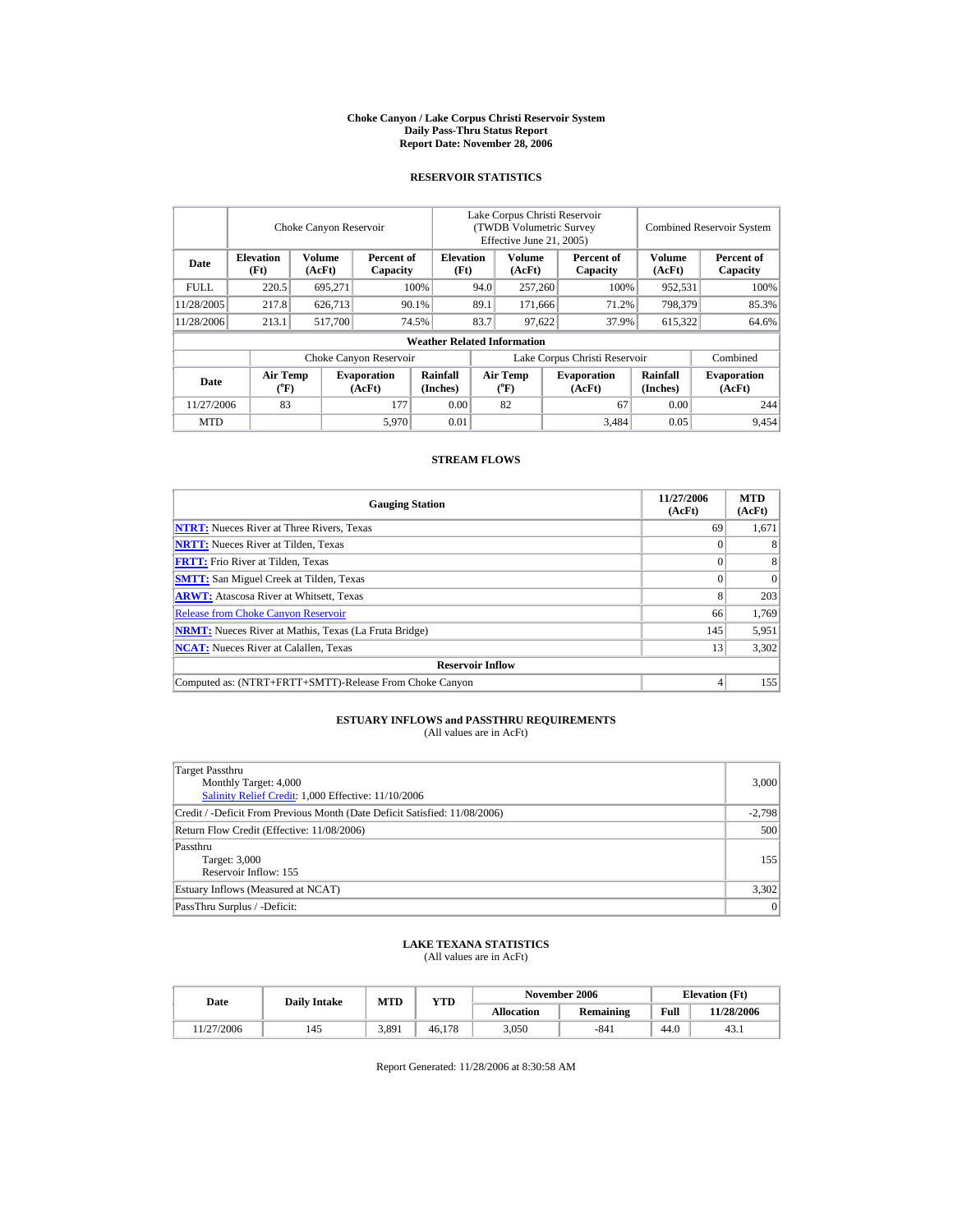#### **Choke Canyon / Lake Corpus Christi Reservoir System Daily Pass-Thru Status Report Report Date: November 29, 2006**

## **RESERVOIR STATISTICS**

|             |                                      | Choke Canyon Reservoir |                              |                                    | Lake Corpus Christi Reservoir<br>(TWDB Volumetric Survey<br>Effective June 21, 2005) |                                |  |                               | <b>Combined Reservoir System</b> |                              |  |
|-------------|--------------------------------------|------------------------|------------------------------|------------------------------------|--------------------------------------------------------------------------------------|--------------------------------|--|-------------------------------|----------------------------------|------------------------------|--|
| Date        | <b>Elevation</b><br>(Ft)             | Volume<br>(AcFt)       | Percent of<br>Capacity       | <b>Elevation</b><br>(Ft)           |                                                                                      | Volume<br>(AcFt)               |  | Percent of<br>Capacity        | <b>Volume</b><br>(AcFt)          | Percent of<br>Capacity       |  |
| <b>FULL</b> | 220.5                                | 695,271                |                              | 100%                               | 94.0                                                                                 | 257,260                        |  | 100%                          | 952,531                          | 100%                         |  |
| 11/29/2005  | 217.8                                | 625,976                |                              | 90.0%                              | 89.0                                                                                 | 170,696                        |  | 70.8%                         | 796,672                          | 85.1%                        |  |
| 11/29/2006  | 213.1                                | 517,482                |                              | 74.4%                              | 83.6                                                                                 | 96,935                         |  | 37.7%                         | 614,417                          | 64.5%                        |  |
|             |                                      |                        |                              | <b>Weather Related Information</b> |                                                                                      |                                |  |                               |                                  |                              |  |
|             |                                      |                        | Choke Canyon Reservoir       |                                    |                                                                                      |                                |  | Lake Corpus Christi Reservoir |                                  | Combined                     |  |
| Date        | Air Temp<br>$({}^{\circ}\mathrm{F})$ |                        | <b>Evaporation</b><br>(AcFt) | <b>Rainfall</b><br>(Inches)        |                                                                                      | Air Temp<br>$({}^o\mathrm{F})$ |  | <b>Evaporation</b><br>(AcFt)  | Rainfall<br>(Inches)             | <b>Evaporation</b><br>(AcFt) |  |
| 11/28/2006  | 84                                   |                        | 215                          | 0.00                               |                                                                                      | 86                             |  | 120                           | 0.00                             | 335                          |  |
| <b>MTD</b>  |                                      |                        | 6,185                        | 0.01                               |                                                                                      |                                |  | 3.604                         | 0.05                             | 9,789                        |  |

## **STREAM FLOWS**

| <b>Gauging Station</b>                                       | 11/28/2006<br>(AcFt) | <b>MTD</b><br>(AcFt) |
|--------------------------------------------------------------|----------------------|----------------------|
| <b>NTRT:</b> Nueces River at Three Rivers, Texas             | 69                   | 1,741                |
| <b>NRTT:</b> Nueces River at Tilden, Texas                   |                      |                      |
| <b>FRTT:</b> Frio River at Tilden, Texas                     | $\Omega$             | 9                    |
| <b>SMTT:</b> San Miguel Creek at Tilden, Texas               |                      | $\Omega$             |
| <b>ARWT:</b> Atascosa River at Whitsett, Texas               | 8                    | 211                  |
| <b>Release from Choke Canyon Reservoir</b>                   | 66                   | 1,834                |
| <b>NRMT:</b> Nueces River at Mathis, Texas (La Fruta Bridge) | 145                  | 6.096                |
| <b>NCAT:</b> Nueces River at Calallen, Texas                 |                      | 3,304                |
| <b>Reservoir Inflow</b>                                      |                      |                      |
| Computed as: (NTRT+FRTT+SMTT)-Release From Choke Canyon      | 4                    | 159                  |

## **ESTUARY INFLOWS and PASSTHRU REQUIREMENTS**<br>(All values are in AcFt)

| Target Passthru<br>Monthly Target: 4,000<br>Salinity Relief Credit: 1,000 Effective: 11/10/2006 | 3,000           |
|-------------------------------------------------------------------------------------------------|-----------------|
| Credit / -Deficit From Previous Month (Date Deficit Satisfied: 11/08/2006)                      | $-2,798$        |
| Return Flow Credit (Effective: 11/08/2006)                                                      | 500             |
| Passthru<br>Target: 3,000<br>Reservoir Inflow: 159                                              | 159             |
| Estuary Inflows (Measured at NCAT)                                                              | 3,304           |
| PassThru Surplus / -Deficit:                                                                    | $\vert 0 \vert$ |

## **LAKE TEXANA STATISTICS** (All values are in AcFt)

| Date       | <b>Daily Intake</b> | <b>MTD</b> | <b>YTD</b> |                   | November 2006 | <b>Elevation</b> (Ft) |            |
|------------|---------------------|------------|------------|-------------------|---------------|-----------------------|------------|
|            |                     |            |            | <b>Allocation</b> | Remaining     | Full                  | 11/29/2006 |
| 11/28/2006 | 144                 | 4.035      | 46.322     | 3,050             | $-985$        | 44.0                  | 43.1       |

Report Generated: 11/29/2006 at 8:37:22 AM